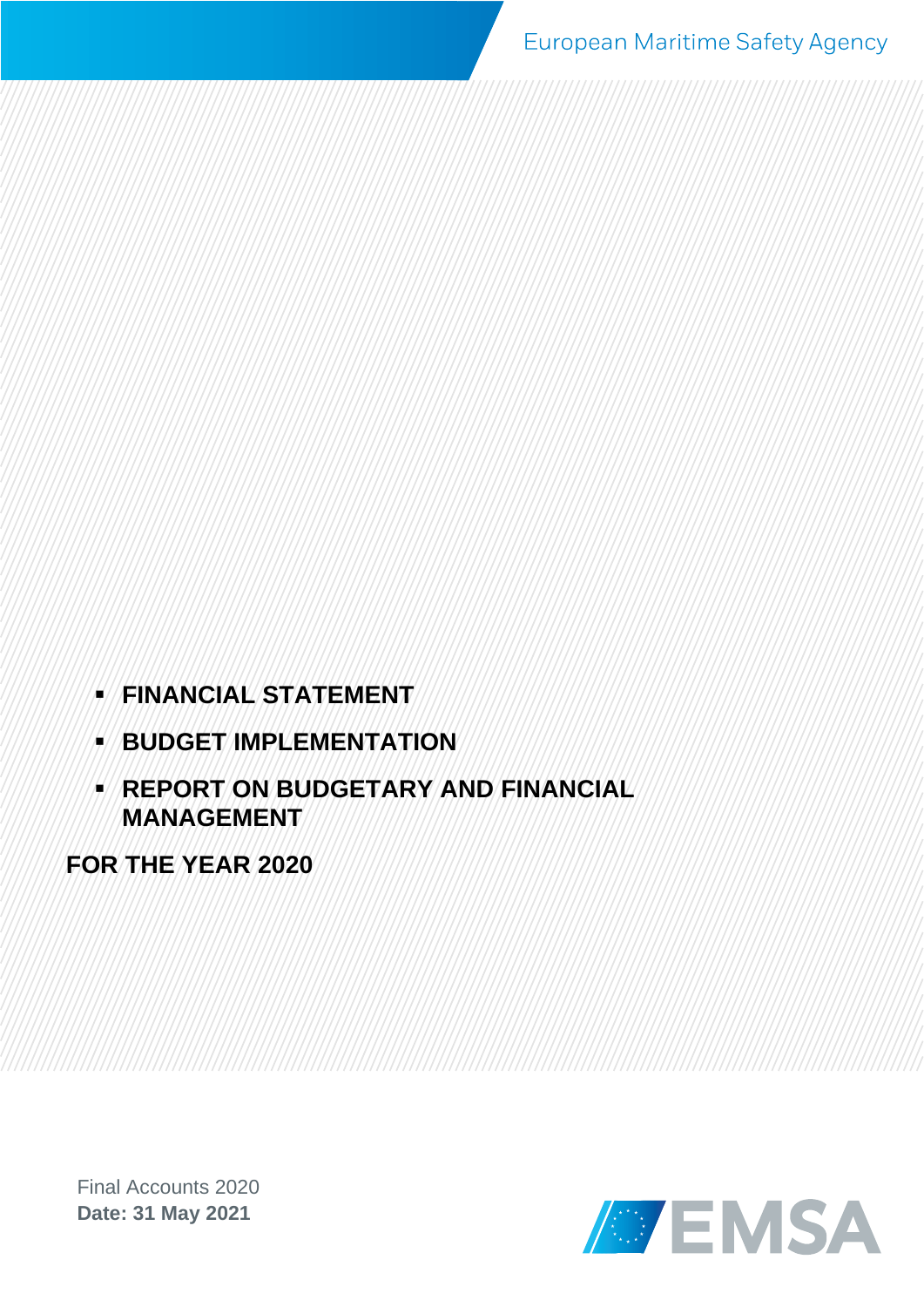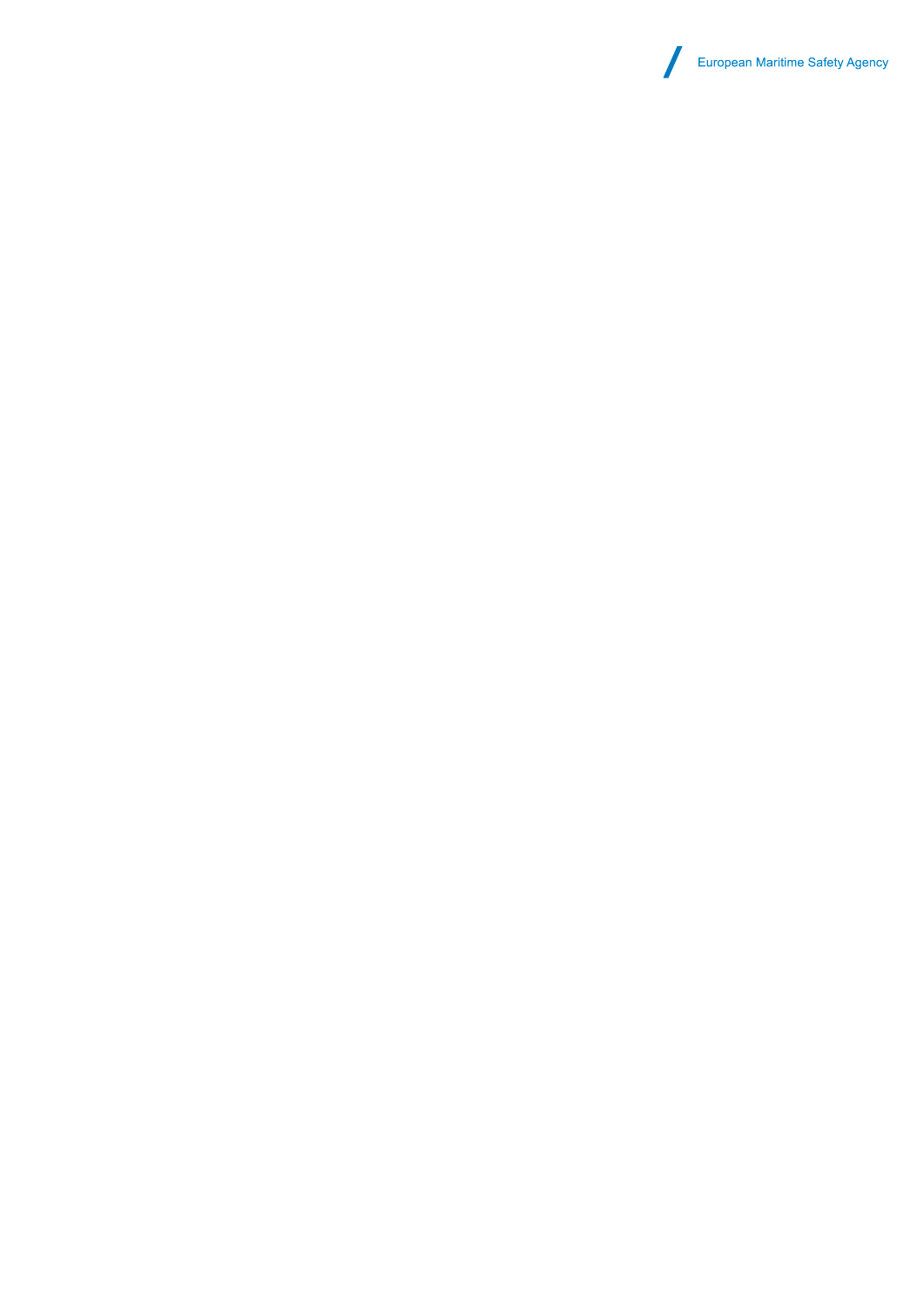# **Table of Contents**

| 1.1    |                                                                                 |  |
|--------|---------------------------------------------------------------------------------|--|
| 1.2    |                                                                                 |  |
| 1.3    |                                                                                 |  |
| 1.4    |                                                                                 |  |
| 1.5    |                                                                                 |  |
| 1.6    |                                                                                 |  |
| 1.7    |                                                                                 |  |
| 1.7.1  |                                                                                 |  |
| 1.7.2  |                                                                                 |  |
| 1.7.3  |                                                                                 |  |
| 1.7.4  |                                                                                 |  |
| 1.7.5  |                                                                                 |  |
| 1.7.6  |                                                                                 |  |
| 1.8    |                                                                                 |  |
| 1.8.1  |                                                                                 |  |
| 1.8.2  |                                                                                 |  |
| 1.8.3  |                                                                                 |  |
| 1.8.4  |                                                                                 |  |
| 1.8.5  |                                                                                 |  |
| 1.8.6  |                                                                                 |  |
| 1.8.7  |                                                                                 |  |
| 1.8.8  |                                                                                 |  |
| 1.8.9  |                                                                                 |  |
| 1.8.10 |                                                                                 |  |
| 1.8.11 |                                                                                 |  |
| 1.8.12 |                                                                                 |  |
| 1.9    |                                                                                 |  |
| 1.9.1  |                                                                                 |  |
| 1.9.2  |                                                                                 |  |
| 1.10   |                                                                                 |  |
|        |                                                                                 |  |
|        |                                                                                 |  |
| 2.1    |                                                                                 |  |
| 2.1.1  | Budget Implementation 2020 - Global/Overview - All Titles - All Credit Types 23 |  |
| 2.1.2  |                                                                                 |  |
| 2.1.3  | Reconciliation of the accrual based result with the budget result - EMSA 202028 |  |
| 2.2    |                                                                                 |  |
| 2.2.1  |                                                                                 |  |
| 2.2.2  |                                                                                 |  |
| 3.     |                                                                                 |  |
| 3.1    |                                                                                 |  |
| 3.2    |                                                                                 |  |
| 3.3    |                                                                                 |  |
| 3.4    |                                                                                 |  |
|        |                                                                                 |  |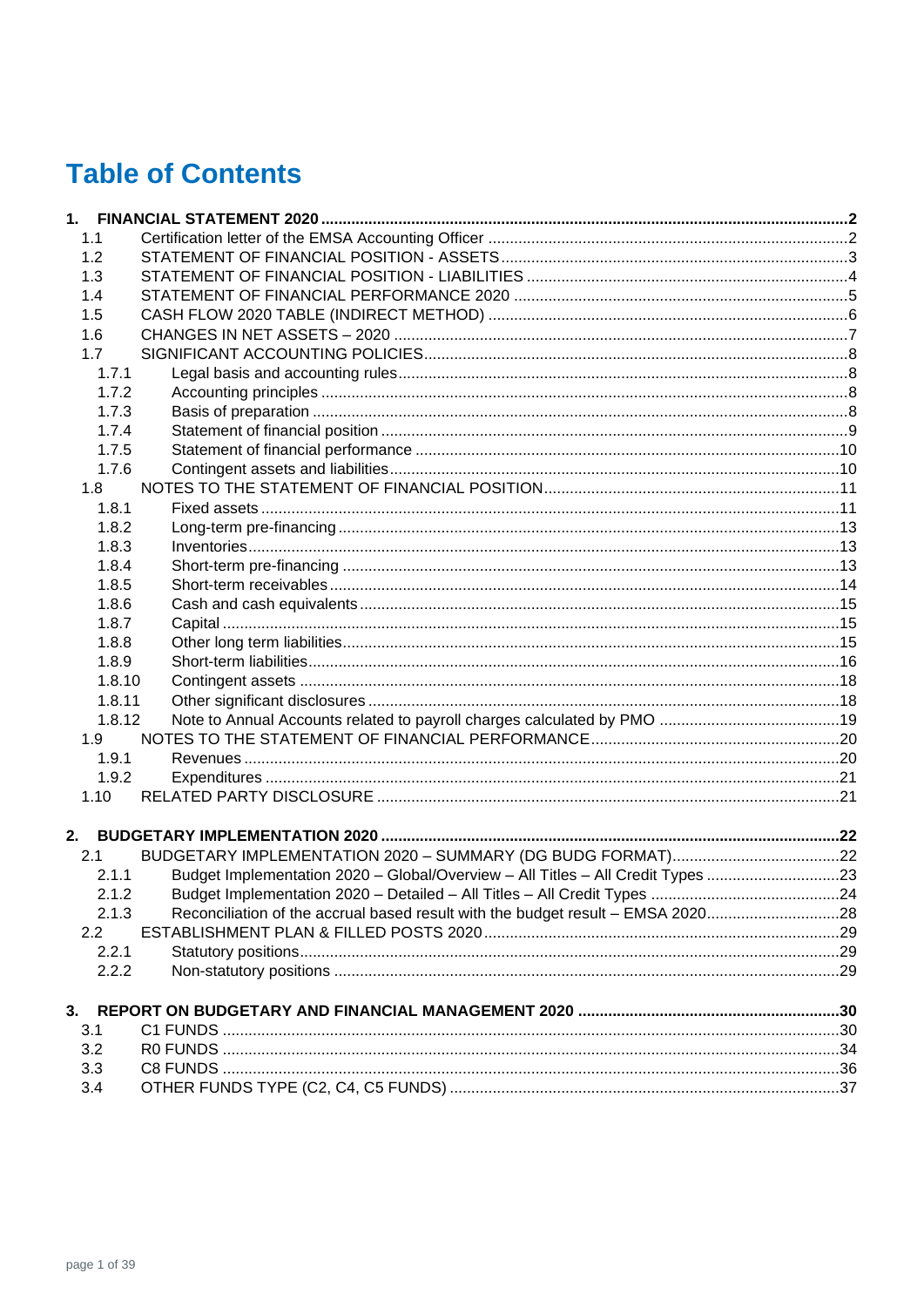# <span id="page-3-0"></span>**1. FINANCIAL STATEMENT 2020**

*Art 98 of the EMSA Financial Regulation*

### <span id="page-3-1"></span>1.1 Certification letter of the EMSA Accounting Officer

*CERTIFICATION OF THE ACCOUNTS*

I acknowledge my responsibility for the preparation and presentation of the annual accounts of European Maritime Safety Agency in accordance with Article 102 of the Framework Financial Regulation ('FFR')<sup>1</sup> and I hereby certify that the annual accounts of the European Maritime Safety Agency for the year 2020 have been prepared in accordance with Title IX of the FFR and the accounting rules adopted by the Commission's Accounting Officer, as are to be applied by all the institutions and union bodies.

I have obtained from the Authorising Officer, who certified its reliability, all the information necessary for the production of the accounts that show the European Maritime Safety Agency 's assets and liabilities and the budgetary implementation. Based on this information, and on such checks as I deemed necessary to sign off the accounts, I have a reasonable assurance that the accounts present fairly, in all material aspects, the financial position, the results of the operations and the cash-flow of the European Maritime Safety Agency.

Done in Lisbon on 31 May 2021

[signed]

Davide Mola Accounting Officer of the European Maritime Safety Agency

<sup>1</sup> COMMISSION DELEGATED REGULATION (EU) 2019/715 of 18 December 2018 on the framework financial regulation for the bodies set up under the TFEU and Euratom Treaty and referred to in Article 70 of Regulation (EU, Euratom) 2018/1046 of the European Parliament and of the Council..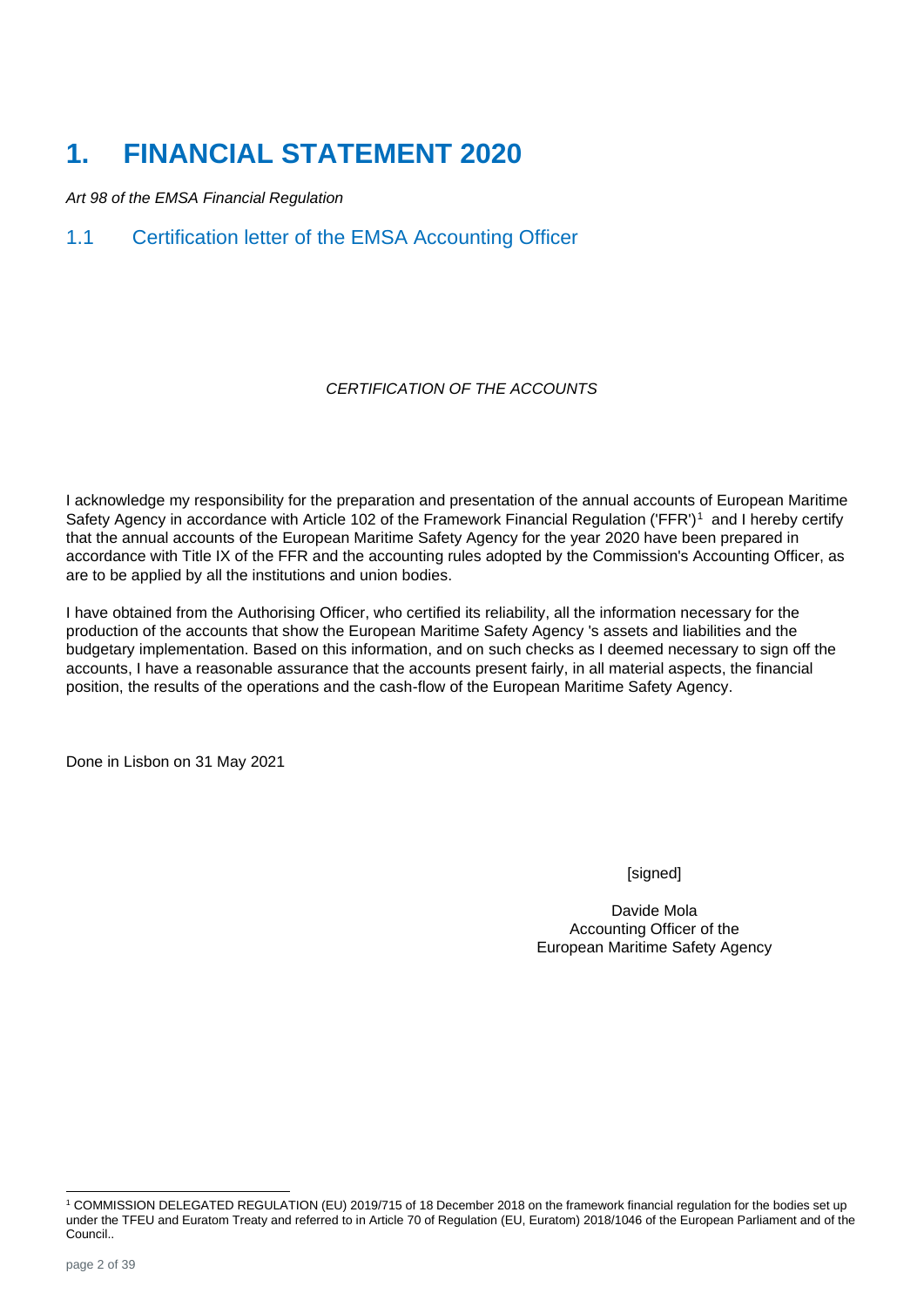## 1.2 STATEMENT OF FINANCIAL POSITION - ASSETS

<span id="page-4-0"></span>

| Consolidation<br>account |                                        |                                                      | 31.12.2020    | 31.12.2019       | Variation       |
|--------------------------|----------------------------------------|------------------------------------------------------|---------------|------------------|-----------------|
|                          | <b>ASSETS</b>                          |                                                      |               |                  |                 |
|                          | <b>A. NON CURRENT</b><br><b>ASSETS</b> |                                                      |               |                  |                 |
| 210000                   | Intangible assets                      |                                                      | 13,334,418.08 | 11,609,624.02    | 1.724.794.06    |
| 200000                   | Property, plant and equipment          |                                                      | 21,252,403.81 | 24,516,864.81    | $-3,264,461.00$ |
| 221000                   |                                        | Land and buildings                                   | 84,824.00     | 16,622.00        | 68,202.00       |
| 230000                   |                                        | Plant and equipment                                  | 16,414,576.00 | 19,753,646.00    | $-3,339,070.00$ |
| 241000                   |                                        | Computer hardware                                    | 1,106,953.00  | 1,699,089.00     | $-592,136.00$   |
| 240000                   |                                        | Furniture and vehicles                               | 274,210.81    | 296,234.81       | $-22,024.00$    |
| 242000                   |                                        | Other fixtures and fittings                          | 3,371,840.00  | 2,751,273.00     | 620,567.00      |
| 244000                   |                                        | Property, plant and equipment under construction     | 0.00          | 0.00             | 0.00            |
| 299000                   | Long-term pre-<br>financing            |                                                      | 290,136.00    | 290,136.00       | 0.00            |
| range                    |                                        | Long-term pre-financing                              | 290,136.00    | 290,136.00       | 0.00            |
| 292000                   | Long-term receivables                  |                                                      | 0.00          | 0.00             | 0.00            |
|                          | <b>TOTAL NON CURRENT ASSETS</b>        |                                                      | 34,876,957.89 | 36,416,624.83    | $-1,539,666.94$ |
|                          | <b>B. CURRENT ASSETS</b>               |                                                      |               |                  |                 |
| 310000                   | <b>Inventories</b>                     |                                                      | 4,473,476.00  | 4,485,916.00     | $-12,440.00$    |
| 405000                   | Short-term pre-financing               |                                                      | 3,136,002.48  | 1,241,107.16     | 1,894,895.32    |
| range                    |                                        | Short-term pre-financing                             | 3,136,002.48  | 1,241,107.16     | 1,894,895.32    |
| range                    |                                        | ST pre-financing with consolidated EU entities       | 0.00          | 0.00             | 0.00            |
| 400000                   | Short-term receivables                 |                                                      | 2,913,365.21  | 3,504,089.20     | -590,723.99     |
| 401000                   |                                        | Current receivables                                  | 1,304,797.53  | 1,284,907.65     | 19,889.88       |
| 410900                   |                                        | Sundry receivables                                   | $-56,667.67$  | $-64,211.06$     | 7,543.39        |
| 490000                   |                                        | Other                                                | 1,665,235.35  | 1,649,398.46     | 15,836.89       |
| 490010                   |                                        | Accrued income                                       | 5,457.87      | 97,132.09        | $-91,674.22$    |
| 490011                   |                                        | Deferred charges                                     | 1,659,777.48  | 1,552,266.37     | 107,511.11      |
| 490090                   |                                        | Accrued income with consolidated EU entities         | 0.00          | 0.00             | 0.00            |
| 490091                   |                                        | Deferred charges with consolidated EU entities       | 0.00          | 0.00             | 0.00            |
| 400009                   |                                        | Short-term receivables with consolidated EU entities | 0.00          | 633,994.15       | $-633,994.15$   |
| 500000                   | Cash and cash equivalents              |                                                      | 21,005,256.91 | 23,916,817.59    | $-2,911,560.68$ |
|                          | <b>TOTAL CURRENT ASSETS</b>            |                                                      | 31,528,100.60 | 33, 147, 929. 95 | $-1,619,829.35$ |
|                          |                                        |                                                      |               |                  |                 |
|                          | <b>TOTAL</b>                           |                                                      | 66,405,058.49 | 69,564,554.78    | $-3,159,496.29$ |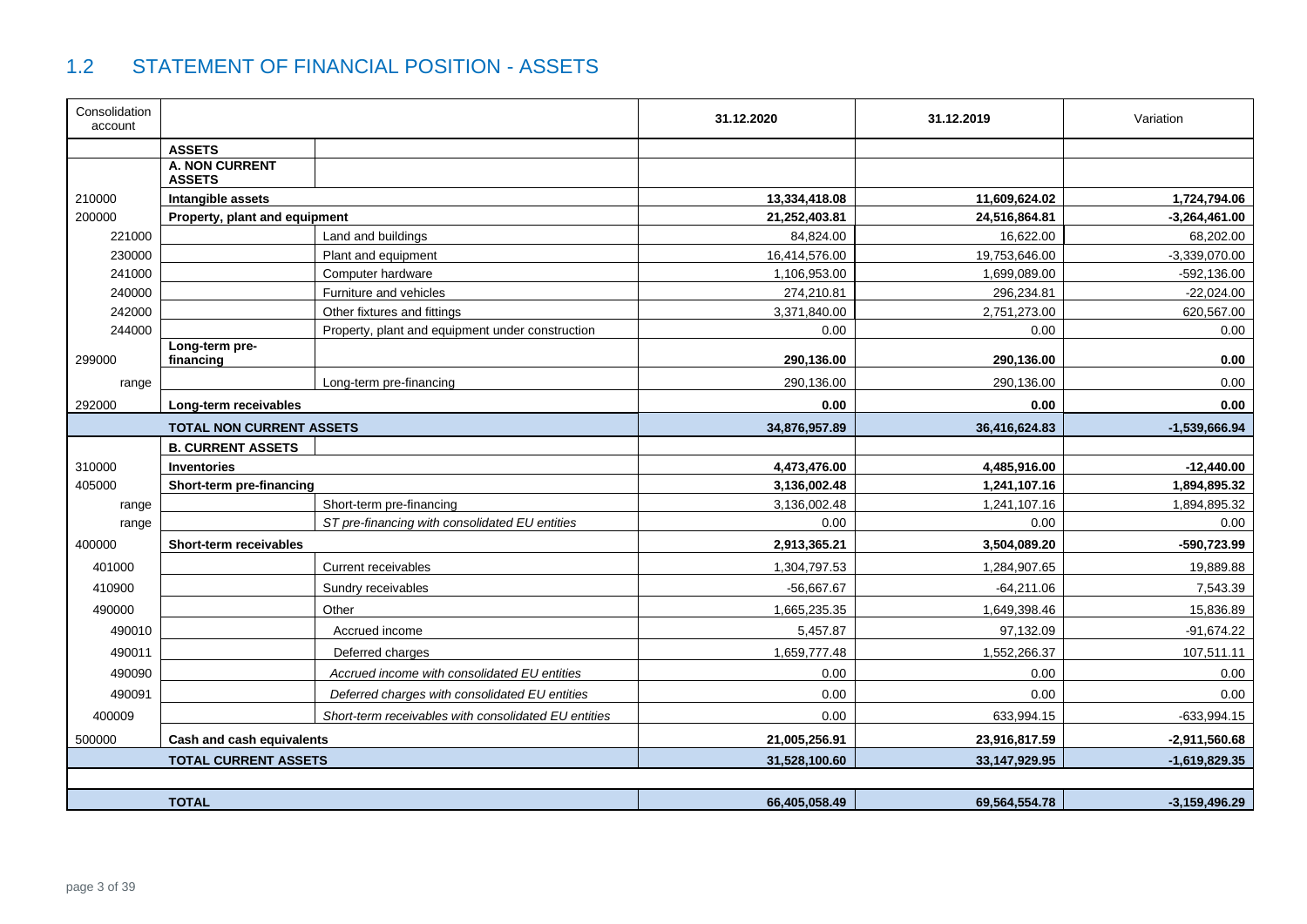# 1.3 STATEMENT OF FINANCIAL POSITION - LIABILITIES

<span id="page-5-0"></span>

| Consolidation<br>account |                                               |                                                         | 31.12.2020    | 31.12.2019       | Variation       |
|--------------------------|-----------------------------------------------|---------------------------------------------------------|---------------|------------------|-----------------|
|                          | <b>LIABILITIES</b>                            |                                                         |               |                  |                 |
|                          | A. Net Assets                                 |                                                         | 44,530,678.20 | 43.026.818.12    | 1,503,860.08    |
| 140000                   | Accumulated surplus/deficit                   |                                                         | 43,026,818.12 | 41,046,178.26    | 1,980,639.86    |
| 141000                   | Economic outturn for the year - profit+/loss- |                                                         | 1,503,860.08  | 1,980,639.86     | -476,779.78     |
|                          | <b>B. Minority interest</b>                   |                                                         |               |                  | 0.00            |
|                          | <b>C. NON CURRENT</b><br><b>LIABILITIES</b>   |                                                         | 105,510.17    | 105,510.17       | 0.00            |
| 161000                   | <b>Employee benefits</b>                      |                                                         | 0.00          | 0.00             | 0.00            |
| 163000                   | Provisions for risks and charges              |                                                         | 0.00          | 0.00             | 0.00            |
| 172000                   | Other long-term liabilities                   |                                                         | 105,510.17    | 105,510.17       | 0.00            |
| 172100                   |                                               | Other long-term liabilities                             | 105,510.17    | 105,510.17       | 0.00            |
| 172009                   |                                               | Other LT liabilities with consolidated EU entities      | 0.00          | 0.00             | 0.00            |
| 172020                   |                                               | Pre-financing received from consolidated EU entities    | 0.00          | 0.00             | 0.00            |
| 172029                   |                                               | Other LT liabilities from consolidated EU entities      | 0.00          | 0.00             | 0.00            |
|                          | <b>TOTAL A+B+C</b>                            |                                                         | 44,636,188.37 | 43, 132, 328. 29 | 1,503,860.08    |
|                          |                                               |                                                         |               |                  | 0.00            |
|                          | <b>D. CURRENT LIABILITIES</b>                 |                                                         | 21,768,870.12 | 26,432,226.49    | $-4,663,356.37$ |
| 483000                   | Provisions for risks and charges              |                                                         | 2,500.00      | 0.00             | 2,500.00        |
| 440000                   | <b>Accounts payable</b>                       |                                                         | 21,766,370.12 | 26,432,226.49    | $-4,665,856.37$ |
| 441000                   |                                               | Current payables                                        | 897.200.58    | 788,986.74       | 108,213.84      |
| 442000                   |                                               | Long-term liabilities falling due within the year       | 0.00          | 0.00             | 0.00            |
| 443000                   |                                               | Sundry payables                                         | 499,918.36    | 409,329.60       | 90,588.76       |
| 491000                   |                                               | Other                                                   | 4,280,963.32  | 4,816,047.20     | $-535,083.88$   |
| 491010                   |                                               | Accrued charges                                         | 4,259,513.72  | 4,799,955.14     | $-540,441.42$   |
| 491011                   |                                               | Deferred income                                         | 17,780.30     | 0.00             | 17,780.30       |
| 491012                   |                                               | Other                                                   | 3,669.30      | 16,092.06        | $-12,422.76$    |
| 491090                   |                                               | Accrued charges with consolidated EU entities           | 0.00          | 0.00             | 0.00            |
| 491091                   |                                               | Deferred income with consolidated EU entities           | 0.00          | 0.00             | 0.00            |
| 440009                   |                                               | Accounts payable with consolidated EU entities          | 16,088,287.86 | 20,417,862.95    | $-4,329,575.09$ |
| 440019                   |                                               | Pre-financing received from consolidated EU entities    | 16,088,287.86 | 20,417,862.95    | -4,329,575.09   |
| 440029                   |                                               | Other accounts payable against consolidated EU entities | 0.00          | 0.00             | 0.00            |
|                          | <b>TOTAL D. CURRENT</b><br><b>LIABILITIES</b> |                                                         | 21,768,870.12 | 26,432,226.49    | -4,663,356.37   |
|                          |                                               |                                                         |               |                  | 0.00            |
|                          | <b>TOTAL</b>                                  |                                                         | 66,405,058.49 | 69,564,554.78    | $-3,159,496.29$ |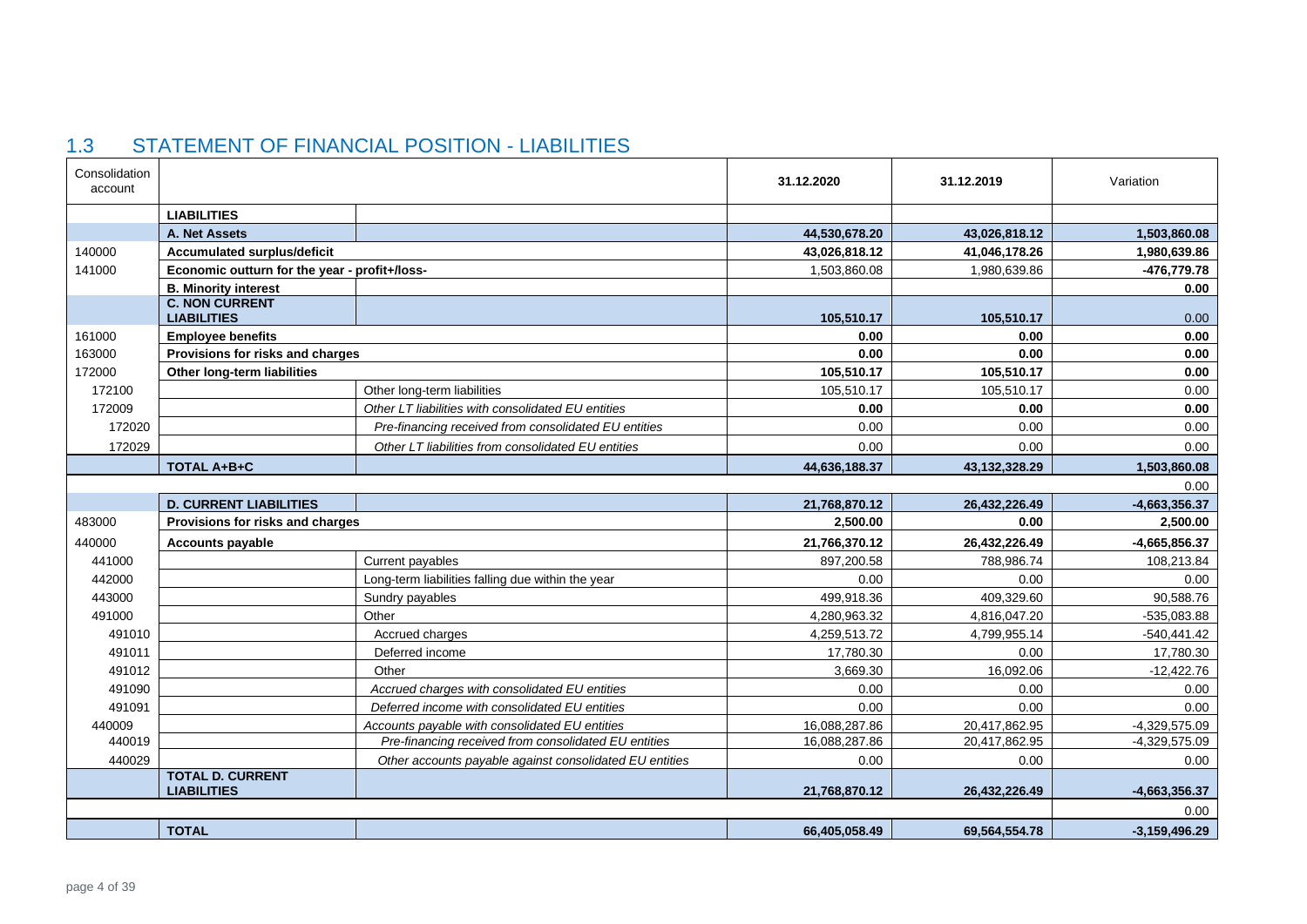## 1.4 STATEMENT OF FINANCIAL PERFORMANCE 2020

<span id="page-6-0"></span>

| Consolidation<br>account |                                                             | 2020               | 2019            | Variation       |
|--------------------------|-------------------------------------------------------------|--------------------|-----------------|-----------------|
|                          |                                                             |                    |                 |                 |
| 706199                   | Funds transferred from the Commission to other Institutions | 0.00               | 0.00            | 0.00            |
| 740100                   | Contributions of EFTA countries belonging to the EEA        | 0.00               | 0.00            | 0.00            |
| 743000                   | Recovery of expenses                                        | 0.00               | 0.00            | 0.00            |
| 744000                   | Revenues from administrative operations                     | 19,404,646.40      | 20,602,349.82   | $-1,375,447.86$ |
| 745000                   | Other operating revenue                                     | 80,294,973.81      | 77,909,791.68   | 2,385,182.13    |
| 777777                   | <b>TOTAL OPERATING REVENUE</b>                              | 99,699,620.21      | 98,512,141.50   | 1,009,734.27    |
|                          |                                                             |                    |                 |                 |
| 610000                   | Administrative expenses                                     | -43,885,931.63     | -39,221,843.65  | $-4,486,343.54$ |
| 620100                   | All Staff expenses                                          | -24,660,708.84     | -22,902,814.08  | $-1,720,150.32$ |
| 630100                   | Fixed asset related expenses                                | -7,891,847.62      | $-8,616,830.86$ | 724,983.24      |
| 611000                   | Other administrative expenses                               | $-11,333,375.17$   | $-7,702,198.71$ | $-3,491,176.46$ |
| 600000                   | Operational expenses                                        | $-54, 146, 835.43$ | -57,307,646.99  | 3,160,811.56    |
| 606000                   | Other operational expenses                                  | $-54, 146, 835.43$ | -57,307,646.99  | 3,160,811.56    |
| 666666                   | <b>TOTAL OPERATING EXPENSES</b>                             | -97,855,022.62     | -96,529,490.64  | $-1,325,531.98$ |
|                          | <b>SURPLUS/(DEFICIT) FROM OPERATING ACTIVITIES</b>          | 1,666,853.15       | 1,982,650.86    | $-315,797.71$   |
| 750000                   | <b>Financial revenues</b>                                   | 0.00               | 0.00            | 0.00            |
| 650000                   | <b>Financial expenses</b>                                   | $-162,993.07$      | $-2,011.00$     | $-160,982.07$   |
| 680000                   | Movement in pensions (- expense, + revenue)                 |                    |                 | 0.00            |
|                          | SURPLUS/ (DEFICIT) FROM NON OPERATING ACTIVITIES            | $-162,993.07$      | $-2,011.00$     | $-160,982.07$   |
|                          |                                                             |                    |                 |                 |
|                          | SURPLUS/(DEFICIT) FROM ORDINARY ACTIVITIES                  | 1,503,860.08       | 1,980,639.86    | -476,779.78     |
| 790000                   | Extraordinary gains (+)                                     |                    |                 | 0.00            |
| 690000                   | Extraordinary losses (-)                                    |                    |                 | 0.00            |
|                          | SURPLUS/(DEFICIT) FROM EXTRAORDINARY ITEMS                  | 0.00               | 0.00            | 0.00            |
|                          |                                                             |                    |                 |                 |
|                          | <b>ECONOMIC OUTTURN FOR THE YEAR</b>                        | 1,503,860.08       | 1,980,639.86    | $-476,779.78$   |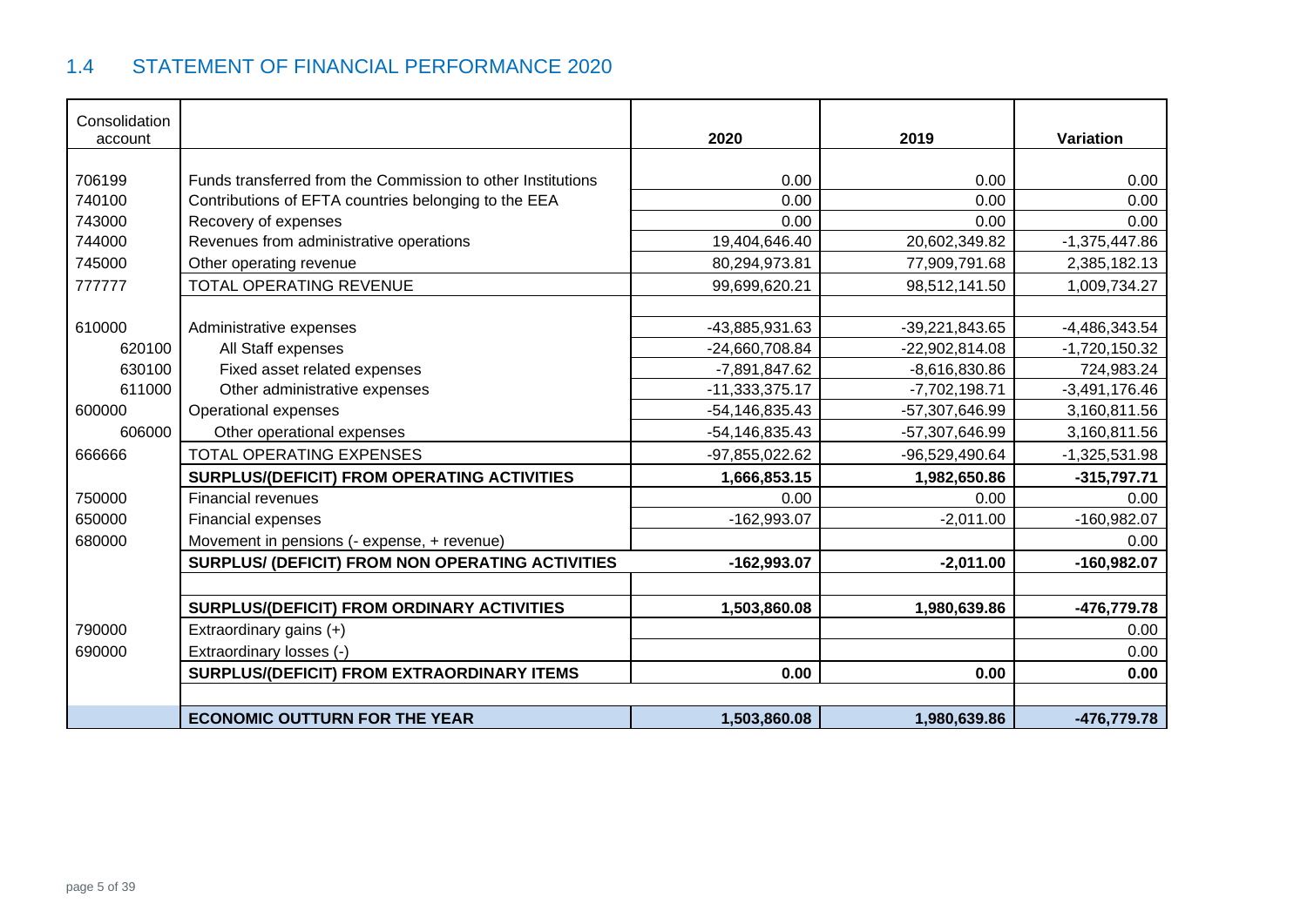# 1.5 CASH FLOW 2020 TABLE (INDIRECT METHOD)

<span id="page-7-0"></span>

|                                                                           | 2020            | 2019            |
|---------------------------------------------------------------------------|-----------------|-----------------|
| <b>Cash Flows from ordinary activities</b>                                |                 |                 |
| Surplus/(deficit) from ordinary activities                                | 1,503,860.08    | 1,980,639.86    |
| <b>Operating activities</b>                                               |                 |                 |
| Adjustments                                                               |                 |                 |
| Amortization (intangible fixed assets) +                                  | 1,519,162.00    | 1,589,314.06    |
| Depreciation (tangible fixed assets) +                                    | 5,601,954.28    | 5,396,838.64    |
| Increase/(decrease) in Provisions for risks and liabilities               | 2,500.00        | 0.00            |
| Increase/(decrease) in Value reduction for doubtful debts                 | 158,974.62      | 0.00            |
| (Increase)/decrease in Stock                                              | 12,440.00       | 0.00            |
| (Increase)/decrease in Long term Pre-financing                            | 0.00            | 0.00            |
| (Increase)/decrease in Short term Pre-financing                           | -1,894,895.32   | 818,630.27      |
| (Increase)/decrease in Long term Receivables                              | 0.00            | 0.00            |
| (Increase)/decrease in Short term Receivables                             | $-202,244.78$   | 1,682,721.92    |
| (Increase)/decrease in Receivables related to consolidated EU<br>entities | 633,994.15      | $-633,994.15$   |
| Increase/(decrease) in Other Long term liabilities                        | 0.00            | 0.00            |
| Increase/(decrease) in Accounts payable                                   | $-336,281.28$   | $-563,738.41$   |
| Increase/(decrease) in Liabilities related to consolidated EU entities    | -4,329,575.09   | $-8,178,410.86$ |
| Other non-cash movements                                                  |                 | 651,340.94      |
| <b>Net cash Flow from operating activities</b>                            | 2,669,888.66    | 2,743,342.27    |
| <b>Cash Flows from investing activities</b>                               |                 |                 |
| Increase of tangible and intangible fixed assets (-)                      | $-5,581,449.34$ | -9,587,362.33   |
| Proceeds from tangible and intangible fixed assets (+)                    | 0.00            |                 |
| Net cash flow from investing activities                                   | $-5,581,449.34$ | $-9,587,362.33$ |
|                                                                           |                 |                 |
| Net increase/(decrease) in cash and cash equivalents                      | $-2,911,560.68$ | $-6,844,020.06$ |
| Cash and cash equivalents at the beginning of the period                  | 23,916,817.59   | 30,760,837.65   |
| Cash and cash equivalents at the end of the period                        | 21,005,256.91   | 23,916,817.59   |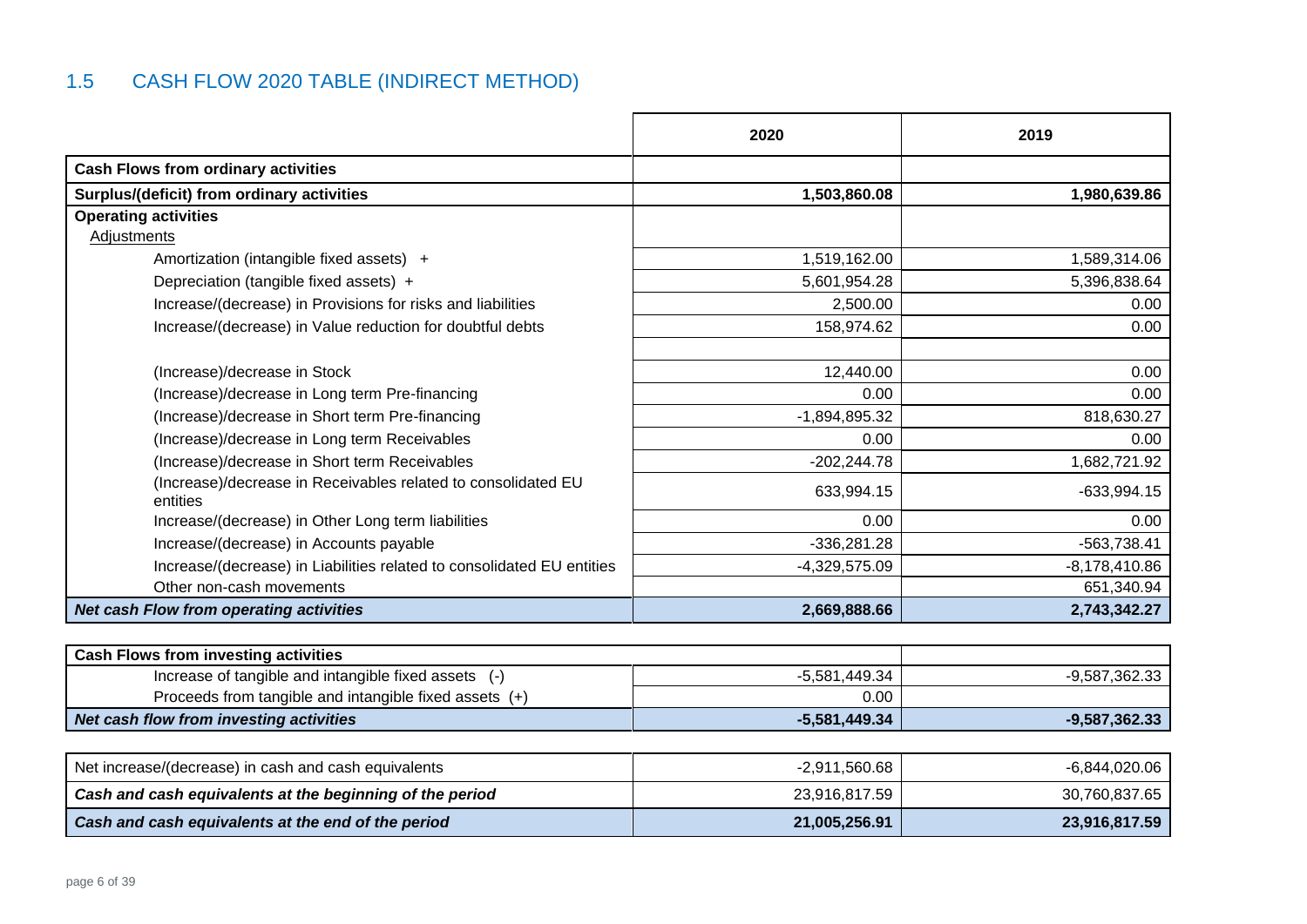# 1.6 CHANGES IN NET ASSETS – 2020

<span id="page-8-0"></span>

| Net assets                                         | Accumulated Surplus /<br>Deficit | Economic result of the<br>year | Net assets (total) |
|----------------------------------------------------|----------------------------------|--------------------------------|--------------------|
|                                                    |                                  |                                |                    |
| Balance as of 31 December 2019                     | 41,046,178.26                    | 1,980,639.86                   | 43,026,818.12      |
| Changes in accounting policies 1)                  |                                  |                                | 0.00               |
| <b>Balance as of 1 January 2020</b>                | 41,046,178.26                    | 1,980,639.86                   | 43,026,818.12      |
| Other 2)                                           |                                  |                                | 0.00               |
| Fair value movements                               |                                  |                                | 0.00               |
| Movement in Guarantee Fund reserve                 |                                  |                                | 0.00               |
| Allocation of the Economic Result of Previous Year | 1,980,639.86                     | $-1,980,639.86$                | 0.00               |
| Amounts credited to Member States                  |                                  |                                | 0.00               |
| Economic result of the year                        |                                  | 1,503,860.08                   | 1,503,860.08       |
| Balance as of 31 December 2020                     | 43,026,818.12                    | 1,503,860.08                   | 44,530,678.20      |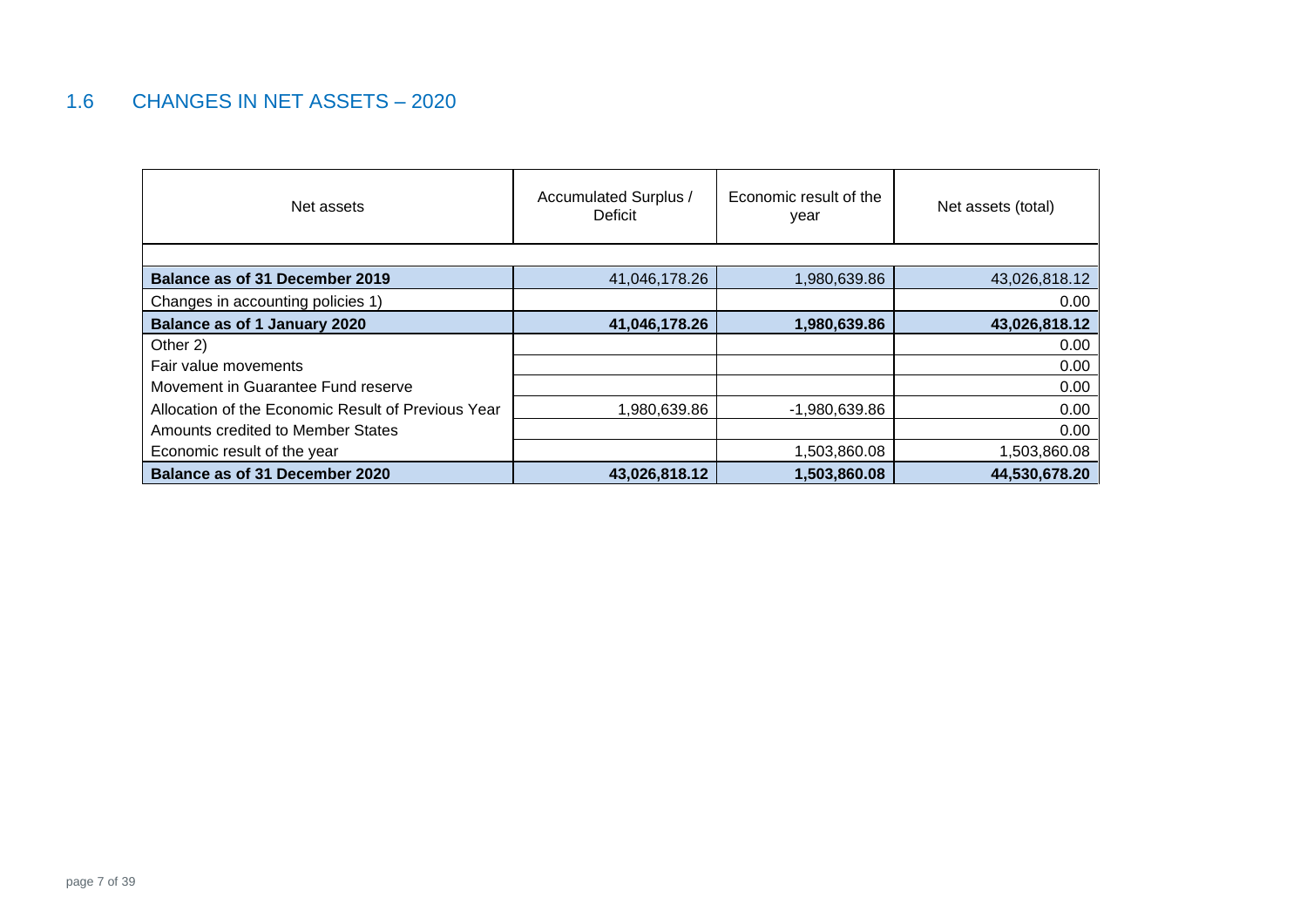## <span id="page-9-0"></span>1.7 SIGNIFICANT ACCOUNTING POLICIES

#### <span id="page-9-1"></span>1.7.1 Legal basis and accounting rules

The EMSA Financial Statement 2020 has been drafted based on:

- EMSA Founding Regulation (Regulation 1406/2002/EC as amended):
- **EMSA Financial Regulation (As adopted on 25 July 2019):**
- **EMSA Decision No 2009/30 on inventory rules (based on relevant Commission Regulations and** guidelines);
- "Accounting Guidelines" as provided by the Commission Accountant and closing instructions for 2020.

In accordance with article 98 of the EMSA Financial Regulation, EMSA prepares its financial statements on the basis of accrual-based accounting rules that are derived from International Public Sector Accounting Standards (IPSAS) or by default, International Financial Reporting Standards (IFRS).

These accounting rules, adopted by the Accounting Officer of the Commission, have to be applied by all the institutions and EU bodies falling within the scope of consolidation in order to establish a uniform set of rules for accounting, valuation and presentation of the accounts with a view to harmonising the process for drawing up the financial statements and consolidation. The accounts are kept in Euro on the basis of the calendar year.

#### <span id="page-9-2"></span>1.7.2 Accounting principles

The objective of the financial statements is to provide information about the financial position, performance and cash flows of an entity that is useful to a wide range of users.

The overall considerations (or accounting principles) to be followed when preparing the financial statements are laid down in EU accounting rule 2 and are the same as those described in IPSAS 1, that is: fair presentation, accrual basis, going concern, consistency of presentation, aggregation, offsetting and comparative information.

Preparation of the financial statements in accordance with the above mentioned rules and principles requires management to make estimates that affect the reported amounts of certain items in the statement of financial position and statement of financial performance, as well as the disclosures of contingent assets and liabilities.

#### <span id="page-9-3"></span>1.7.3 Basis of preparation

#### *a) Currency and basis for conversion*

The financial statements are presented in euros, the euro being the European Union's functional and reporting currency.

#### *b) Transactions and balances*

Foreign currency transactions are translated into euros using the exchange rates prevailing at the dates of the transactions. Foreign exchange gains and losses resulting from the settlement of foreign currency transactions and from the translation at year-end exchange rates of monetary assets and liabilities denominated in foreign currencies are recognised in the statement of financial performance.

#### *c) Use of estimates*

In accordance with IPSAS and generally accepted accounting principles, the financial statements necessarily include amounts based on estimates and assumptions by management based on the most reliable information available. Significant estimates include, but are not limited to: provisions, financial risk accounts receivables, accrued income and charges, contingent assets and liabilities, and degree of impairment of intangible assets and property, plant and equipment. Actual results could differ from those estimates. Changes in estimates are reflected in the period in which they become known.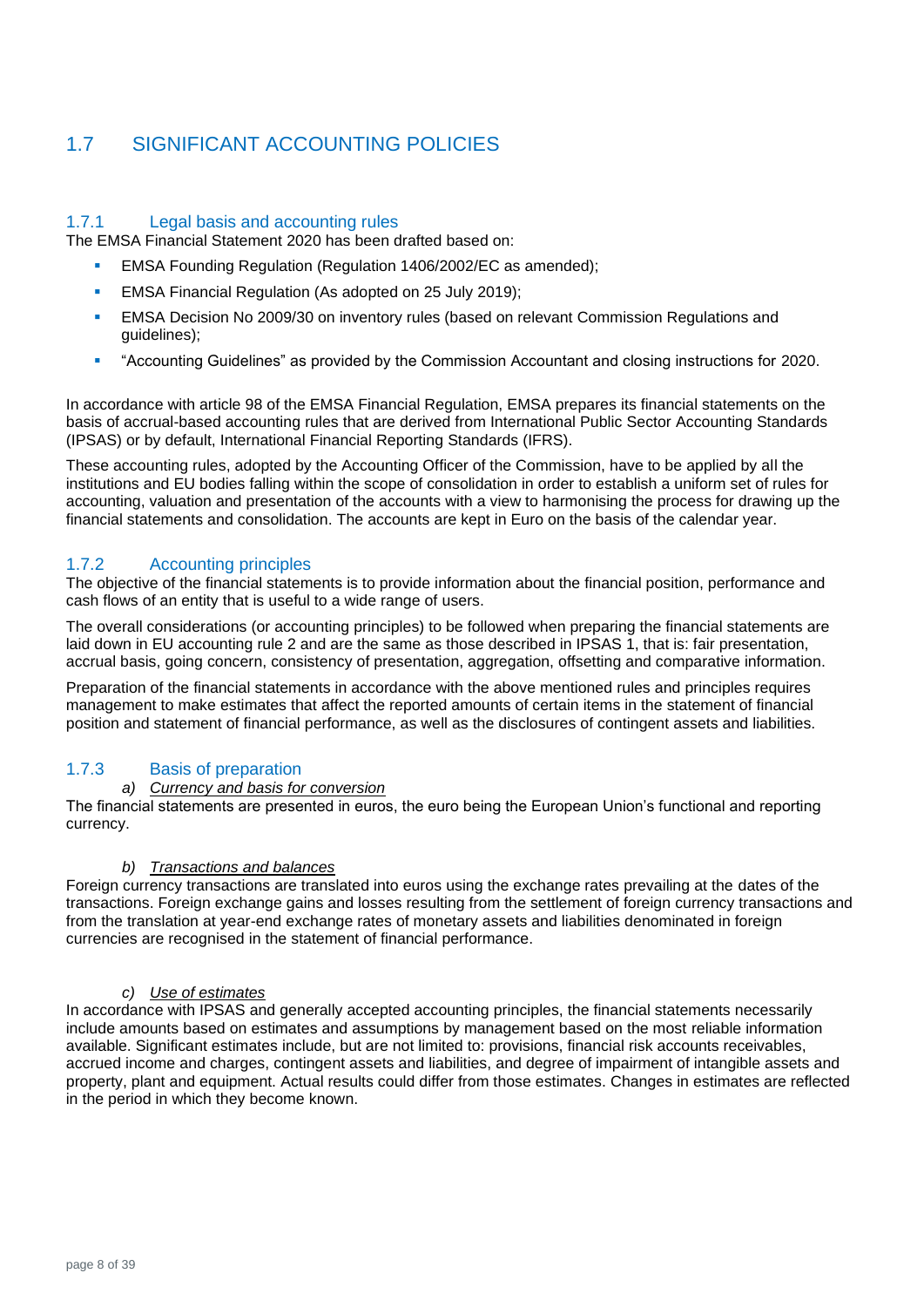#### <span id="page-10-0"></span>1.7.4 Statement of financial position *a) Intangible assets*

Acquired computer software licences are stated at historical cost less accumulated amortisation and impairment losses. The assets are amortised on a straight-line basis over their estimated useful lives. Internally developed intangible assets are capitalised when the relevant criteria of the EU accounting rules are met. The costs capitalizable include all directly attributable costs necessary to create, produce, and prepare the asset to be capable of operating in the manner intended by management. Costs associated with research activities, noncapitalizable development costs and maintenance costs are recognised as expenses as incurred.

#### *b) Property, Plant and equipment*

All property, plant and equipment are stated at historical cost less accumulated depreciation and impairment losses. Historical cost includes expenditure that is directly attributable to the acquisition or construction of the asset.

Subsequent costs are included in the asset's carrying amount or recognised as a separate asset, as appropriate, only when it is probable that future economic benefits or service potential associated with the item will flow to EMSA and its cost can be measured reliably. Repairs and maintenance costs are charged to the statement of financial performance during the financial period in which they are incurred. As EMSA does not borrow money to fund the acquisition of property, plant and equipment, there are no borrowing costs related to such purchases.

Land and works of art are not depreciated as they are deemed to have an indefinite useful life. Assets under construction are not depreciated as these assets are not yet available for use. Depreciation on other assets is calculated using the straight-line method to allocate their cost to their residual values over their estimated useful lives, as follows:

| <b>DEPRECIATION RATES</b>      |                                 |
|--------------------------------|---------------------------------|
| Type of asset                  | Straight line depreciation rate |
| <b>Buildings</b>               | 4%                              |
| Plant, machinery and equipment | 10% to 25%                      |
| Furniture                      | 10% to 25%                      |
| <b>Fixtures and fittings</b>   | 10% to 25%                      |
| Vehicles                       | 25%                             |
| Computer hardware              | 25%                             |
| Other tangible assets          | 10% to 25%                      |

#### *c) Pre-financing amounts*

Pre-financing is a payment intended to provide the beneficiary with a cash advance, i.e. a float. It may be split into a number of payments over a period defined in the particular pre-financing agreement. The float or advance is repaid or used for the purpose for which it was provided during the period defined in the agreement. If the beneficiary does not incur eligible expenditures, he has the obligation to return the pre-financing advance to the European Union. The amount of the pre-financing is reduced (wholly or partially) by the acceptance of eligible costs and amounts returned, and this amount is recognised as an expense.

#### *d) Receivables*

Receivables are carried at original amount less write-down for impairment. A write-down for impairment of receivables is established when there is objective evidence that EMSA will not be able to collect all amounts due according to the original terms of receivables. The amount of the write-down is the difference between the asset's carrying amount and the recoverable amount. The amount of the write-down is recognised in the statement of financial performance. A general write-down, based on past experience, is also made for outstanding recovery orders not already subject to a specific write-down.

#### *e) Cash and cash equivalent*

Cash and cash equivalents are financial instruments and defined as current assets. They include cash at hand, deposits held at call with banks.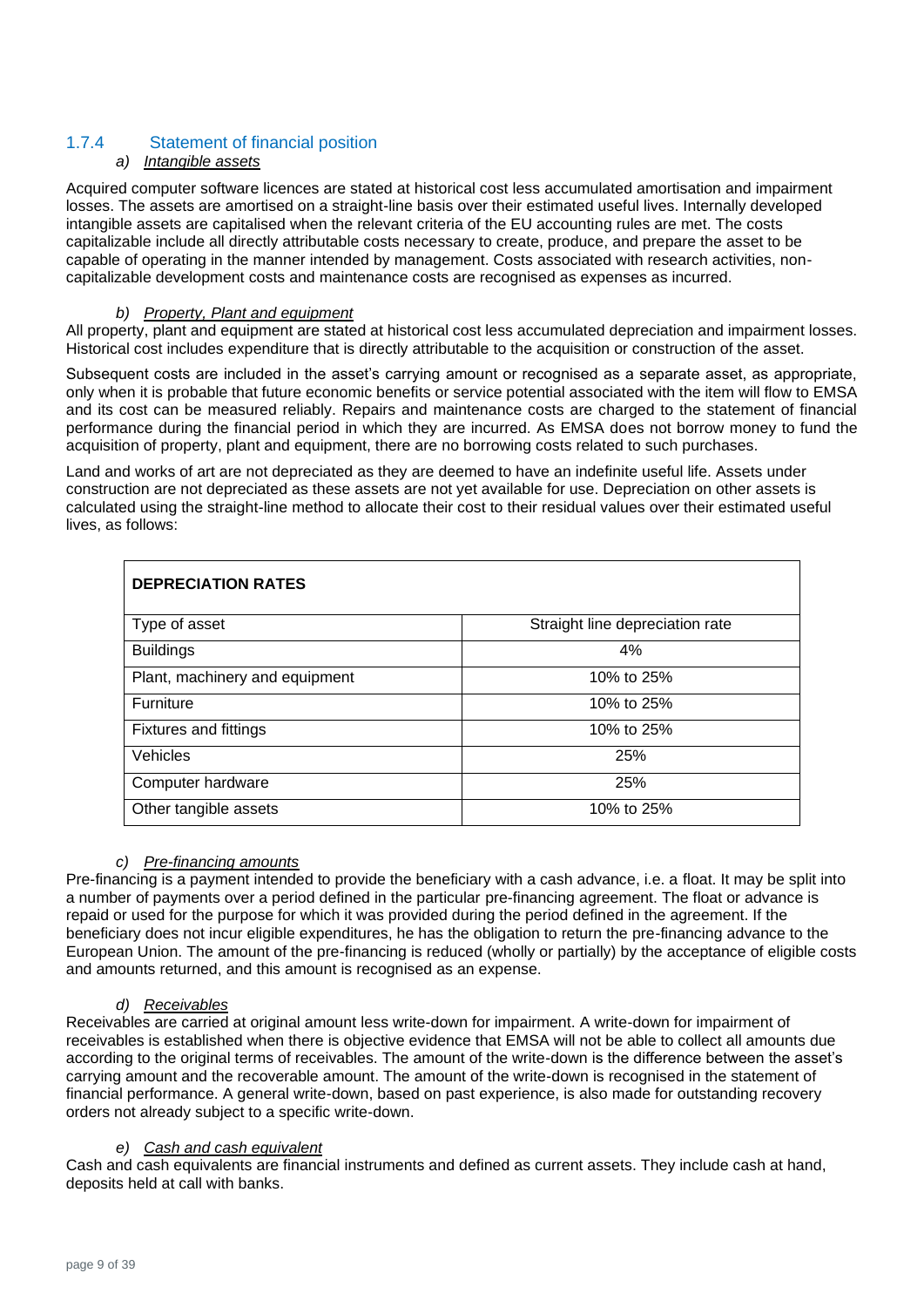#### *f) Provisions*

Provisions are recognised when EMSA has a present legal or constructive obligation towards third parties as a result of past events, it is more likely than not that an outflow of resources will be required to settle the obligation, and the amount can be reliably estimated. Provisions are not recognised for future operating losses. The amount of the provision is the best estimate of the expenditures expected to be required to settle the present obligation at the reporting date. Where the provision involves a large number of items, the obligation is estimated by weighting all possible outcomes by their associated probabilities ("expected value" method).

#### *g) Payables*

Payables arising from the purchase of goods and services are recognised at invoice reception for the original amount and corresponding expenses are entered in the accounts when the supplies or services are delivered and accepted by the European Union.

#### *h) Accrued and deferred incomes and charges*

According to the European Union accounting rules, transactions and events are recognised in the financial statements in the period to which they relate. At the end of the accounting period, accrued expenses are recognised based on an estimated amount of the transfer obligation of the period. The calculation of accrued expenses is done in accordance with detailed operational and practical guidelines issued by the Accounting Officer which aim at ensuring that the financial statements reflect a true and fair view.

Revenue is also accounted for in the period to which it relates. At year-end, if an invoice is not yet issued but the service has been rendered, the supplies have been delivered by EMSA or a contractual agreement exists, an accrued income will be recognised in the financial statements.

In addition, at year-end, if an invoice is issued but the services have not yet been rendered or the goods supplied have not yet been delivered, the revenue will be deferred and recognised in the subsequent accounting period.

#### <span id="page-11-0"></span>1.7.5 Statement of financial performance

#### *a) Revenues*

Non exchange revenues.

This makes up the vast majority of the EMSA revenue and includes mainly the subvention paid by DG MOVE and the grant paid by DG NEAR, DG DEFIS and DG MARE.

#### **Exchange revenues**

Revenue from the sale of goods and services is recognised when the significant risk and rewards of ownership of the goods are transferred to the purchaser. Revenue associated with a transaction involving the provision of services is recognised by reference to the stage of completion of the transaction at the reporting date. EMSA main exchange revenues include LRIT fees and charges, Equasis and diverse services delivered to other Agencies.

#### *b) Expenditures*

Exchange expenses arising from the purchase of goods and services are recognised when the supplies are delivered and accepted by the EMSA. They are valued at original invoice cost.

When a request for payment or cost claim is received and meets the recognition criteria, it is recognised as an expense for the eligible amount. At year-end, incurred eligible expenses due to the beneficiaries but not yet reported are estimated and recorded as accrued expenses.

#### <span id="page-11-1"></span>1.7.6 Contingent assets and liabilities

#### *a) Contingent assets*

A contingent asset is a possible asset that arises from past events and of which the existence will be confirmed only by the occurrence or non-occurrence of one or more uncertain future events not wholly within the control of the European Union. A contingent asset is disclosed when an inflow of economic benefits or service potential is probable.

#### *b) Contingent liabilities*

A contingent liability is a possible obligation that arises from past events and of which the existence will be confirmed only by the occurrence or non-occurrence of one or more uncertain future events not wholly within the control of EMSA; or a present obligation that arises from past events but is not recognised because: it is not probable that an outflow of resources embodying economic benefits or service potential will be required to settle the obligation or, in the rare circumstances where the amount of the obligation cannot be measured with sufficient reliability.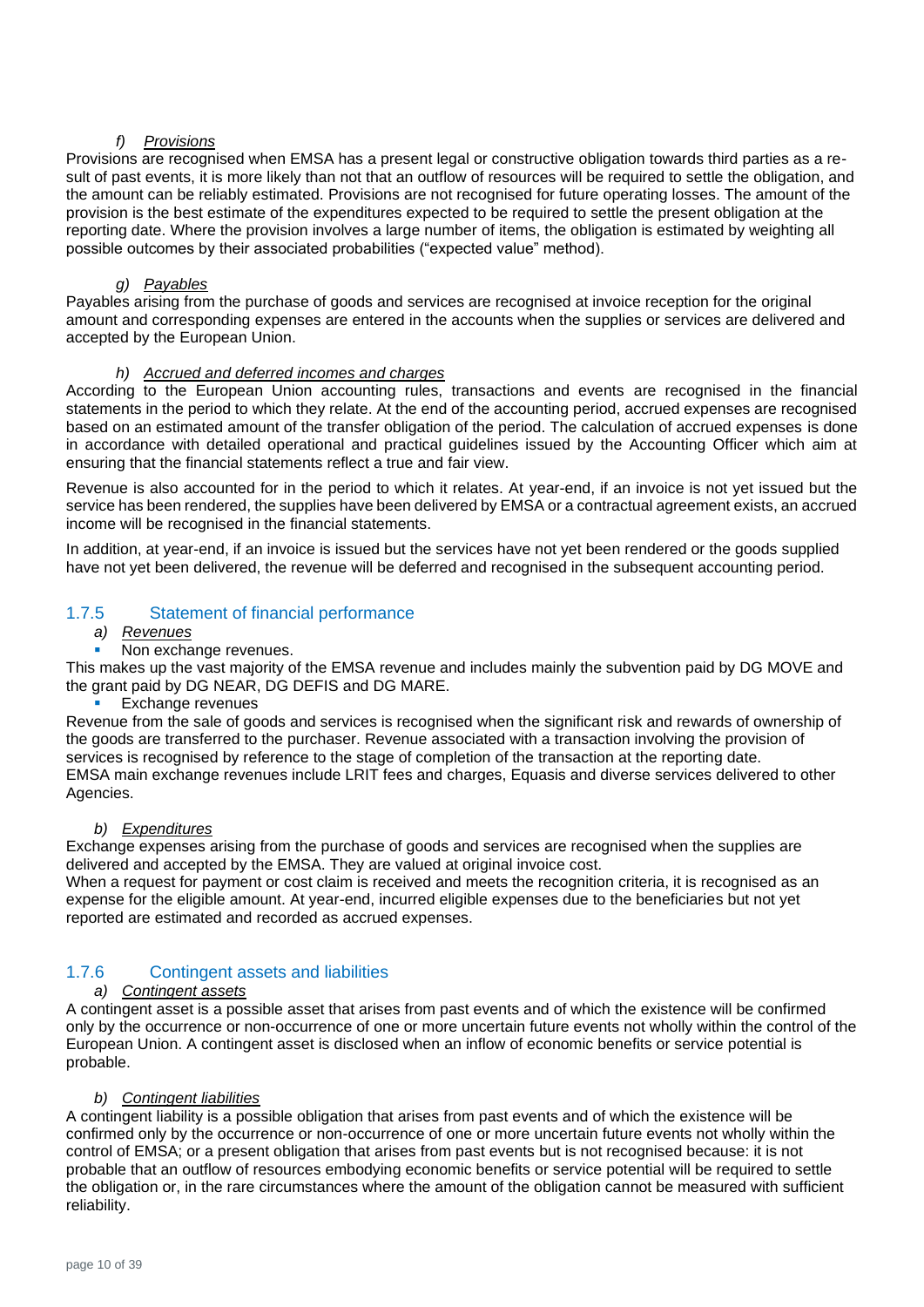# 1.8 NOTES TO THE STATEMENT OF FINANCIAL POSITION<br>1.8.1 Fixed assets

#### **Fixed assets**

The variation of the intangible fixed assets in 2020 is composed of:

| 2020                                                  |           | Internally<br>generated<br>Computer<br>Software | <b>Other Computer</b><br>Software | <b>Total Computer</b><br>Software | Intangible assets<br>under construction | Total            |
|-------------------------------------------------------|-----------|-------------------------------------------------|-----------------------------------|-----------------------------------|-----------------------------------------|------------------|
| Gross carrying amounts 01.01.2020                     | ÷         | 16,999,239.26                                   |                                   | 16,999,239.26                     | 8,297,266.02                            | 25,296,505.28    |
| Additions                                             | $\ddot{}$ | 0.00                                            |                                   | 0.00                              | 3,243,956.06                            | 3,243,956.06     |
| <b>Disposals</b>                                      |           |                                                 |                                   | 0.00                              |                                         | 0.00             |
| Transfer between headings                             | $+/-$     |                                                 |                                   | 0.00                              |                                         | 0.00             |
| Other changes (2)                                     | $+/-$     |                                                 |                                   | 0.00                              |                                         | 0.00             |
| Gross carrying amounts 31.12.2020                     |           | 16,999,239.26                                   | 0.00                              | 16,999,239.26                     | 11,541,222.08                           | 28,540,461.34    |
|                                                       |           |                                                 |                                   |                                   |                                         |                  |
| Accumulated amortization and impairment<br>01.01.2020 |           | -13,686,881.26                                  |                                   | -13,686,881.26                    | 0.00                                    | -13,686,881.26   |
| Amortization                                          | ٠         | $-1,519,162.00$                                 |                                   | $-1,519,162.00$                   |                                         | $-1,519,162.00$  |
| Write-back of amortization                            | $\pm$     |                                                 |                                   | 0.00                              |                                         | 0.00             |
| Disposals                                             |           |                                                 |                                   | 0.00                              |                                         | 0.00             |
| Impairment (2)                                        | ٠         |                                                 |                                   | 0.00                              |                                         | 0.00             |
| Write-back of impairment                              | $\ddot{}$ |                                                 |                                   | 0.00                              |                                         | 0.00             |
| Transfer between headings                             | $+/-$     |                                                 |                                   | 0.00                              |                                         | 0.00             |
| Other changes (2)                                     | $+/-$     |                                                 |                                   | 0.00                              |                                         | 0.00             |
| Accumulated amortization and impairment<br>31.12.2020 |           | $-15,206,043.26$                                | 0.00                              | $-15,206,043.26$                  | 0.00                                    | $-15,206,043.26$ |
| Net carrying amounts 31.12.2020                       |           | 1,793,196.00                                    | 0.00                              | 1,793,196.00                      | 11,541,222.08                           | 13,334,418.08    |

<span id="page-12-1"></span><span id="page-12-0"></span>In conformity with the EC Accounting Rule 7, amortisations have been recorded on a monthly basis in SAP.

As requested by the European Commission Rule 6, intangible assets under construction have been recorded from January 1/1/2010. All projects starting after 1/1/2010 and having an estimated value exceeding 250,000 EUR (full costs) have been included in the account 214000.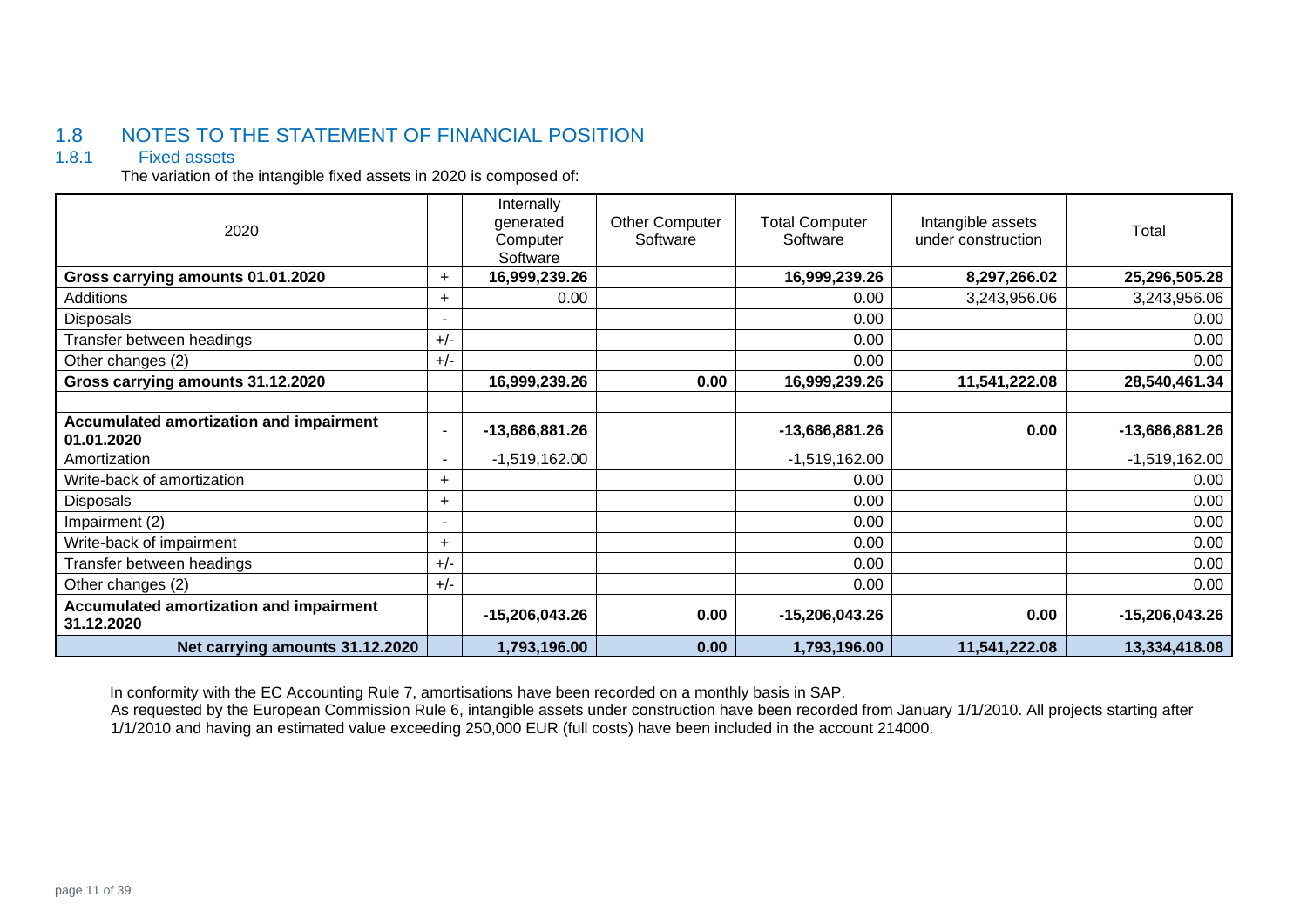The variation of the tangible fixed assets in 2020 is composed of:

| 2020                                               |           | <b>Buildings</b> | Plant and<br>Equipment | Computer<br>hardware | Furniture and<br>vehicles | Other Fixtures and<br>Fittings | <b>Total</b>       |
|----------------------------------------------------|-----------|------------------|------------------------|----------------------|---------------------------|--------------------------------|--------------------|
| Gross carrying amounts 01.01.2020                  | $+$       | 51,037.72        | 62,119,144.45          | 8,788,630.43         | 784,752.75                | 11,899,450.53                  | 83,643,015.88      |
| Additions                                          | $\ddot{}$ | 78,540.27        | 1,190,324.00           | 238,302.84           | 11,107.13                 | 1,656,912.04                   | 3,175,186.28       |
| Disposals                                          |           |                  | $-227,745.00$          |                      |                           | $-609,948.00$                  | $-837,693.00$      |
| Transfer between headings                          | $+/-$     |                  |                        |                      |                           |                                | 0.00               |
| Other changes (1)                                  | $+/-$     |                  |                        |                      |                           |                                | 0.00               |
| Gross carrying amounts 31.12.2020                  |           | 129,577.99       | 63,081,723.45          | 9,026,933.27         | 795,859.88                | 12,946,414.57                  | 85,980,509.16      |
|                                                    |           |                  |                        |                      |                           |                                | 0.00               |
| Accumulated amortization and impairment 01.01.2020 |           | $-34,415.72$     | -42,365,498.45         | $-7,089,541.43$      | -488,517.94               | $-9,148,177.53$                | $-59, 126, 151.07$ |
| Depreciation                                       |           | $-10,338.27$     | $-4,529,394.00$        | $-830,438.84$        | $-33,131.13$              | -777,316.04                    | $-6,180,618.28$    |
| Write-back of depreciation                         | $\ddot{}$ |                  |                        |                      |                           |                                | 0.00               |
| Disposals                                          | $\div$    |                  | 227,745.00             |                      |                           | 350,919.00                     | 578,664.00         |
| Impairment (1)                                     |           |                  |                        |                      |                           |                                | 0.00               |
| Write-back of impairment                           | $\div$    |                  |                        |                      |                           |                                | 0.00               |
| Transfer between headings                          | $+/-$     |                  |                        |                      |                           |                                | 0.00               |
| Other changes (1)                                  | $+/-$     |                  |                        |                      |                           |                                | 0.00               |
| Accumulated amortization and impairment 31.12.2020 |           | -44,753.99       | -46,667,147.45         | -7,919,980.27        | $-521,649.07$             | $-9,574,574.57$                | $-64,728,105.35$   |
| Net carrying amounts 31.12.2020                    |           | 84,824.00        | 16,414,576.00          | 1,106,953.00         | 274,210.81                | 3,371,840.00                   | 21,252,403.81      |

In conformity with the EC Accounting Rule 7, amortisations have been recorded on a monthly basis in SAP.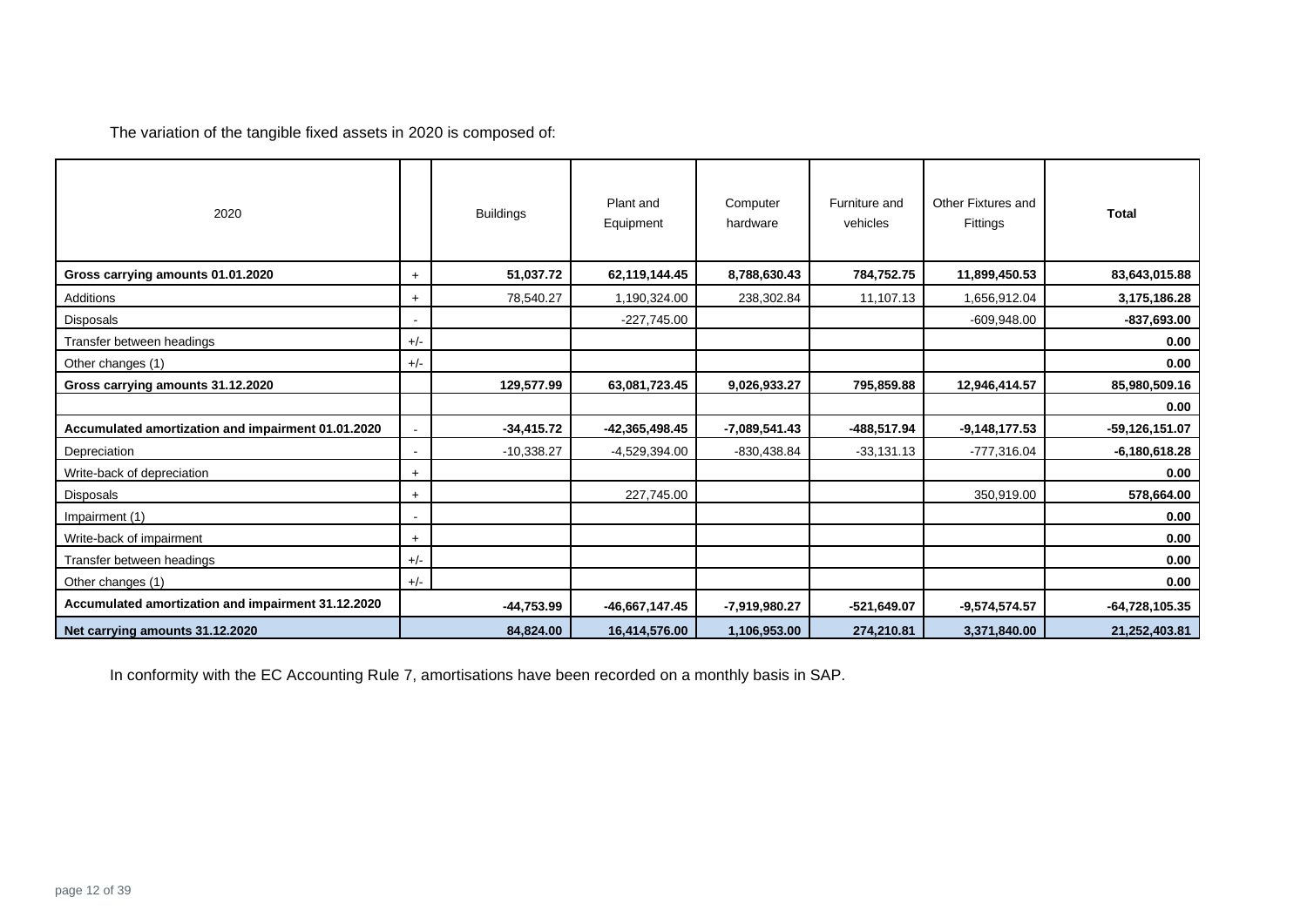#### 1.8.2 Long-term pre-financing

| l Account |                                                                                                   | 31.12.2020 | 31.12.2019 |
|-----------|---------------------------------------------------------------------------------------------------|------------|------------|
| 299290    | PF implemented by other EU entities than the Commission (pre-financing given to third<br>parties) | 290,136.00 | 290,136.00 |
| 299000    | <b>Total</b>                                                                                      | 290,136.00 | 290.136.00 |

The amount of € 290,136.00 is related to the pre-financing given by EMSA to the Equasis project (currently hosted by EMSA). This amount was originally booked as contingent asset at the end of 2009 and has been reclassified as long term pre-financing following the formal recognition of this debt by the Equasis Management Board.

#### 1.8.3 Inventories

| Account |                                                        | 31.12.2020   |                     |              |  |  |
|---------|--------------------------------------------------------|--------------|---------------------|--------------|--|--|
|         | Receivables from                                       | Gross Total  | Value Reduction (-) | Net Value    |  |  |
| 310500  | Anti-pollution measures - dispersant/chemical products | 4.473.476.00 | 0.00                | 4,473,476.00 |  |  |
| 292000  | <b>Total</b>                                           | 4.473.476.00 | 0.00                | 4,473,476.00 |  |  |

#### 1.8.4 Short-term pre-financing

<span id="page-14-0"></span>

| Account | Pre-financing without interest for the EU entity <1 yr                                            | 31.12.2020   | 31.12.2019   |
|---------|---------------------------------------------------------------------------------------------------|--------------|--------------|
| 405290  | PF Implemented by other EU entities than the Commission (pre-financing given to<br>third parties) | 3,136,002.48 | 1,241,107.16 |
| 405297  | Accrued charges on PF TP - Implemented by other EU entities than the Commission                   |              |              |
| 405200  | <b>Total</b>                                                                                      | 3,136,002.48 | 1,241,107.16 |

<span id="page-14-2"></span><span id="page-14-1"></span>These pre-financings are mainly related to the anti-pollution call for tenders and other operational activities.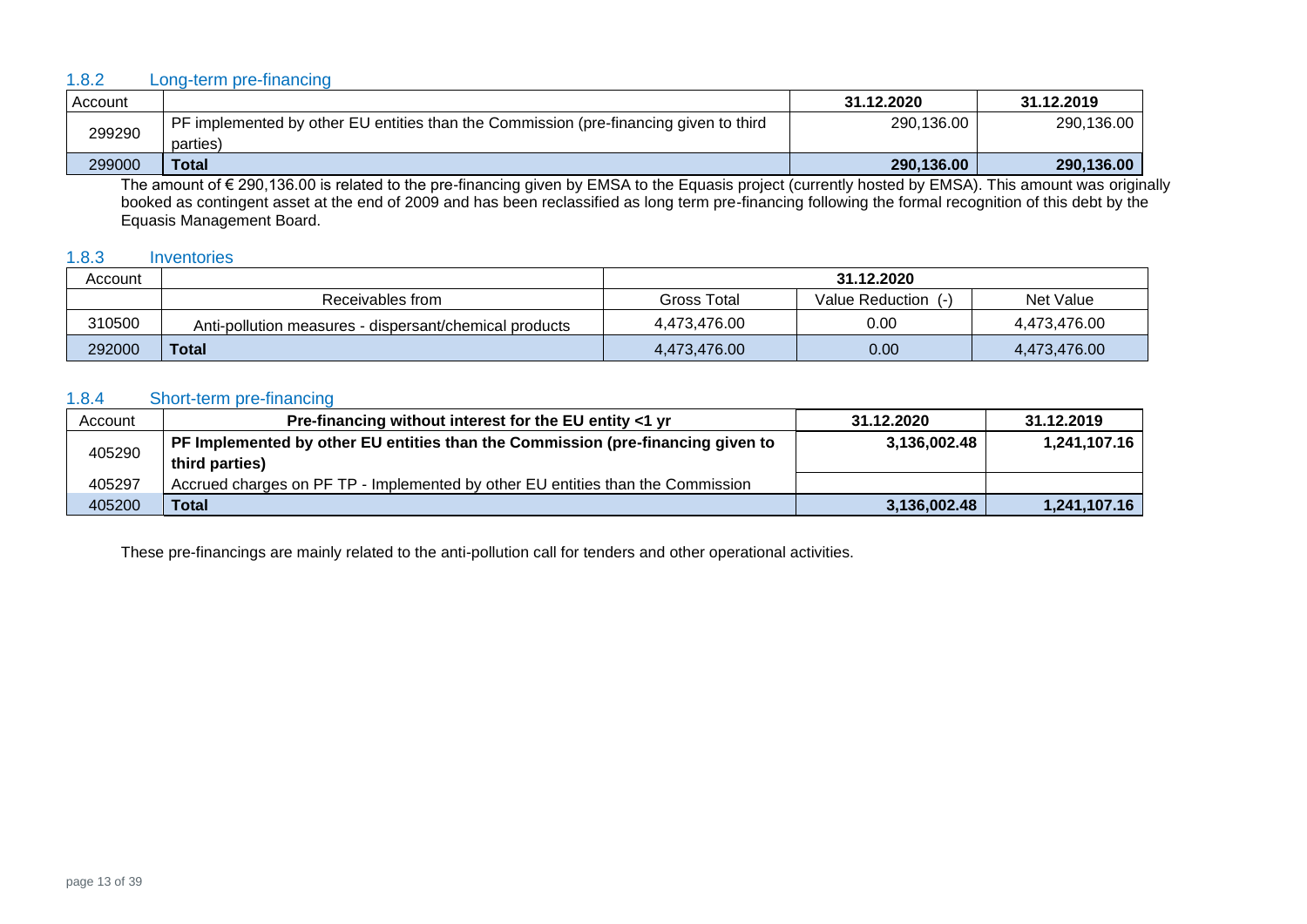#### 1.8.5 Short-term receivables

| <b>Current receivables</b>    | 31.12.2020         |                                     |                  | 31.12.2019         |                                     |                  |
|-------------------------------|--------------------|-------------------------------------|------------------|--------------------|-------------------------------------|------------------|
| Receivables from              | <b>Gross Total</b> | <b>Amounts written</b><br>$down(-)$ | <b>Net Value</b> | <b>Gross Total</b> | <b>Amounts written</b><br>$down(-)$ | <b>Net Value</b> |
| Customers                     | 324,978.47         | -37,817.58                          | 287,160.89       | 47,704.14          | $-5.914.51$                         | 41,789.63        |
| <b>Member States</b>          | 944,091.55         |                                     | 944,091.55       | 1,222,841.64       |                                     | 1,222,841.64     |
| <b>EFTA</b>                   | 2,450.81           |                                     | 2,450.81         | ,261.79            |                                     | 1,261.79         |
| <b>Third States</b>           | 63,824.05          |                                     | 63,824.05        | 11,806.76          |                                     | 11,806.76        |
| Other current receivables (1) | 7,270.23           |                                     | 7,270.23         | 7,207.83           |                                     | 7,207.83         |
| <b>Total</b>                  | 1,342,615.11       | $-37,817.58$                        | 1,304,797.53     | 1,290,822.16       | $-5,914.51$                         | 1,284,907.65     |

All receivables are carried out at the original amount less write-down for impairment when there is objective evidence that the Agency will not be able to collect all amounts due according to the original terms of receivables. This analysis is carried out on the situation of year end balances as they exist when preparing the financial statements.

The amount of write-down is charged to the statement of financial performance.

<span id="page-15-0"></span>Current receivables from Member States are composed of VAT to be recovered (Portugal) while current receivables with Third States are mainly linked to LRIT fees and charges to be collected.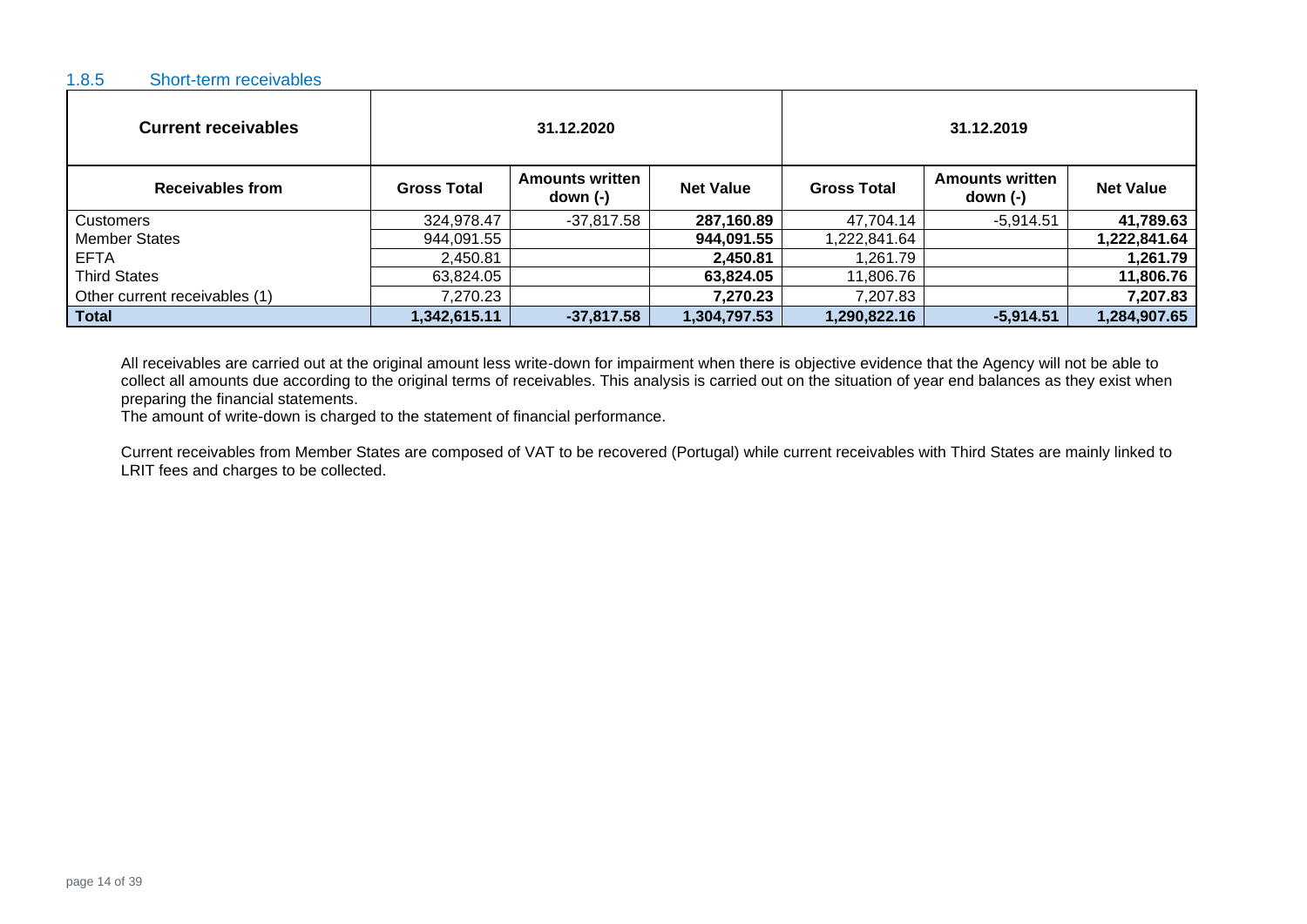#### Sundry receivables (account: 410900) totalling **€ -56,667.67** are composed of:

| <b>Sundry</b><br>receivables | 31.12.2020   |      | 31.12.2019   |              |      |              |
|------------------------------|--------------|------|--------------|--------------|------|--------------|
| Staff                        | -56,667.67   |      | $-56,667.67$ | -64,211.06   |      | $-64,211.06$ |
| Other $(2)$                  |              |      | 0.00         |              |      | 0.00         |
| <b>Total</b>                 | $-56,667.67$ | 0.00 | $-56,667.67$ | $-64,211.06$ | 0.00 | $-64,211.06$ |

Other – deferrals and accruals totalling **€ 1,665,235.35** are composed at year end of:

 $\epsilon$  5.457.87 (accrued income regarding exchange revenues from LRIT):

€ 1,659,777.48 (deferred charges such prepaid software maintenance, paid invoice related to the Q1/2020 rent, etc.).

#### <span id="page-16-0"></span>1.8.6 Cash and cash equivalents

| <b>Description</b>               | 31.12.2020    | 31.12.2019    |
|----------------------------------|---------------|---------------|
| Unrestricted cash:               | 21,005,256.91 | 23,916,817.59 |
| Current accounts (bank accounts) | 20,959,578.04 | 23,892,466.76 |
| Imprest accounts                 | 45.678.87     | 24,350.83     |
| <b>Total</b>                     | 21,005,256.91 | 23,916,817.59 |

Cash include only cash in-hand as there are no other cash equivalents or liquid investments to be reported. Currently, the Agency uses one core bank (ING Belgium) where the main account is used for all payments and all incomes linked to the EC subsidy. Other accounts have been opened with ING for earmarked revenues management while three imprest accounts are also organised via a bank accounts opened with Novo Banco Portugal.

In 2020 EMSA opened several accounts with Crédit Agricole even if they were not activated.

#### <span id="page-16-1"></span>1.8.7 Capital

The EMSA capital is increased by the positive economic outturn of the year 2020 - **€ 1,503,860.08** - to reach **€ 44,530,678.20**.

#### <span id="page-16-2"></span>1.8.8 Other long term liabilities

Totalling **€ 105,510.17** this account is composed of:

- $\epsilon$  82,618.09 LRIT long term deposits and interests collected from the different customers;
- € 22,892.08 Financial interests linked to diverse earmarked revenues projects (Equasis, Frontex, etc.).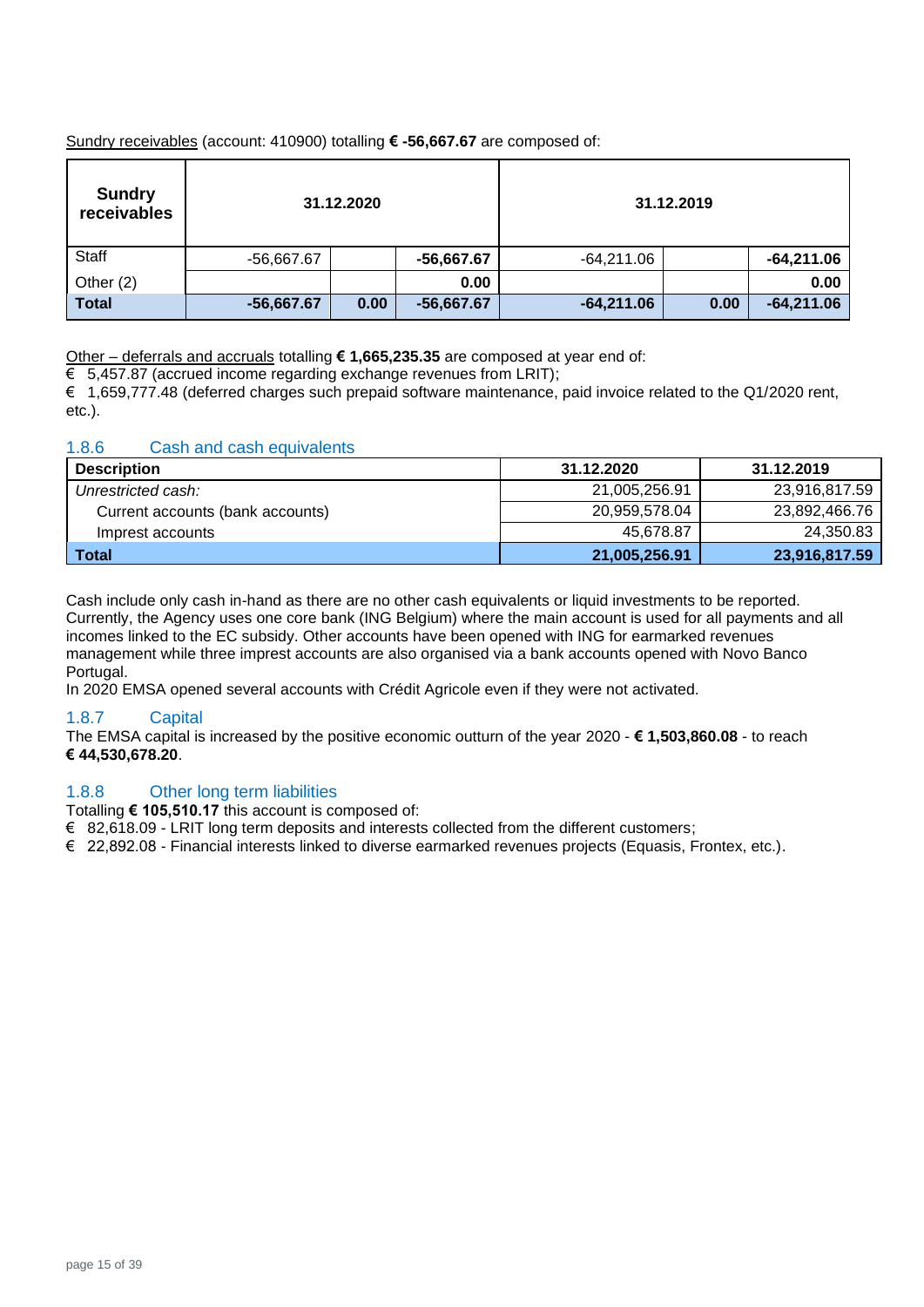#### <span id="page-17-0"></span>1.8.9 Short-term liabilities

Current payables are reaching **€ 897,200.58** and are constituted of:

| <b>Current payables</b> | 31.12.2020 | 31.12.2019 |
|-------------------------|------------|------------|
| Vendors                 | 888,344.30 | 781,192.68 |
| <b>Member States</b>    |            | 0.00       |
| <b>EFTA</b>             |            |            |
| <b>Third States</b>     | 1,116.22   |            |
| Other (1)               | 7,740.06   | 7,794.06   |
| Total                   | 897,200.58 | 788,986.74 |

Payables arising from the purchase of goods and services are recognized at invoices reception for the original amount and corresponding expenses are entered in the accounts when the supplies are delivered and accepted by the Agency.

Other (1) is composed of:

| (1) Please specify "Other Current payables": | 31.12.2020 | 31.12.2019 |
|----------------------------------------------|------------|------------|
| Payables from public bodies                  | 4.724.81   | 4,778.81   |
| Consolidated entities                        | 3.015.25   | 3,015.25   |
| <b>Total</b>                                 | 7.740.06   | 7,794.06   |

#### Sundry payables

| <b>Sundry payables</b> | 31.12.2020  | 31.12.2019 |
|------------------------|-------------|------------|
| <b>Staff</b>           | $-2,751.46$ | -2,751.46  |
| Other $(2)$            | 502,669.82  | 412,081.06 |
| <b>Total</b>           | 499,918.36  | 409,329.60 |

#### Other (2) is composed of:

| (2) Please specify "Other Sundry payables": | 31.12.2020 | 31.12.2019 |
|---------------------------------------------|------------|------------|
| Pre-financing Received < 1 y                | 320,438.65 | 389,892.30 |
| ABAC Assets goods received                  | 159,924.00 | 0.00       |
| Payments to be resent                       | 22,343.10  | 22,155.65  |
| ONSS & others                               | $-35.93$   | 33.11      |
| Total                                       | 502,669.82 | 412,081.06 |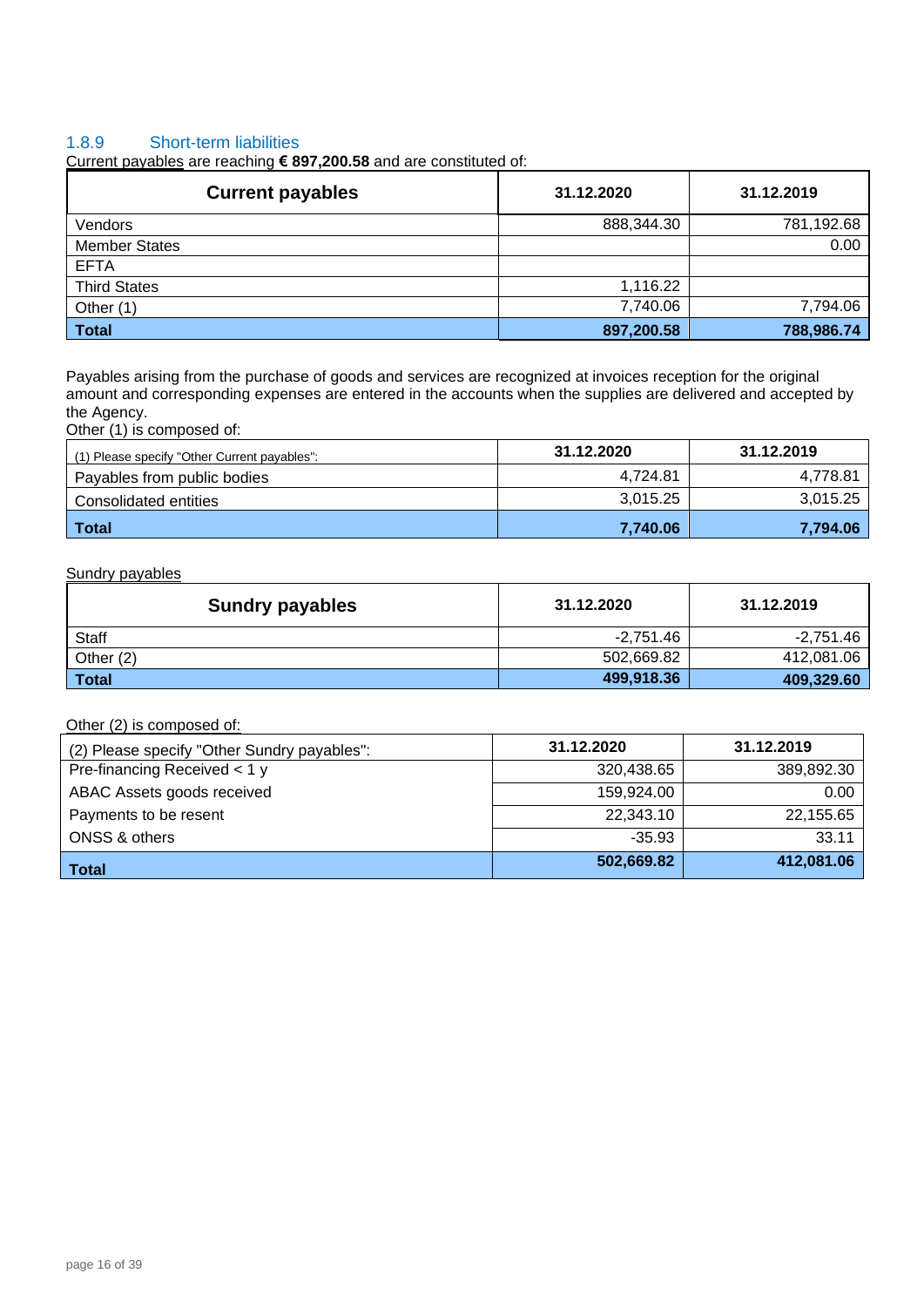Deferrals and accruals are totalling **€ 4,277,294.02** and represent mainly invoices to be received in 2020 for services rendered or goods delivered in 2020 (accrued charges: € 4,259,513.72) and staff untaken holidays at 31/12/2020 (€ 558,448.09).

Deferred income is related to an ICT service agreement with EMCDDA.

| Description            | 31.12.2020   | 31.12.2019   |
|------------------------|--------------|--------------|
| Accrued charges        | 4,259,513.72 | 4,799,955.14 |
| Untaken annual leave * | 558,448.09   | 396,182.84   |
| other accrued charges  | 3,701,065.63 | 4,403,772.30 |
|                        |              |              |
| Deferred income        | 17,780.30    | 0.00         |
|                        |              |              |
| <b>Total</b>           | 4,277,294.02 | 4,799,955.14 |

In accordance with EC Accounting Rules no. 10 complemented by chapter 19 under IPSAS 19 (Provisions, contingent liabilities and contingent assets) accruals are made to recognize the amounts to be paid for goods or services that have been received or supplied but have not been paid, invoiced or formally agreed with the supplier, including amounts due to employees (for example, amounts relating to accrued vacation pay). The accruals are determined based on estimates received from the authorizing officers (assessed based on the part of the carryovers to be applied to 2020-2020).

In accordance with EC Accounting Rule n. 12 a liability for untaken holidays (accumulating compensated absences) at year-end has been included on the statement of financial position under the current liabilities heading (current payables).

The remaining pre-financing received from consolidated EC entities after deducting reached **€ 16,088,287.86** and is composed of:

- € 1,575,799.69 (DG MOVE– outturn 2020);
- € 4,962,327.95 (pre-financing received from DG DEFIS);
- $\in$  2,866,194.61 (pre-financing received from DG MARE);
- $\in$  3,648,415.73 (pre-financing received from DG NEAR);
- $€$  100,539.83 (pre-financing received from DG CLIMA)
- $\in$  2,837,417.33 (pre-financing received from FRONTEX);
- $\epsilon$  97.592.72 (pre-financing received by EFCA).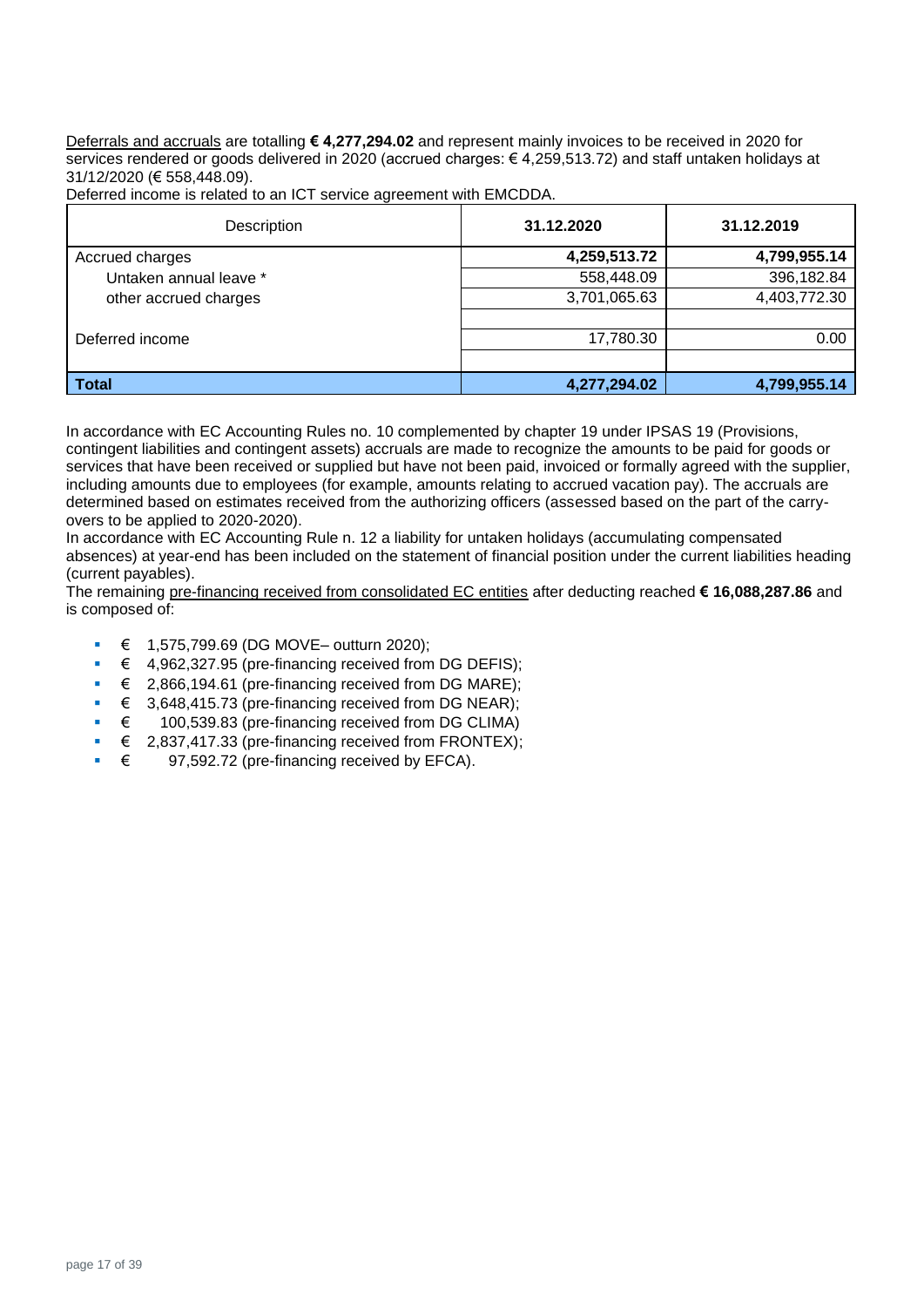#### <span id="page-19-0"></span>1.8.10 Contingent assets

| Account | Description                    | 31.12.2020   | 31.12.2019    |
|---------|--------------------------------|--------------|---------------|
| 901100  | Guarantees received            | 3,242,098.30 | 3,769,694.08  |
| 901120  | Guarantees for pre-financing * | 3,042,098.30 | 3,969,694.08  |
| 901180  | Performance guarantees         | 200,000.00   | $-200,000.00$ |
| 901190  | a) Other Guarantees            | 0.00         | 0.00          |
| 901900  | b) Other contingent assets     | -127,071.55  | 0.00          |
| 901000  | Total                          | 3,115,026.75 | 3,769,694.08  |

The amounts of the guarantee are related to operational guarantee linked to the payment of pre-financing. The other contingent asset refers to a request of liquidate damage.

#### <span id="page-19-1"></span>1.8.11 Other significant disclosures

| Account | <b>Other Significant Disclosures</b>                                            | 31.12.2020    | 31.12.2019    |
|---------|---------------------------------------------------------------------------------|---------------|---------------|
| 904200  | RAL - Commitments against appropriations not yet<br>consumed                    | 55,911,356.05 | 57,224,678.72 |
| 904370  | Contractual commitment (for which budget commitments<br>have not yet been made) | 0.00          | 0.00          |
| 904400  | Contributions to related organisations                                          | 0.00          | 0.00          |
| 904100  | Undrawn commitments                                                             | 0.00          | 0.00          |
| 904500  | Operating lease commitments                                                     | 2,951,360.39  | 3,010,052.81  |
| 904000  | <b>Total</b>                                                                    | 58,862,716.44 | 60,234,731.53 |

The RAL is the amount committed during the year carried over to 2020.

The operating lease commitments refer to the long term renting contracts for EMSA premises

On 1 February 2020 the United Kingdom ceased to be a Member State of the European Union. Following the conclusion of the Agreement on the withdrawal of the United Kingdom of Great Britain and Northern Ireland from the European Union and the European Atomic Energy Community (the 'Withdrawal Agreement') between the two parties, the United Kingdom committed to pay all its obligations under the current MFF and previous financial perspectives following from its membership of the Union. The United Kingdom has paid into the 2020 EU Budget during the year, and received payments, as if it were a Member State.

At the date of transmission of these accounts and based on the Withdrawal Agreement concluded and already in operation, there is no financial impact to be reported in these accounts. For further information on the impact of the Withdrawal Agreement on the EU, please see the 2020 consolidated EU annual accounts.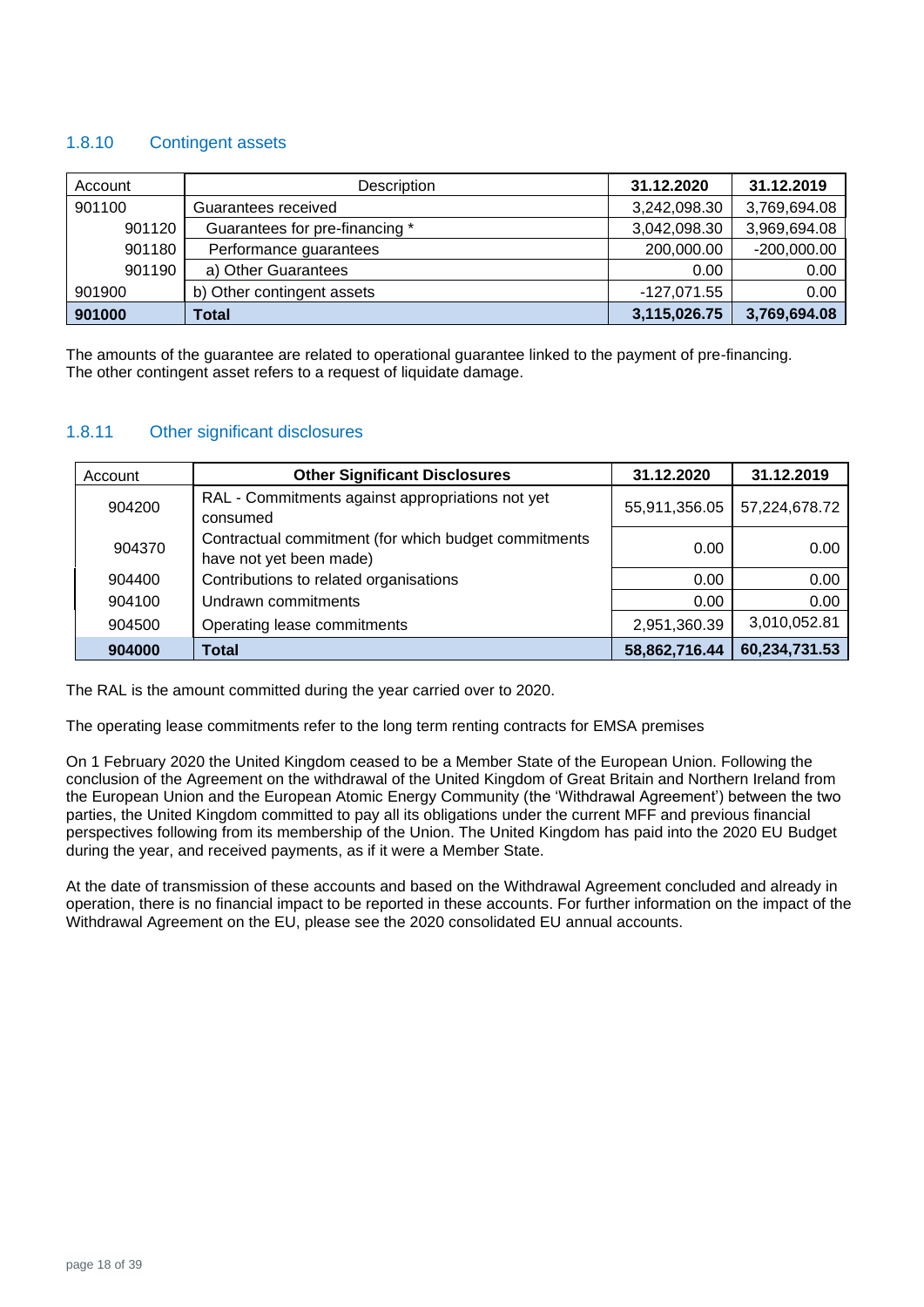#### <span id="page-20-0"></span>1.8.12 Note to Annual Accounts related to payroll charges calculated by PMO

All salary calculations giving the total staff expenses included in the Statement of financial performance of the Agency are externalized to the Office for administration and payment of individual entitlements (also known as the Paymaster's Office-PMO) which is a central office of the [European Commission.](http://en.wikipedia.org/wiki/European_Commission)

The PMO's mission is to manage the financial rights of permanent, temporary and contractual staff working at the Commission, to calculate and to pay their salaries and other financial entitlements. The PMO provides these services to other EU institutions and agencies as well. The PMO is also responsible for managing the health insurance fund of the Institutions, together with processing and paying the claims of reimbursement from staff members. The PMO also manages the pension fund and pays the pensions of retired staff members. PMO is being audited by the European Court of Auditors.

The Agency is only responsible for the communication to the PMO of reliable information allowing the calculation of the staff costs. It is also responsible to check that this information has been correctly handled in the monthly payroll report used for accounting payroll costs. It is not responsible for the calculation of the payroll costs performed by PMO.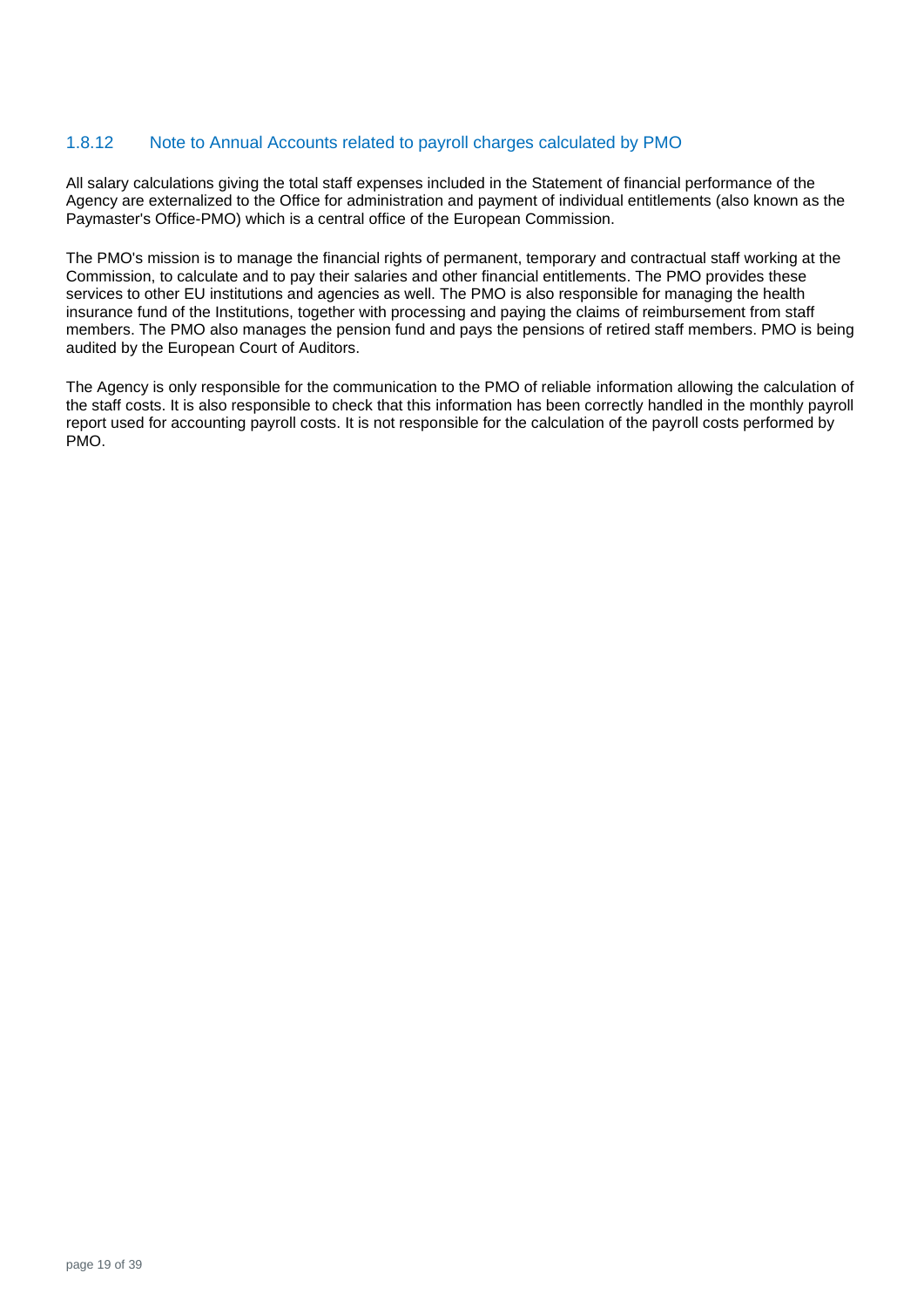### <span id="page-21-1"></span><span id="page-21-0"></span>1.9 NOTES TO THE STATEMENT OF FINANCIAL PERFORMANCE 1.9.1 Revenues

| Account | <b>Operating Revenues</b>                                | 2020          | 2019          |
|---------|----------------------------------------------------------|---------------|---------------|
| 744000  | Revenue from<br>administrative operations                | 19,404,646.40 | 20,602,349.82 |
| 760000  | <b>Staff</b>                                             |               |               |
| 744100  | Fixed assets related<br>revenue                          | 177,744.44    | 126,600.00    |
| 744900  | Other administrative<br>revenue                          | 19,226,901.96 | 20,475,749.82 |
| 744910  | Other                                                    | 0.00          | 0.00          |
| 744919  | Adm revenue with<br>consolidated EU entities             | 19,226,901.96 | 20,475,749.82 |
| 745000  | Other operating<br>revenues                              | 80,294,973.81 | 77,909,791.68 |
| 745100  | Adjustments of<br>provisions                             |               |               |
| 745200  | Exchange rate gains                                      | 13,148.14     | 2,544.10      |
| 745900  | Other                                                    | 80,281,825.67 | 77,907,247.58 |
| 745910  | Other                                                    | 882,433.36    | 293,242.54    |
| 745909  | Operating revenue with consolidated EU<br>entities (2)   | 79,399,392.31 | 77,614,005.04 |
| 745919  | <b>EU Subsidy</b>                                        | 79,399,392.31 | 76,979,276.96 |
| 745929  | Other operating revenue with<br>consolidated EU entities | 0.00          | 634,728.08    |
| 777777  | <b>Total</b>                                             | 99,699,620.21 | 98,512,141.50 |

The account 744919 is related to administrative revenues linked to projects in progress financed by either the EC or other EU agencies (mainly FRONTEX) and booked in the inter-entity regularisation accounts.

Total revenues increased (+1.21%) due to the increase of the earmarked projects (+) and EC subsidy.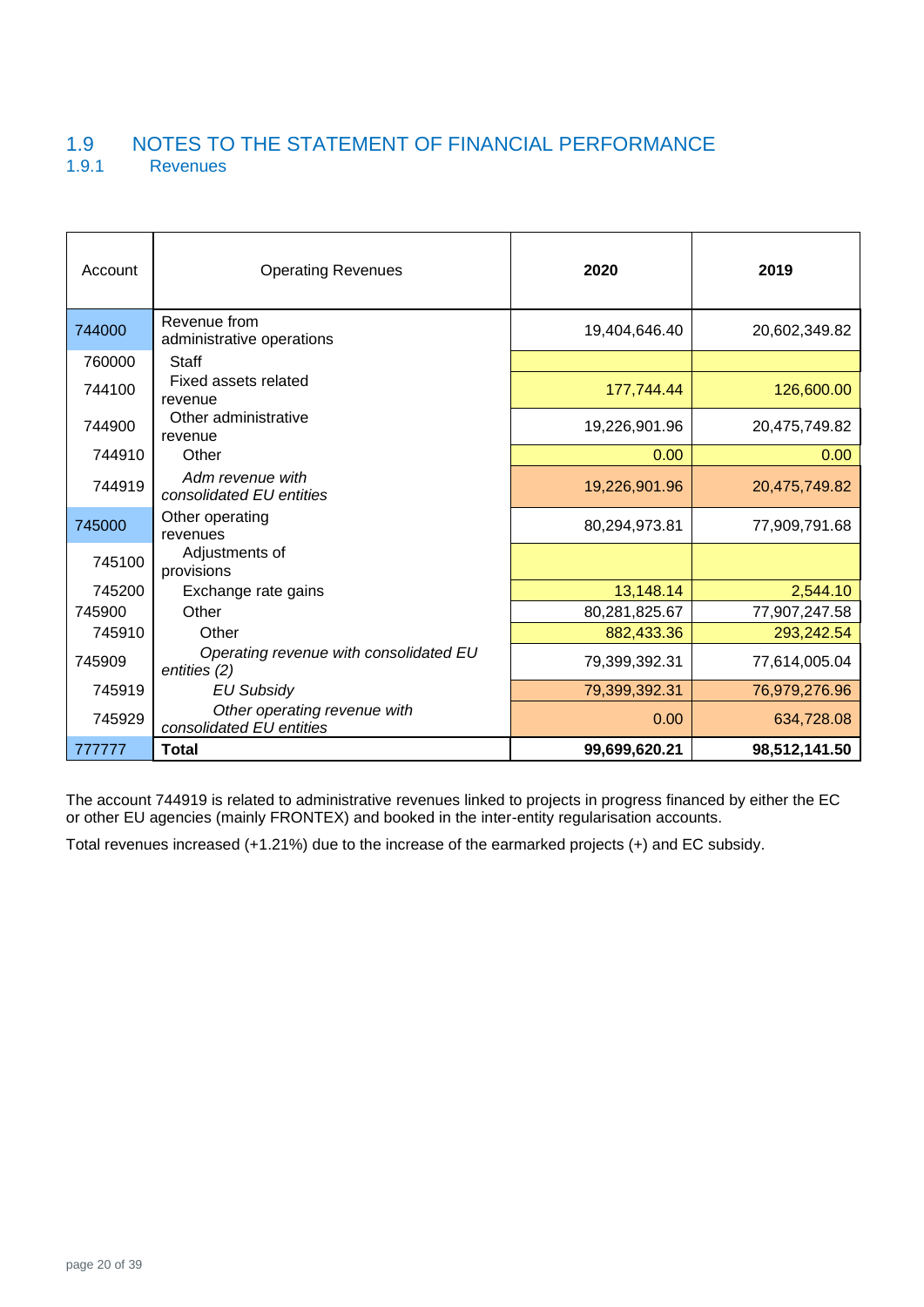#### <span id="page-22-0"></span>1.9.2 Expenditures

| Account |                                                       | 2020             | 2019          |
|---------|-------------------------------------------------------|------------------|---------------|
| 610000  | <b>Administrative Expenses</b>                        | 43,885,931.63    | 39,221,843.65 |
| 620100  | All Staff expenses                                    | 24,660,708.84    | 22,902,814.08 |
| 620100  | Staff expenses                                        | 24,565,839.68    | 22,902,814.08 |
| 620109  | Staff expenses with consolidated entities             | 94,869.16        | 0.00          |
| 630100  | <b>Fixed Assets Expenses</b>                          | 7,891,847.62     | 8,616,830.86  |
| 611000  | <b>Other Administrative Expenses</b>                  | 11,333,375.17    | 7,702,198.71  |
| 611100  | Land and Buildings                                    | 3,301,709.81     | 2,546,642.95  |
| 611109  | Land and Buildings with consolidated<br>entities      | 168,371.51       | 166,201.01    |
| 611900  | All Other                                             | 7,863,293.85     | 4,989,354.75  |
| 611910  | Other                                                 | 7,081,944.20     | 4,391,815.41  |
| 611919  | Administrative expenses with<br>consolidated entities | 781,349.65       | 597,539.34    |
| 600000  | <b>Operational Expenses</b>                           | 54, 146, 835. 43 | 57,307,646.99 |
| 606000  | Other operational expenses                            | 54,146,835.43    | 57,307,646.99 |
| 630000  | Provisions for risks and liabilities                  | 0.00             | 0.00          |
| 640000  | Exchange rate losses                                  | 16,452.08        | 10,935.39     |
| 606900  | Other operational expenses                            | 54,130,383.35    | 57,296,711.60 |
| 606910  | Other                                                 | 54,130,383.35    | 57,296,711.60 |
| 606919  | Other - Consolidated entities                         | 0.00             | 0.00          |
| 666666  | Total                                                 | 98,032,767.06    | 96,529,490.64 |

Globally, expenditures increased by 1.55% between 2019 and 2020.

# <span id="page-22-1"></span>1.10 RELATED PARTY DISCLOSURE

|                                  |             |                                    | Loans to related parties |                                             |
|----------------------------------|-------------|------------------------------------|--------------------------|---------------------------------------------|
| <b>Highest grade description</b> | Grade       | Number of persons of<br>this grade | <b>Nominal amount</b>    | <b>Remaining open</b><br>amount as of 31/12 |
| <b>Executive Director</b>        | <b>AD14</b> |                                    |                          | -                                           |

The related parties of the Agency are its key management personnel.

Transactions between the Agency and the key management personnel take place as part of the normal operations of the Agency and in this case no specific disclosure requirements are necessary for these transactions in accordance with the EU accounting rule 15.

The remuneration, allowances and other entitlements are covered by the Conditions of Employment of Other Servants of the European Communities.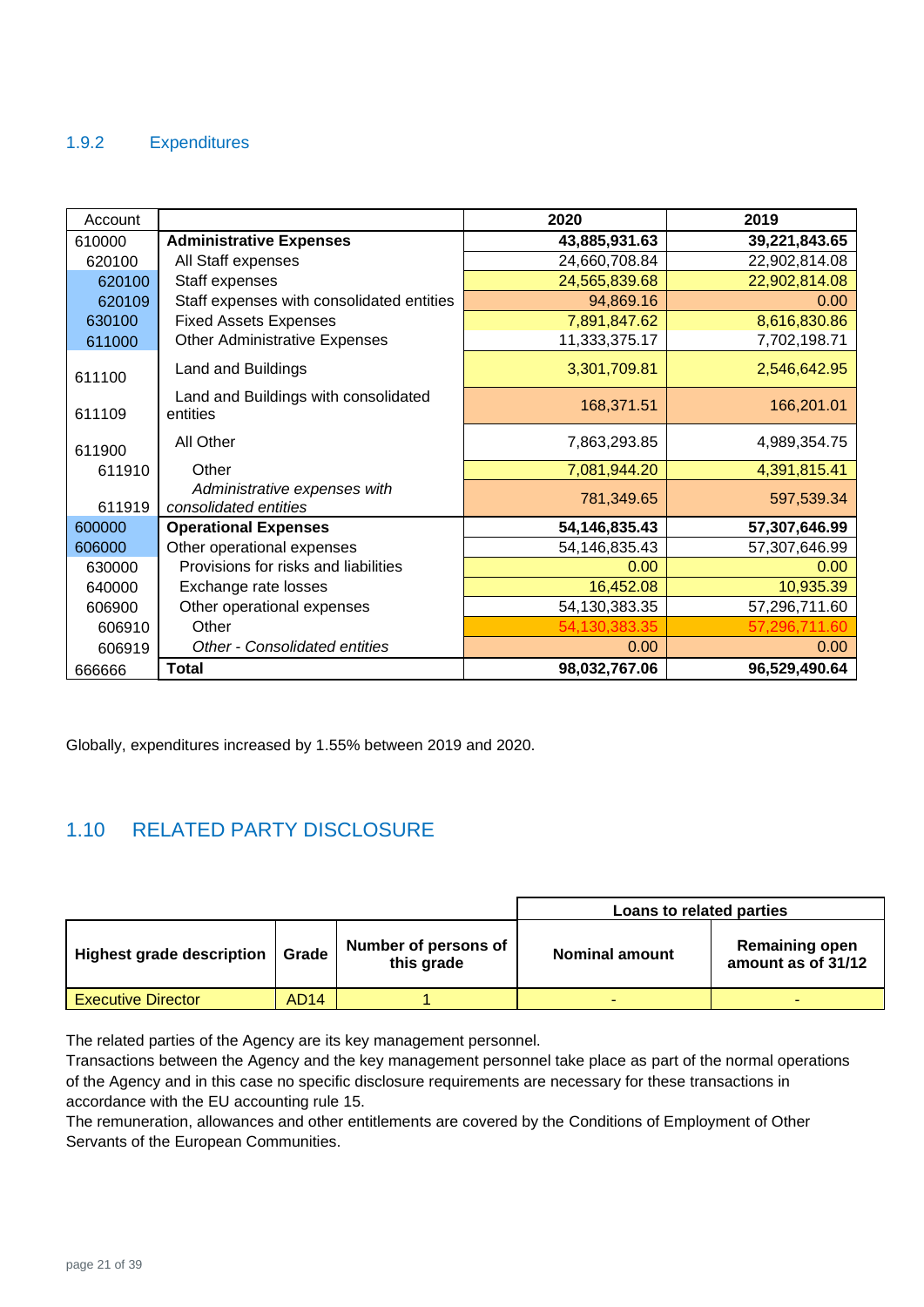# <span id="page-23-0"></span>**2. BUDGETARY IMPLEMENTATION 2020**

### *Art 99 of the EMSA Financial Regulation*

# <span id="page-23-1"></span>2.1 BUDGETARY IMPLEMENTATION 2020 – SUMMARY (DG BUDG FORMAT)

|                                                                                                                                                  |                      | 2020             | 2019            |
|--------------------------------------------------------------------------------------------------------------------------------------------------|----------------------|------------------|-----------------|
| <b>REVENUE</b>                                                                                                                                   |                      |                  |                 |
| Commission subsidy (for the operating budget - Titles 1,2 and 3 - of the agency)                                                                 | $\ddot{}$            | 80,975,192.00    | 79,265,390.57   |
| EU funds for the implementation of tasks related to the Maritime Surveillance component of the<br>Copernicus security service                    | $\ddot{}$            | 9,855,000.00     | 9,646,000.00    |
| <b>CISE</b>                                                                                                                                      | $\ddot{}$            | 0.00             | 2,000,000.00    |
| BC Sea - Maritime Safety, Security and Environmental Protection in the Black and Caspian Sea<br>Regions                                          | $\ddot{}$            | 0.00             | 2,000,000.00    |
| EU Funds for candidate and potential candidate countries                                                                                         | $\ddot{}$            | 625,000.00       | $-8,837.10$     |
| EU Funds for implementation of SAFEMED                                                                                                           | $\ddot{}$            | 563,855.08       | 0.00            |
| EU funds for provision of services under the relevant SLA with FRONTEX                                                                           | $\ddot{}$            | 2,735,785.71     | 1,758,264.23    |
| EU funds for provision of services under the relevant SLA with EFCA                                                                              | $\ddot{}$            | 105,000.00       | 73,749.24       |
| Cooperation Agreement between the European Commission, DG Clima and EMSA for the<br>implementation of MRV Regulation                             | $\ddot{}$            | 100,000.00       | 0.00            |
| EU Funds to support the establishment of a harmonised reporting gateway and more robust<br>information exchange channels between administrations | $\ddot{}$            | 2,248,000.00     | 0.00            |
| Fee income (LRIT)                                                                                                                                | $\ddot{}$            | 190,299.62       | 291,171.26      |
| Income from EQUASIS Member States fees                                                                                                           | $\ddagger$           | 400,000.00       | 500,000.00      |
| THETIS EU                                                                                                                                        | $\ddot{}$            | 0.00             | $-18,451.41$    |
| <b>Coast Guard Pilot Project</b>                                                                                                                 | $\ddot{}$            | 0.00             | $-200,820.17$   |
| Maritime Labour Convention (IMO)                                                                                                                 | $\ddot{}$            | $-43,730.69$     | 77,237.62       |
| Other income                                                                                                                                     | $\ddot{}$            | 67,196.23        | 69,371.65       |
| Conference Centre (EMCDDA)                                                                                                                       | $\ddot{}$            | 24,000.00        | 93,000.00       |
| <b>TOTAL REVENUE (a)</b>                                                                                                                         |                      | 97,845,597.95    | 95,546,075.89   |
| <b>EXPENDITURE</b>                                                                                                                               |                      |                  |                 |
| Title I:Staff                                                                                                                                    |                      |                  |                 |
| Payments                                                                                                                                         |                      | 27,010,860.90    | 26,093,964.68   |
| Appropriations carried over to the following year                                                                                                |                      | 336,810.60       | 133,808.61      |
| Title II: Administrative Expenses                                                                                                                |                      |                  |                 |
| Payments                                                                                                                                         |                      | 3,741,592.62     | 3,689,950.14    |
| Appropriations carried over to the following year                                                                                                |                      | 1,583,059.39     | 694,558.96      |
| Title III: Operating Expenditure                                                                                                                 |                      |                  |                 |
| Payments                                                                                                                                         |                      | 23,553,686.98    | 24,213,368.63   |
| Appropriations carried over to the following year                                                                                                |                      | 4,439.00         | 0.00            |
| Title IV: Operating Expenditure<br>Payments                                                                                                      |                      | 23,723,464.18    | 23,103,532.25   |
| Appropriations carried over                                                                                                                      |                      | 0.00             | 6,568.45        |
| Title V: External Assigned Revenue (R0)                                                                                                          |                      |                  |                 |
| Payments                                                                                                                                         |                      | 20,002,211.59    | 20,090,306.39   |
| Appropriations carried over                                                                                                                      |                      | 17,054,290.72    | 20,467,592.21   |
|                                                                                                                                                  |                      |                  |                 |
| <b>TOTAL EXPENDITURE (b)</b>                                                                                                                     |                      | 117,010,415.98   | 118,493,650.32  |
| <b>OUTTURN FOR THE FINANCIAL YEAR (a-b)</b>                                                                                                      |                      | $-19,164,818.03$ | -22,947,574.43  |
|                                                                                                                                                  |                      |                  |                 |
| Cancellation of unused payment appropriations carried over from previous year                                                                    | $\ddot{}$            | 118,353.71       | 127,545.30      |
| Adjustment for carry-over from the previous year of appropriations available at 31.12 arising from<br>assigned revenue                           | $\ddot{}$            | 20,625,567.95    | 25,114,534.03   |
| Exchange differences for the year (gain +/loss -)                                                                                                | $+/-$                | $-3,303.94$      | $-8,391.29$     |
| BALANCE OF THE OUTTURN ACCOUNT FOR THE FINANCIAL YEAR                                                                                            |                      | 1,575,799.69     | 2,286,113.61    |
|                                                                                                                                                  |                      |                  |                 |
| Balance year N-1                                                                                                                                 | $+/-$                | 2,286,113.61     | 6,029,204.41    |
| Positive balance from year N-1 reimbursed in year N to the Commission                                                                            | $\ddot{\phantom{a}}$ | $-2,286,113.61$  | $-6,029,204.41$ |
|                                                                                                                                                  |                      |                  |                 |
| Result used for determining amounts in general accounting                                                                                        |                      | 1,575,799.69     | 2,286,113.61    |
| Commission subsidy - agency registers accrued revenue and Commission accrued expense                                                             |                      | 79,399,392.31    |                 |
| Pre-financing remaining open to be reimbursed by agency to Commission in year N+1                                                                |                      | 1,575,799.69     |                 |

The adjustment for carry-over is related to project financed actions (R0 credits).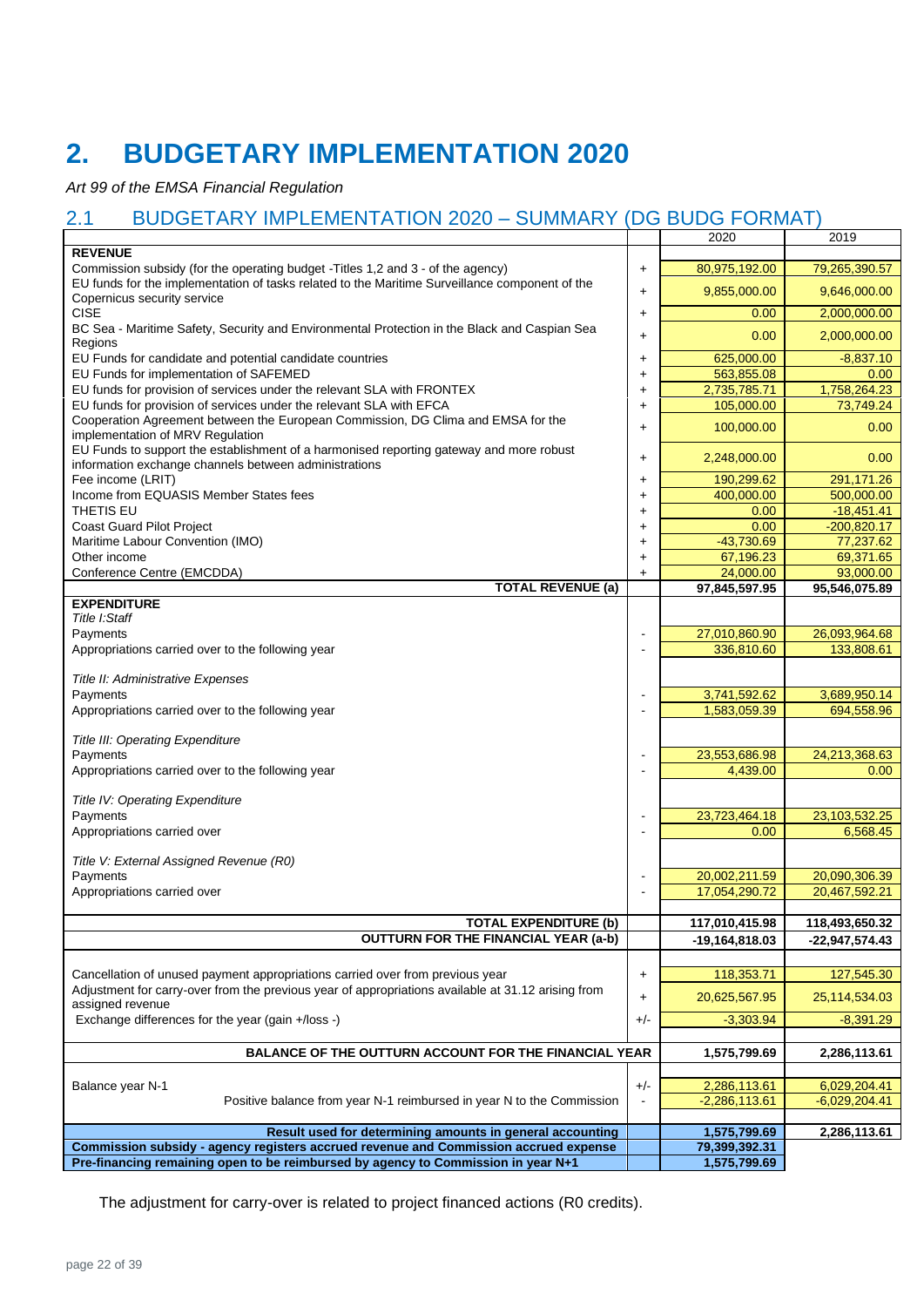#### 2.1.1 Budget Implementation 2020 – Global/Overview – All Titles – All Credit Types

| <b>Title</b>       | <b>Fund</b><br><b>Source</b> | <b>Commitment Appropriations</b> | Committed      | %       | <b>Payment Appropriations</b> | Paid          | $\%$    |
|--------------------|------------------------------|----------------------------------|----------------|---------|-------------------------------|---------------|---------|
| 1                  | C <sub>1</sub>               | 27,403,645.65                    | 27,349,776.67  | 99.80%  | 27,403,645.65                 | 27,010,860.90 | 98.57%  |
|                    | C <sub>8</sub>               | 130,169.61                       | 72,657.89      | 55.82%  | 130,169.61                    | 72,657.89     | 55.82%  |
|                    | C <sub>9</sub>               | 5,708.00                         |                | 0.00%   |                               |               |         |
| 1 Total            |                              | 27,539,523.26                    | 27,422,434.56  | 99.57%  | 27,533,815.26                 | 27,083,518.79 | 98.36%  |
| $\overline{2}$     | C <sub>1</sub>               | 5,236,458.35                     | 5,220,347.40   | 99.69%  | 5,236,458.35                  | 3,700,006.14  | 70.66%  |
|                    | C <sub>4</sub>               | 86,757.23                        | 50,147.50      | 57.80%  | 86,757.23                     | 24,000.00     | 27.66%  |
|                    | C <sub>5</sub>               | 17,586.48                        | 17,586.48      | 100.00% | 17,586.48                     | 17,586.48     | 100.00% |
|                    | C <sub>8</sub>               | 676,913.17                       | 616,110.28     | 91.02%  | 676,913.17                    | 616,071.18    | 91.01%  |
|                    | C <sub>9</sub>               | 3,220.84                         |                | 0.00%   |                               |               |         |
| 2 Total            |                              | 6,020,936.07                     | 5,904,191.66   | 98.06%  | 6,017,715.23                  | 4,357,663.80  | 72.41%  |
| 3                  | C <sub>1</sub>               | 22,394,139.62                    | 21,951,512.70  | 98.02%  | 24,440,399.62                 | 23,553,686.98 | 96.37%  |
|                    | C <sub>4</sub>               | 4,439.00                         |                | 0.00%   | 4,439.00                      |               | 0.00%   |
|                    | C <sub>8</sub>               | 12,159,493.08                    | 9,275,299.41   | 76.28%  |                               |               |         |
| 3 Total            |                              | 34,558,071.70                    | 31,226,812.11  | 90.36%  | 24,444,838.62                 | 23,553,686.98 | 96.35%  |
| 4                  | C <sub>1</sub>               | 25,009,988.00                    | 24,631,703.93  | 98.49%  | 24,084,988.00                 | 23,716,895.73 | 98.47%  |
|                    | C <sub>5</sub>               | 312.29                           | 312.29         | 100.00% | 6,568.45                      | 6,568.45      | 100.00% |
|                    | C <sub>8</sub>               | 35,145,499.60                    | 34,672,182.33  | 98.65%  |                               |               |         |
| 4 Total            |                              | 60,155,799.89                    | 59,304,198.55  | 98.58%  | 24,091,556.45                 | 23,723,464.18 | 98.47%  |
| 5                  | R <sub>0</sub>               | 37,056,502.31                    | 30,774,264.51  | 83.05%  | 37,056,502.31                 | 20,002,211.59 | 53.98%  |
| 5 Total            |                              | 37,056,502.31                    | 30,774,264.51  | 83.05%  | 37,056,502.31                 | 20,002,211.59 | 53.98%  |
| <b>Grand Total</b> |                              | 165,330,833.23                   | 154,631,901.39 | 93.53%  | 119,144,427.87                | 98.720.545.34 | 82.86%  |

<span id="page-24-0"></span>Credit types – DG BUDG nomenclature: C1: credits of the year C4: re-used credits C5: re-used credits (carried-over) C8: carried over credits C9: cancelled credits R0: assigned revenues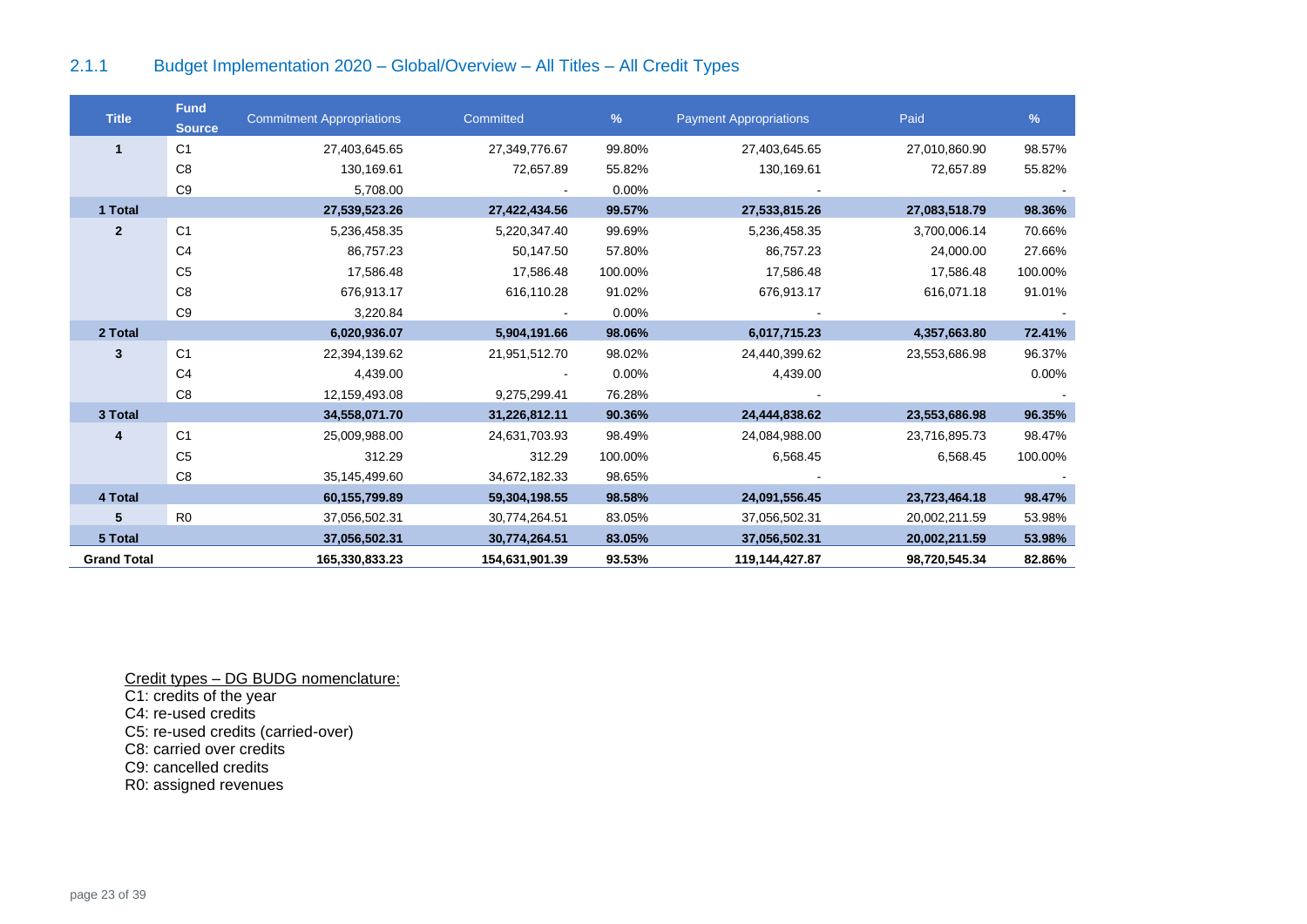# 2.1.2 Budget Implementation 2020 – Detailed – All Titles – All Credit Types

<span id="page-25-0"></span>

| <b>Fund</b><br><b>Source</b> | <b>Title</b> | <b>BL</b> | <b>BL Description</b>       | <b>Commitment</b><br><b>Appropriations</b> | <b>Committed</b> | $\frac{9}{6}$ | <b>Payment</b><br><b>Appropriations</b> | Paid          | $\frac{9}{6}$ |
|------------------------------|--------------|-----------|-----------------------------|--------------------------------------------|------------------|---------------|-----------------------------------------|---------------|---------------|
| C <sub>1</sub>               |              | 1 1100    | <b>BASIC SALARIES</b>       | 16,058,893.00                              | 16,056,992.57    | 99.99%        | 16,058,893.00                           | 16,056,992.57 | 99.99%        |
|                              |              | 1101      | <b>FAMILY ALLOWANCES</b>    | 2,709,630.00                               | 2,708,731.04     | 99.97%        | 2,709,630.00                            | 2,708,731.04  | 99.97%        |
|                              |              | 1102      | <b>EXPATRIATION ALLOWA</b>  | 2,408,265.00                               | 2,408,055.28     | 99.99%        | 2,408,265.00                            | 2,408,055.28  | 99.99%        |
|                              |              | 1103      | SECRETARIAL ALLOWANC        | 1,845.00                                   | 1,782.36         | 96.60%        | 1,845.00                                | 1,782.36      | 96.60%        |
|                              |              | 1113      | <b>CONTRACT STAFF</b>       | 1,651,910.00                               | 1,651,004.20     | 99.95%        | 1,651,910.00                            | 1,651,004.20  | 99.95%        |
|                              |              | 1115      | SECONDED NATIONAL EX        | 687,917.35                                 | 682,135.25       | 99.16%        | 687,917.35                              | 682,135.25    | 99.16%        |
|                              |              | 1116      | <b>TRAINEES</b>             | 89,585.00                                  | 89,519.92        | 99.93%        | 89,585.00                               | 89,519.92     | 99.93%        |
|                              |              | 1130      | <b>INSURANCE AGAINST SI</b> | 626,995.00                                 | 626,256.08       | 99.88%        | 626,995.00                              | 626,256.08    | 99.88%        |
|                              |              | 1131      | <b>INSURANCE AGAINST AC</b> | 70,715.00                                  | 70,444.64        | 99.62%        | 70,715.00                               | 70,444.64     | 99.62%        |
|                              |              | 1132      | INSURANCE AGAINST UN        | 239,683.00                                 | 238,794.96       | 99.63%        | 239,683.00                              | 238,794.96    | 99.63%        |
|                              |              | 1140      | CHILDBIRTH AND DEATH        | 2,050.00                                   | 1,388.17         | 67.72%        | 2,050.00                                | 1,388.17      | 67.72%        |
|                              |              | 1141      | <b>TRAVEL EXPENSES FOR</b>  | 511,701.00                                 | 511,090.87       | 99.88%        | 511,701.00                              | 511,090.87    | 99.88%        |
|                              |              | 1147      | <b>STAND BY DUTY</b>        | 55,056.00                                  | 54,494.02        | 98.98%        | 55,056.00                               | 54,494.02     | 98.98%        |
|                              |              | 1148      | <b>SHIFT WORK</b>           | 24,358.00                                  | 22,121.90        | 90.82%        | 24,358.00                               | 22,121.90     | 90.82%        |
|                              |              | 1170      | <b>FREELANCE INTERPRETE</b> | 8,762.30                                   | 8,348.30         | 95.28%        | 8,762.30                                | 8,348.30      | 95.28%        |
|                              |              | 1172      | SERVICES OF THE TRAN        | 30,377.00                                  | 30,359.50        | 99.94%        | 30,377.00                               | 30,359.50     | 99.94%        |
|                              |              | 1175      | <b>INTERIM STAFF</b>        | 98,638.00                                  | 95,742.46        | 97.06%        | 98,638.00                               | 63,978.71     | 64.86%        |
|                              |              | 1176      | <b>CONSULTANTS</b>          | 25,250.00                                  | 25,197.95        | 99.79%        | 25,250.00                               |               | 0.00%         |
|                              |              | 1178      | <b>EXTERNAL SERVICES</b>    | 213,122.00                                 | 211,031.93       | 99.02%        | 213,122.00                              | 167,817.13    | 78.74%        |
|                              |              | 1190      | <b>SALARY WEIGHTINGS</b>    | 15,056.00                                  | 15,056.00        | 100.00%       | 15,056.00                               | 14,471.11     | 96.12%        |
|                              |              | 1200      | MISCELLANEOUS EXPEND        | 117,000.00                                 | 110,826.80       | 94.72%        | 117,000.00                              | 38,606.80     | 33.00%        |
|                              |              | 1210      | <b>EXPENSES ON TAKING U</b> | 19,000.00                                  | 17,800.00        | 93.68%        | 19,000.00                               | 16,968.67     | 89.31%        |
|                              |              | 1220      | <b>INSTALLATION RESETTL</b> | 183,337.00                                 | 183,337.00       | 100.00%       | 183,337.00                              | 182,264.09    | 99.41%        |
|                              |              | 1230      | <b>REMOVAL EXPENSES</b>     | 38,500.00                                  | 38,500.00        | 100.00%       | 38,500.00                               | 12,626.35     | 32.80%        |
|                              |              | 1240      | TEMPORARY DAILY SUBS        | 36,000.00                                  | 36,000.00        | 100.00%       | 36,000.00                               | 35,552.63     | 98.76%        |
|                              |              | 1300      | MISSION EXPENSES DUT        | 34,000.00                                  | 24,200.00        | 71.18%        | 34,000.00                               | 20,056.58     | 58.99%        |
|                              |              | 1410      | MEDICAL SERVICE             | 62,500.00                                  | 59,732.37        | 95.57%        | 62,500.00                               | 26,089.51     | 41.74%        |
|                              |              | 1500      | <b>TRAINING</b>             | 200,000.00                                 | 199,020.00       | 99.51%        | 200,000.00                              | 120,029.93    | 60.01%        |
|                              |              | 1600      | SOCIAL MEASURES AND         | 1,157,000.00                               | 1,157,000.00     | 100.00%       | 1,157,000.00                            | 1,147,673.51  | 99.19%        |
|                              |              | 1601      | SPECIAL ASSISTANCE A        | 10,000.00                                  | 10,000.00        | 100.00%       | 10,000.00                               |               | 0.00%         |
|                              |              | 1700      | <b>RECEPTION AND EVENTS</b> | 16,500.00                                  | 4,813.10         | 29.17%        | 16,500.00                               | 3,206.82      | 19.44%        |
|                              | 1 Total      |           |                             | 27,403,645.65                              | 27,349,776.67    | 99.80%        | 27,403,645.65                           | 27,010,860.90 | 98.57%        |
|                              | $\mathbf{2}$ | 2000      | <b>RENT</b>                 | 2,294,743.83                               | 2,294,743.83     | 100.00%       | 2,294,743.83                            | 2,294,743.83  | 100.00%       |
|                              |              | 2020      | <b>WATER GAS ELECTRICIT</b> | 197,000.00                                 | 197,000.00       | 100.00%       | 197,000.00                              | 168,977.78    | 85.78%        |
|                              |              | 2030      | <b>CLEANING AND MAINTEN</b> | 332,138.27                                 | 331,036.91       | 99.67%        | 332,138.27                              | 210,537.28    | 63.39%        |
|                              |              | 2040      | FITTING-OUT OF PREMI        | 556,131.53                                 | 556,131.27       | 100.00%       | 556,131.53                              | 192,446.71    | 34.60%        |
|                              |              | 2050      | SECURITY AND SURVEIL        | 304,311.00                                 | 304,300.54       | 100.00%       | 304,311.00                              | 243,550.74    | 80.03%        |
|                              |              | 2100      | <b>COMPUTER EQUIPMENT</b>   | 457,067.50                                 | 453,386.88       | 99.19%        | 457,067.50                              | 229,663.72    | 50.25%        |
|                              |              | 2101      | SOFTWARE DEVELOPMENT        | 188,584.00                                 | 188,583.90       | 100.00%       | 188,584.00                              | 22,500.00     | 11.93%        |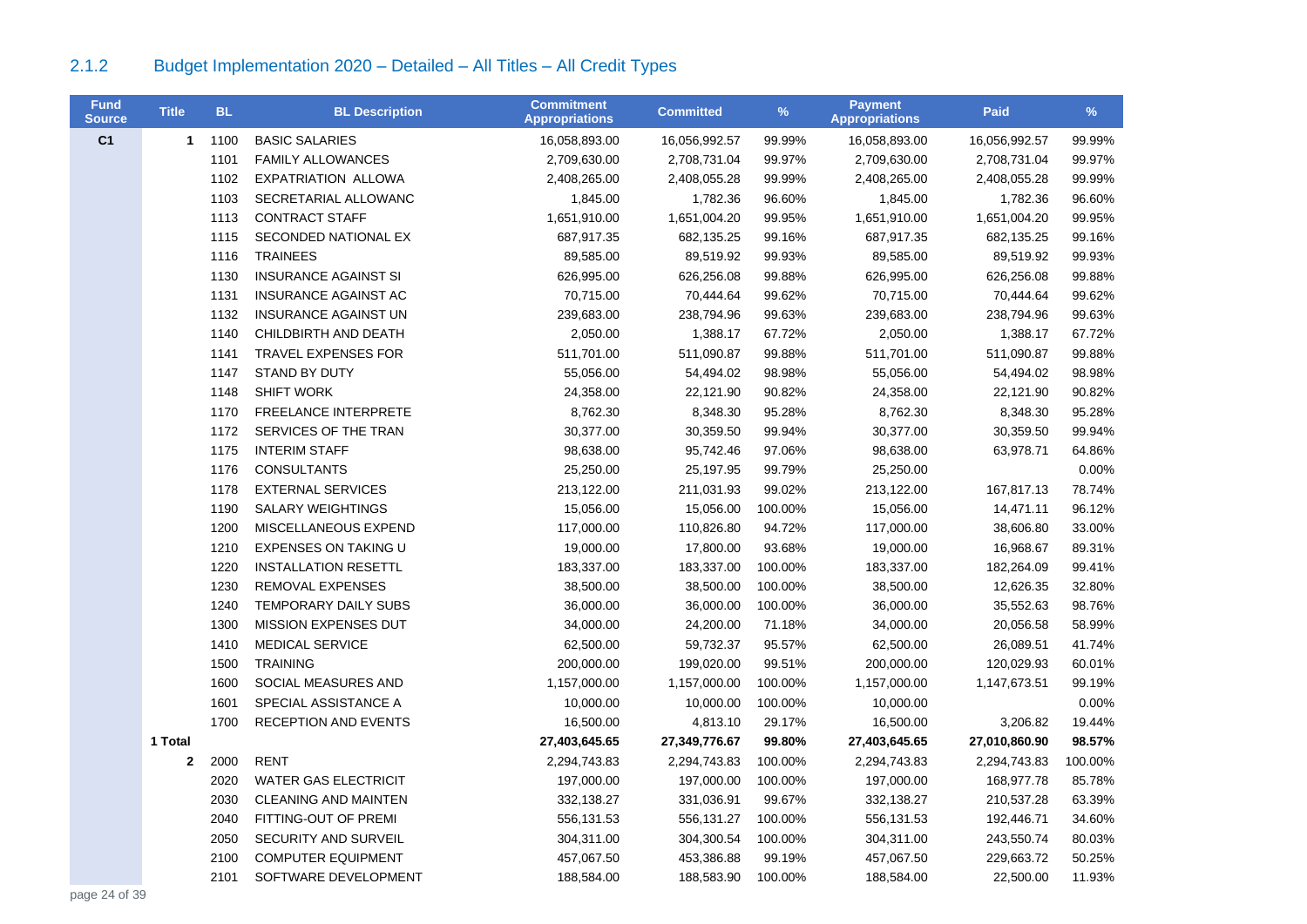|                |                | 2102   | OTHER EXTERNAL DATA         | 246,139.23    | 246,139.23     | 100.00% | 246,139.23      | 174,463.73    | 70.88%  |
|----------------|----------------|--------|-----------------------------|---------------|----------------|---------|-----------------|---------------|---------|
|                |                | 2210   | PURCHASE OF FURNITUR        | 408,042.69    | 408,037.90     | 100.00% | 408,042.69      | 26,656.40     | 6.53%   |
|                |                | 2230   | <b>VEHICLE</b>              | 10,060.37     | 10,060.37      | 100.00% | 10,060.37       | 3,619.61      | 35.98%  |
|                |                | 2250   | <b>LIBRARY STOCKS PURCH</b> | 8,000.00      | 7,961.90       | 99.52%  | 8,000.00        | 7,429.25      | 92.87%  |
|                |                | 2252   | SUBSCRIPTIONS TO NEW        |               |                |         |                 |               |         |
|                |                | 2300   | STATIONERY AND OFFIC        | 4,119.12      | 4,119.12       | 100.00% | 4,119.12        | 2,805.12      | 68.10%  |
|                |                | 2320   | <b>BANK CHARGES</b>         | 75,730.00     | 75,730.00      | 100.00% | 75,730.00       | 40,830.75     | 53.92%  |
|                |                | 2330   | <b>LEGAL EXPENSES</b>       | 1,800.00      | 1,800.00       | 100.00% | 1,800.00        | 1,800.00      | 100.00% |
|                |                | 2340   | <b>DAMAGES</b>              |               | $\sim$         |         |                 |               |         |
|                |                | 2350   | MISCELLANEOUS INSURA        | 29,486.06     | 29,486.06      | 100.00% | 29,486.06       | 26,869.06     | 91.12%  |
|                |                | 2353   | DEPARTMENTAL REMOVAL        | 7,896.66      | 7,896.66       | 100.00% | 7,896.66        | 6,855.06      | 86.81%  |
|                |                | 2354   | <b>ARCHIVING DOCUMENTS</b>  | 5,000.00      | $\blacksquare$ | 0.00%   | 5,000.00        |               | 0.00%   |
|                |                | 2355   | <b>UNIFORMS</b>             | 1,287.89      | 1,287.89       | 100.00% | 1,287.89        | 1,287.89      | 100.00% |
|                |                | 2400   | POSTAGE AND DELIVERY        | 20,000.00     | 18,725.00      | 93.63%  | 20,000.00       | 3,307.94      | 16.54%  |
|                |                | 2410   | TELECOMMUNICATION CH        | 67,430.50     | 67,430.50      | 100.00% | 67,430.50       | 32,227.52     | 47.79%  |
|                |                | 2411   | <b>TELECOMMUNICATION EQ</b> | 5,000.00      | 5,000.00       | 100.00% | 5,000.00        | 3,944.31      | 78.89%  |
|                |                | 2500   | MEETINGS IN GENERAL         | 16,489.70     | 11,489.44      | 69.68%  | 16,489.70       | 5,489.44      | 33.29%  |
|                | 2 Total        |        |                             | 5,236,458.35  | 5,220,347.40   | 99.69%  | 5,236,458.35    | 3,700,006.14  | 70.66%  |
|                | 3              | 3102   | <b>INFORMATION SERVICES</b> | 7,238,899.94  | 7,195,180.51   | 99.40%  | 7,508,562.79    | 7,224,252.41  | 96.21%  |
|                |                | 3103   | EQUASIS (C1 FUNDS)          | 50,000.00     | 50,000.00      | 100.00% | 50,000.00       | 50,000.00     | 100.00% |
|                |                | 3200   | <b>INFORMATION AND COMM</b> | 231,000.00    | 231,000.00     | 100.00% | 231,000.00      | 229,632.39    | 99.41%  |
|                |                | 3201   | OPERATIONAL TRANSLAT        | 38,934.00     | 38,934.00      | 100.00% | 65,000.00       | 42,870.00     | 65.95%  |
|                |                | 3300   | OPERATIONAL WORKSHOP        | 254,068.37    | 88,565.09      | 34.86%  | 507,994.67      | 327,791.66    | 64.53%  |
|                |                | 3304   | OP. ENTERTAINMENT AN        | 39,080.00     | 27,825.01      | 71.20%  | 55,000.00       | 31,519.00     | 57.31%  |
|                |                | 3500   | STUDIES IN SUPPORT O        | 523,070.00    | 518,515.00     | 99.13%  | 680,070.00      | 636,120.00    | 93.54%  |
|                |                | 3600   | OPERATIONAL MISSIONS        | 152,083.27    | 152,079.41     | 100.00% | 390,907.94      | 165,015.40    | 42.21%  |
|                |                | 3700   | LRIT                        | 1,353,016.79  | 1,349,049.42   | 99.71%  | 1,202,814.58    | 1,099,692.62  | 91.43%  |
|                |                | 3900   | <b>COOPERATION ON COAST</b> | 12,513,987.25 | 12,300,364.26  | 98.29%  | 13,749,049.64   | 13,746,793.50 | 99.98%  |
|                | 3 Total        |        |                             | 22,394,139.62 | 21,951,512.70  | 98.02%  | 24,440,399.62   | 23,553,686.98 | 96.37%  |
|                | $\overline{4}$ | 4100   | POLLUTION RESPONSE S        | 17,229,987.81 | 17,209,226.94  | 99.88%  | 16,291,307.14   | 16,118,071.55 | 98.94%  |
|                |                | 4200   | CLEANSEANET                 | 7,628,988.00  | 7,271,464.80   | 95.31%  | 7,476,495.00    | 7,285,951.76  | 97.45%  |
|                |                | 4300   | CO-OPERATION AND CO-        | 151,012.19    | 151,012.19     | 100.00% | 317,185.86      | 312,872.42    | 98.64%  |
|                | 4 Total        |        |                             | 25,009,988.00 | 24,631,703.93  | 98.49%  | 24,084,988.00   | 23,716,895.73 | 98.47%  |
| C1 Total       |                |        |                             | 80,044,231.62 | 79,153,340.70  | 98.89%  | 81, 165, 491.62 | 77,981,449.75 | 96.08%  |
| C <sub>4</sub> | $\mathbf{2}$   | 2000   | <b>RENT</b>                 | 60,609.73     | 24,000.00      | 39.60%  | 60,609.73       | 24,000.00     | 39.60%  |
|                |                | 2100   | <b>COMPUTER EQUIPMENT</b>   | 26,147.50     | 26,147.50      | 100.00% | 26,147.50       |               | 0.00%   |
|                | 2 Total        |        |                             | 86,757.23     | 50,147.50      | 57.80%  | 86,757.23       | 24,000.00     | 27.66%  |
|                | 3              | 3200   | <b>INFORMATION AND COMM</b> | 2,464.00      |                | 0.00%   | 2,464.00        |               | 0.00%   |
|                |                | 3300   | OPERATIONAL WORKSHOP        | 1,975.00      |                | 0.00%   | 1,975.00        |               | 0.00%   |
|                | 3 Total        |        |                             | 4,439.00      | $\blacksquare$ | 0.00%   | 4,439.00        |               | 0.00%   |
| C4 Total       |                |        |                             | 91,196.23     | 50,147.50      | 54.99%  | 91,196.23       | 24,000.00     | 26.32%  |
| C <sub>5</sub> |                | 2 2000 | <b>RENT</b>                 | 3,000.00      | 3,000.00       | 100.00% | 3,000.00        | 3,000.00      | 100.00% |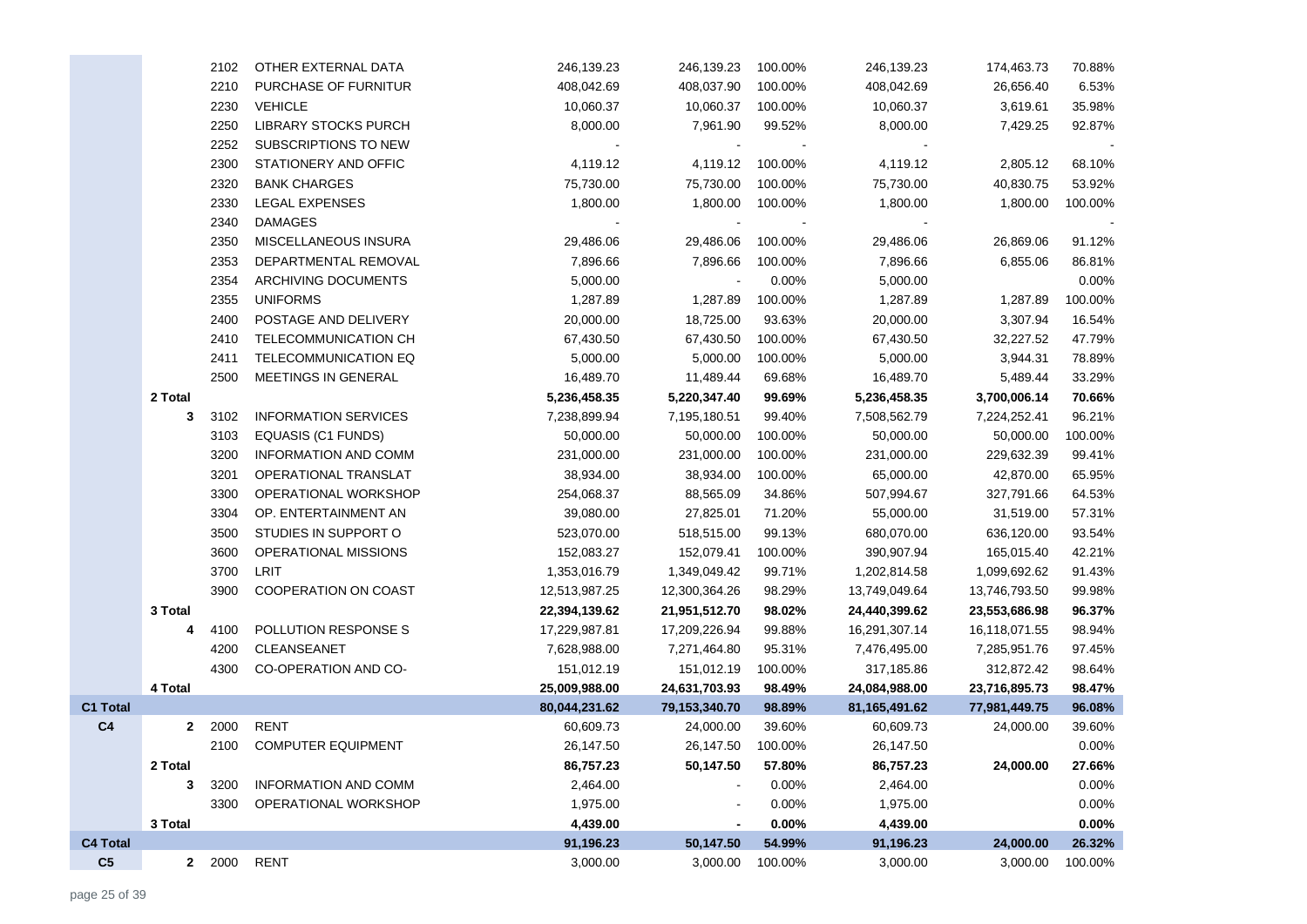|                 |                | 2040 | FITTING-OUT OF PREMI        | 1,410.59     | 1,410.59     | 100.00% | 1,410.59   | 1,410.59   | 100.00% |
|-----------------|----------------|------|-----------------------------|--------------|--------------|---------|------------|------------|---------|
|                 |                | 2100 | <b>COMPUTER EQUIPMENT</b>   | 13,136.61    | 13,136.61    | 100.00% | 13,136.61  | 13,136.61  | 100.00% |
|                 |                | 2400 | POSTAGE AND DELIVERY        | 39.28        | 39.28        | 100.00% | 39.28      | 39.28      | 100.00% |
|                 | 2 Total        |      |                             | 17,586.48    | 17,586.48    | 100.00% | 17,586.48  | 17,586.48  | 100.00% |
|                 | $\overline{4}$ | 4100 | POLLUTION RESPONSE S        | 312.29       | 312.29       | 100.00% | 312.29     | 312.29     | 100.00% |
|                 |                | 4200 | CLEANSEANET                 |              |              |         | 6,256.16   | 6,256.16   | 100.00% |
|                 | 4 Total        |      |                             | 312.29       | 312.29       | 100.00% | 6,568.45   | 6,568.45   | 100.00% |
| <b>C5 Total</b> |                |      |                             | 17,898.77    | 17,898.77    | 100.00% | 24,154.93  | 24,154.93  | 100.00% |
| C8              | 1              | 1172 | SERVICES OF THE TRAN        | 3,359.30     | 2,116.00     | 62.99%  | 3,359.30   | 2,116.00   | 62.99%  |
|                 |                | 1175 | <b>INTERIM STAFF</b>        | 4,980.28     | 3,542.02     | 71.12%  | 4,980.28   | 3,542.02   | 71.12%  |
|                 |                | 1178 | <b>EXTERNAL SERVICES</b>    | 21,201.30    | 16,624.26    | 78.41%  | 21,201.30  | 16,624.26  | 78.41%  |
|                 |                | 1200 | MISCELLANEOUS EXPEND        | 4,658.36     | $\sim$       | 0.00%   | 4,658.36   |            | 0.00%   |
|                 |                | 1230 | REMOVAL EXPENSES            | 20,589.22    | 16,893.70    | 82.05%  | 20,589.22  | 16,893.70  | 82.05%  |
|                 |                | 1300 | MISSION EXPENSES DUT        | 5,375.20     | 345.42       | 6.43%   | 5,375.20   | 345.42     | 6.43%   |
|                 |                | 1410 | <b>MEDICAL SERVICE</b>      | 16,245.88    | 5,982.83     | 36.83%  | 16,245.88  | 5,982.83   | 36.83%  |
|                 |                | 1500 | <b>TRAINING</b>             | 32,883.34    | 16,384.55    | 49.83%  | 32,883.34  | 16,384.55  | 49.83%  |
|                 |                | 1600 | SOCIAL MEASURES AND         | 4,685.78     | 3,455.11     | 73.74%  | 4,685.78   | 3,455.11   | 73.74%  |
|                 |                | 1601 | SPECIAL ASSISTANCE A        | 4,391.50     |              | 0.00%   | 4,391.50   |            | 0.00%   |
|                 |                | 1700 | <b>RECEPTION AND EVENTS</b> | 11,799.45    | 7,314.00     | 61.99%  | 11,799.45  | 7,314.00   | 61.99%  |
|                 | 1 Total        |      |                             | 130,169.61   | 72,657.89    | 55.82%  | 130,169.61 | 72,657.89  | 55.82%  |
|                 | $\mathbf{2}$   | 2020 | <b>WATER GAS ELECTRICIT</b> | 34,669.36    | 18,167.79    | 52.40%  | 34,669.36  | 18,167.79  | 52.40%  |
|                 |                | 2030 | <b>CLEANING AND MAINTEN</b> | 146,882.50   | 139,905.56   | 95.25%  | 146,882.50 | 139,905.56 | 95.25%  |
|                 |                | 2040 | FITTING-OUT OF PREMI        | 278,176.66   | 271,548.40   | 97.62%  | 278,176.66 | 271,548.40 | 97.62%  |
|                 |                | 2050 | SECURITY AND SURVEIL        | 23,399.64    | 22,726.20    | 97.12%  | 23,399.64  | 22,726.20  | 97.12%  |
|                 |                | 2100 | <b>COMPUTER EQUIPMENT</b>   | 49,851.99    | 44,515.59    | 89.30%  | 49,851.99  | 44,515.59  | 89.30%  |
|                 |                | 2101 | SOFTWARE DEVELOPMENT        | 36,000.00    | 36,000.00    | 100.00% | 36,000.00  | 35,960.90  | 99.89%  |
|                 |                | 2102 | OTHER EXTERNAL DATA         | 10,081.27    | 10,081.27    | 100.00% | 10,081.27  | 10,081.27  | 100.00% |
|                 |                | 2210 | PURCHASE OF FURNITUR        | 39,936.78    | 39,936.78    | 100.00% | 39,936.78  | 39,936.78  | 100.00% |
|                 |                | 2230 | <b>VEHICLE</b>              | 728.49       | 159.12       | 21.84%  | 728.49     | 159.12     | 21.84%  |
|                 |                | 2250 | <b>LIBRARY STOCKS PURCH</b> | 2,295.40     | 2,043.30     | 89.02%  | 2,295.40   | 2,043.30   | 89.02%  |
|                 |                | 2300 | STATIONERY AND OFFIC        | 4,706.50     | 2,961.36     | 62.92%  | 4,706.50   | 2,961.36   | 62.92%  |
|                 |                | 2320 | <b>BANK CHARGES</b>         | 1,113.41     | 1,113.41     | 100.00% | 1,113.41   | 1,113.41   | 100.00% |
|                 |                | 2330 | LEGAL EXPENSES              | 1,549.05     | 932.43       | 60.19%  | 1,549.05   | 932.43     | 60.19%  |
|                 |                | 2350 | MISCELLANEOUS INSURA        | 4,250.00     | 2,847.70     | 67.00%  | 4,250.00   | 2,847.70   | 67.00%  |
|                 |                | 2353 | DEPARTMENTAL REMOVAL        | 434.00       | 260.40       | 60.00%  | 434.00     | 260.40     | 60.00%  |
|                 |                | 2355 | <b>UNIFORMS</b>             | 1,393.57     | 1,289.63     | 92.54%  | 1,393.57   | 1,289.63   | 92.54%  |
|                 |                | 2400 | POSTAGE AND DELIVERY        | 5,135.11     | 2,422.27     | 47.17%  | 5,135.11   | 2,422.27   | 47.17%  |
|                 |                | 2410 | TELECOMMUNICATION CH        | 19,954.90    | 14,727.96    | 73.81%  | 19,954.90  | 14,727.96  | 73.81%  |
|                 |                | 2411 | <b>TELECOMMUNICATION EQ</b> | 4,611.32     | 2,771.38     | 60.10%  | 4,611.32   | 2,771.38   | 60.10%  |
|                 |                | 2500 | MEETINGS IN GENERAL         | 11,743.22    | 1,699.73     | 14.47%  | 11,743.22  | 1,699.73   | 14.47%  |
|                 | 2 Total        |      |                             | 676,913.17   | 616,110.28   | 91.02%  | 676,913.17 | 616,071.18 | 91.01%  |
|                 | 3              | 3102 | <b>INFORMATION SERVICES</b> | 2,801,866.93 | 2,787,828.41 | 99.50%  |            |            |         |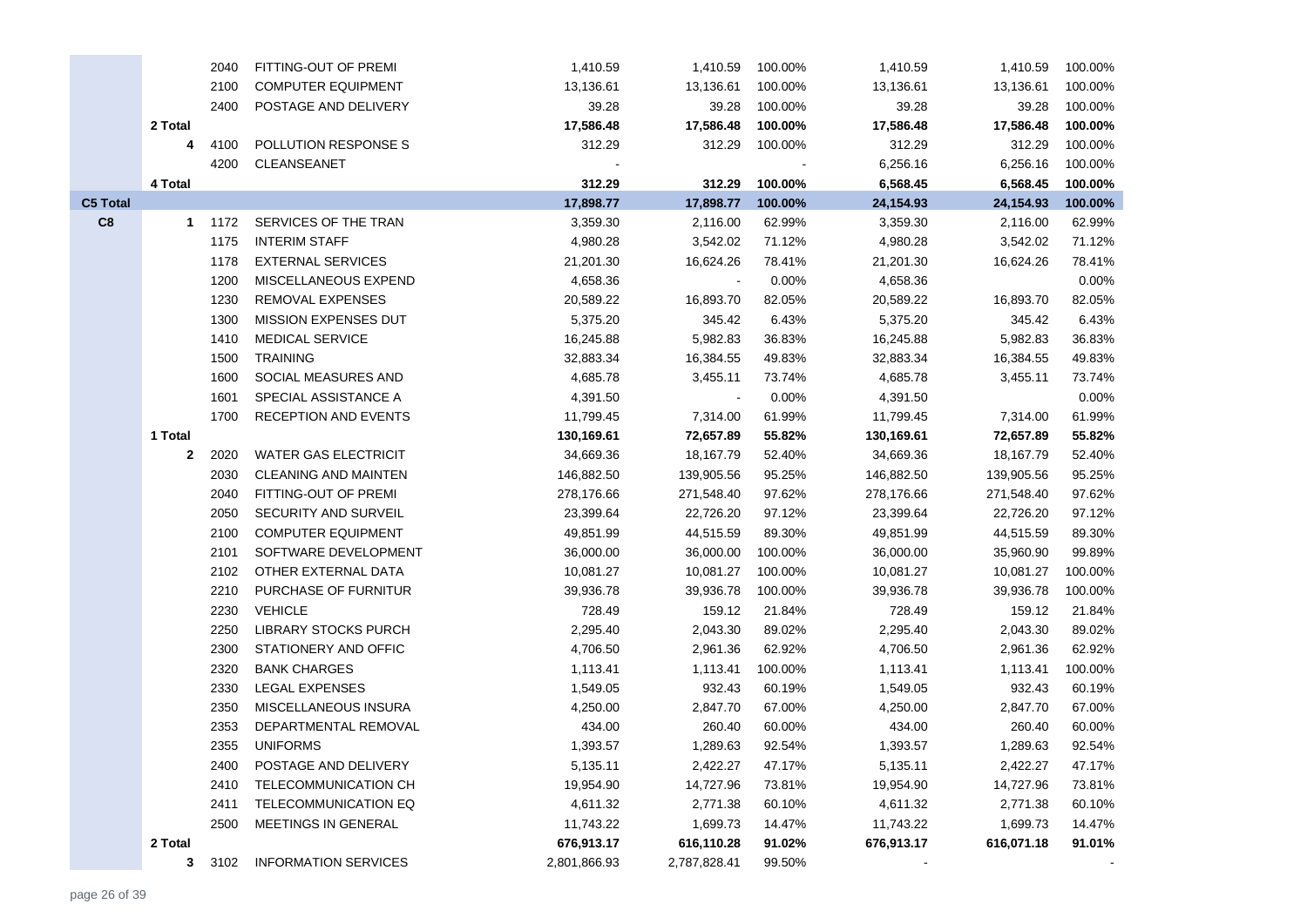|                 |              | 3200 | <b>INFORMATION AND COMM</b>                 | 4,474.83       | 3,437.00       | 76.81%  |                |               |        |
|-----------------|--------------|------|---------------------------------------------|----------------|----------------|---------|----------------|---------------|--------|
|                 |              | 3201 | OPERATIONAL TRANSLAT                        | 17,177.50      | 5,842.00       | 34.01%  |                |               |        |
|                 |              | 3300 | OPERATIONAL WORKSHOP                        | 550,940.02     | 270,257.02     | 49.05%  |                |               |        |
|                 |              | 3304 | OP. ENTERTAINMENT AN                        | 7,948.91       | 3,693.99       | 46.47%  |                |               |        |
|                 |              | 3500 | STUDIES IN SUPPORT O                        | 533,000.00     | 533,000.00     | 100.00% |                |               |        |
|                 |              | 3600 | OPERATIONAL MISSIONS                        | 140,465.94     | 45,482.92      | 32.38%  |                |               |        |
|                 |              | 3700 | LRIT                                        | 945,568.39     | 901,355.70     | 95.32%  |                |               |        |
|                 |              | 3900 | COOPERATION ON COAST                        | 7,158,050.56   | 4,724,402.37   | 66.00%  |                |               |        |
|                 | 3 Total      |      |                                             | 12,159,493.08  | 9,275,299.41   | 76.28%  |                |               |        |
|                 | 4            | 4100 | POLLUTION RESPONSE S                        | 31,464,655.28  | 31,395,802.28  | 99.78%  |                |               |        |
|                 |              | 4200 | <b>CLEANSEANET</b>                          | 3,297,583.81   | 3,016,270.68   | 91.47%  |                |               |        |
|                 |              | 4300 | <b>CO-OPERATION AND CO-</b>                 | 383,260.51     | 260,109.37     | 67.87%  |                |               |        |
|                 | 4 Total      |      |                                             | 35,145,499.60  | 34,672,182.33  | 98.65%  |                |               |        |
| <b>C8 Total</b> |              |      |                                             | 48,112,075.46  | 44,636,249.91  | 92.78%  | 807,082.78     | 688,729.07    | 85.34% |
| C9              | $\mathbf{1}$ | 1100 | <b>BASIC SALARIES</b>                       | 5,707.56       |                | 0.00%   |                |               |        |
|                 |              | 1147 | STAND BY DUTY                               | 0.19           | ä,             | 0.00%   |                |               |        |
|                 |              | 1240 | TEMPORARY DAILY SUBS                        | 0.25           |                | 0.00%   |                |               |        |
|                 | 1 Total      |      |                                             | 5,708.00       |                | 0.00%   |                |               |        |
|                 | $\mathbf{2}$ | 2040 | FITTING-OUT OF PREMI                        | 1,950.00       |                | 0.00%   |                |               |        |
|                 |              | 2050 | <b>SECURITY AND SURVEIL</b>                 | 792.49         |                | 0.00%   |                |               |        |
|                 |              | 2100 | <b>COMPUTER EQUIPMENT</b>                   | 474.90         |                | 0.00%   |                |               |        |
|                 |              | 2102 | OTHER EXTERNAL DATA                         | 3.45           |                | 0.00%   |                |               |        |
|                 | 2 Total      |      |                                             | 3,220.84       | ÷              | 0.00%   |                |               |        |
| <b>C9 Total</b> |              |      |                                             | 8,928.84       |                | 0.00%   |                |               |        |
| R <sub>0</sub>  | 5            | 5100 | SINGLE WINDOW ENVIRONMENT<br><b>PROJECT</b> | 2,944,471.13   | 1,655,340.95   | 56.22%  | 2,944,471.13   | 848,718.09    | 28.82% |
|                 |              | 5101 | <b>CISE</b>                                 | 1,841,019.83   | 1,262,350.15   | 68.57%  | 1,841,019.83   | 608,080.08    | 33.03% |
|                 |              | 5200 | <b>SAFEMED</b>                              | 2,209,821.69   | 1,178,900.42   | 53.35%  | 2,209,821.69   | 731,108.24    | 33.08% |
|                 |              | 5201 | <b>BLACK AND CASPIAN SE</b>                 | 2,158,057.22   | 1,063,796.94   | 49.29%  | 2,158,057.22   | 580,261.15    | 26.89% |
|                 |              | 5203 | EU FUNDS FOR IPA COU                        | 701,312.51     | 52,112.65      | 7.43%   | 701,312.51     | 50,494.31     | 7.20%  |
|                 |              | 5300 | <b>FRONTEX SLA</b>                          | 9,045,958.03   | 8,830,725.50   | 97.62%  | 9,045,958.03   | 5,681,829.42  | 62.81% |
|                 |              | 5310 | <b>EFCA SLA</b>                             | 185,000.00     | 114,950.62     | 62.14%  | 185,000.00     | 86,782.62     | 46.91% |
|                 |              | 5400 | CLEANSEANET GREENLAN                        | 140,080.65     | 500.00         | 0.36%   | 140,080.65     | 488.46        | 0.35%  |
|                 |              | 5401 | CLEANSEANET DUTCH IS                        | 13,518.61      | 94.00          | 0.70%   | 13,518.61      | 47.13         | 0.35%  |
|                 |              | 5500 | <b>COPERNICUS</b>                           | 16,590,945.45  | 15,721,398.23  | 94.76%  | 16,590,945.45  | 10,892,276.26 | 65.65% |
|                 |              | 5600 | EQUASIS (R0 FUNDS)                          | 906,133.33     | 604,615.00     | 66.72%  | 906,133.33     | 399,673.98    | 44.11% |
|                 |              | 5700 | THETIS EU                                   | 124,545.00     | 101,065.62     | 81.15%  | 124,545.00     | 32,937.41     | 26.45% |
|                 |              | 5701 | <b>THETIS MRV</b>                           | 162,131.93     | 154,907.50     | 95.54%  | 162,131.93     | 61,414.14     | 37.88% |
|                 |              | 5910 | MAR. LABOUR CONVENT.                        | 33,506.93      | 33,506.93      | 100.00% | 33,506.93      | 28,100.30     | 83.86% |
|                 | 5 Total      |      |                                             | 37,056,502.31  | 30,774,264.51  | 83.05%  | 37,056,502.31  | 20,002,211.59 | 53.98% |
| <b>R0 Total</b> |              |      |                                             | 37,056,502.31  | 30,774,264.51  | 83.05%  | 37,056,502.31  | 20,002,211.59 | 53.98% |
| Grand           |              |      |                                             |                |                |         |                |               |        |
| Total           |              |      |                                             | 165,330,833.23 | 154,631,901.39 | 93.53%  | 119,144,427.87 | 98,720,545.34 | 82.86% |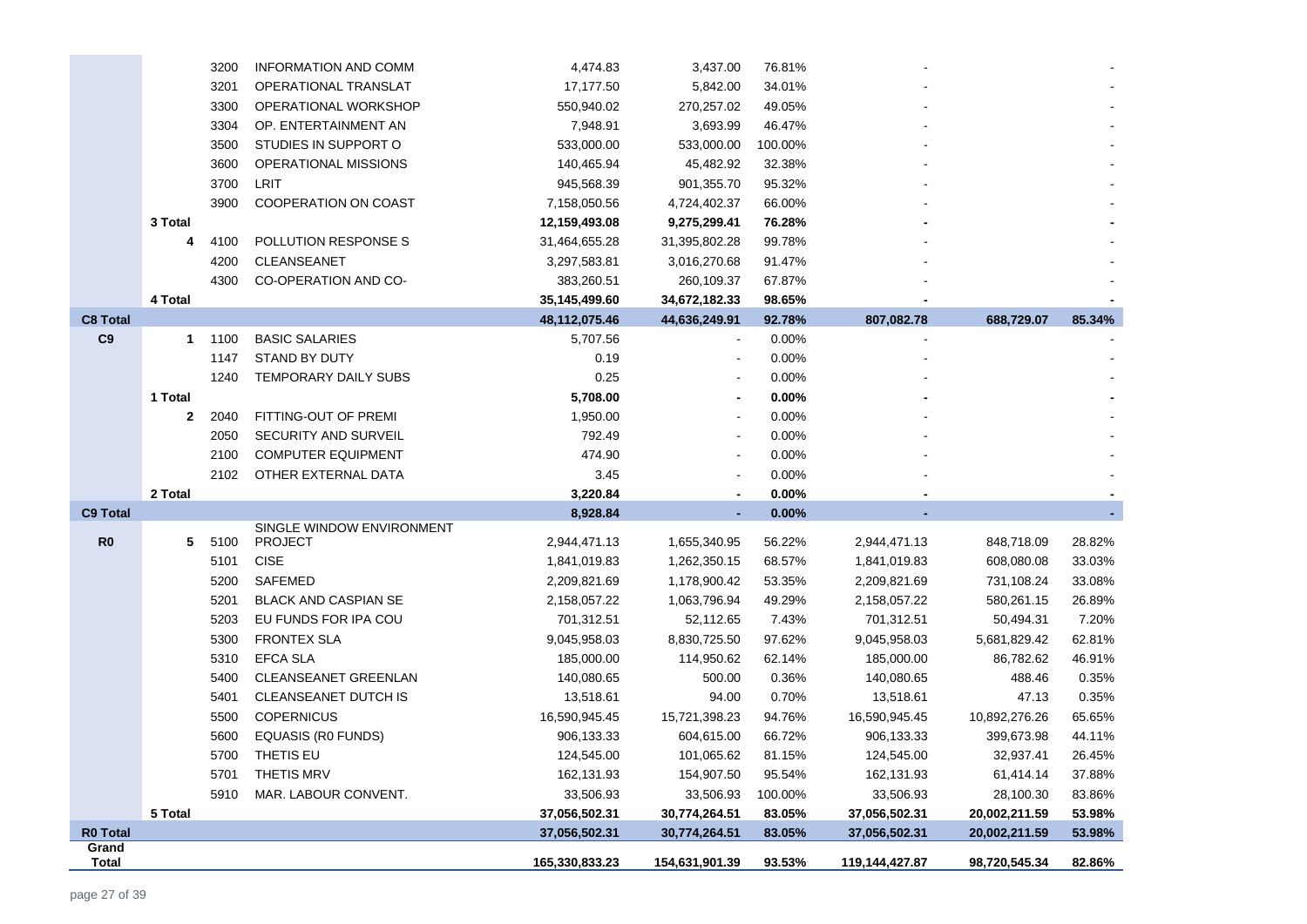<span id="page-29-0"></span>

|                  |                                                                                                                             | $sign +/-$               | amount           |
|------------------|-----------------------------------------------------------------------------------------------------------------------------|--------------------------|------------------|
|                  | Economic result (- for loss) of the consolidation reporting package including table M2                                      | $+/-$                    | 1,503,860.08     |
|                  | Adjustment for accrual items (items not in the budgetary result but included in the economic result)                        |                          |                  |
|                  |                                                                                                                             |                          |                  |
| A                | Adjustments for Accrual Cut-off (reversal 31.12.N-1)                                                                        | $\blacksquare$           | $-4,799,955.14$  |
| B                | Adjustments for Accrual Cut-off (cut- off 31.12.N)                                                                          | ٠                        | 4,259,513.72     |
| C                | Amount from liaison account with Commission booked in the economic revenue                                                  | $\overline{\phantom{a}}$ | 0.00             |
| D                | Unpaid invoices at year end but booked in charges (class 6)                                                                 | $\ddot{\phantom{1}}$     | 1,371,726.34     |
| E                | Depreciation of intangible and tangible assets (1)                                                                          | $\ddot{\phantom{1}}$     | 7,699,780.28     |
| F                | Provisions (1)                                                                                                              | $\ddot{\phantom{1}}$     | 2,500.00         |
| G                | Value reductions (1)                                                                                                        | $\ddot{}$                | 0.00             |
| Н                | Recovery Orders issued until 2020 in class 7 and not yet cashed                                                             | $\blacksquare$           | $-716, 143.70$   |
| la               | Pre-financing given in previous year and cleared in the year                                                                | $\ddot{\phantom{1}}$     | 1,894,895.32     |
| lb               | Pre-financing received in previous year and cleared in the year                                                             | $\blacksquare$           | $-2,420,115.35$  |
| J                | Payments made from carry over of payment appropriations                                                                     | $\ddot{\phantom{1}}$     | 736,884.00       |
| K                | Other *)                                                                                                                    | $+/-$                    | $-1,686,621.25$  |
| L                | Exchange rate differences (2) (3)                                                                                           | $+/-$                    | 3,303.94         |
|                  | Adjustment for budgetary items (item included in the budgetary result but not in the economic result)                       |                          |                  |
|                  |                                                                                                                             |                          |                  |
| M                | Asset acquisitions (less unpaid amounts)                                                                                    | $\blacksquare$           | $-6,419,142.34$  |
| N                | New pre-financing paid in the year 2020 and remaining open as at 2020                                                       | $\blacksquare$           | $-3,136,002.48$  |
| 0                | New pre-financing received in the year 2020 and remaining open as at 2020                                                   | $\ddot{\phantom{1}}$     | 4,329,575.09     |
| P                | Budgetary recovery orders issued before 2020 and cashed in the year                                                         | $\ddot{\phantom{1}}$     | 896,993.13       |
| Q                | Budgetary recovery orders issued in 2020 on balance sheet accounts (not 7 or 6 accounts) and cashed                         | $\ddag$                  | 647,354.91       |
| R                | Capital payments on financial leasing (they are budgetary payments but not in the economic result)                          | $\blacksquare$           | 0.00             |
| S                | Payment appropriations carried over to 2021                                                                                 | $\blacksquare$           | $-23,336,528.52$ |
| $\tau$           | Cancellation of unused carried over payment appropriations from previous year                                               | $\ddot{\phantom{1}}$     | 118,353.71       |
| $\boldsymbol{U}$ | Adjustment for carry-over from the previous year of appropriations available at 31/12/2020 arising from assigned<br>revenue | ٠                        | 20,625,567.95    |
| V                | Payments for pensions (they are budgetary payments but booked against provisions)                                           | $\blacksquare$           | 0.00             |
| W                | Payments for stocks of leave and supplementary hours (they are budgetary payments but booked against provisions)            | $\blacksquare$           | 0.00             |
| X                | Other **)                                                                                                                   | $+/-$                    |                  |
|                  | total                                                                                                                       |                          | 1,575,799.69     |
|                  | Budgetary result (+ for surplus) (4)                                                                                        |                          | 1,575,799.69     |

# 2.1.3 Reconciliation of the accrual based result with the budget result – EMSA 2020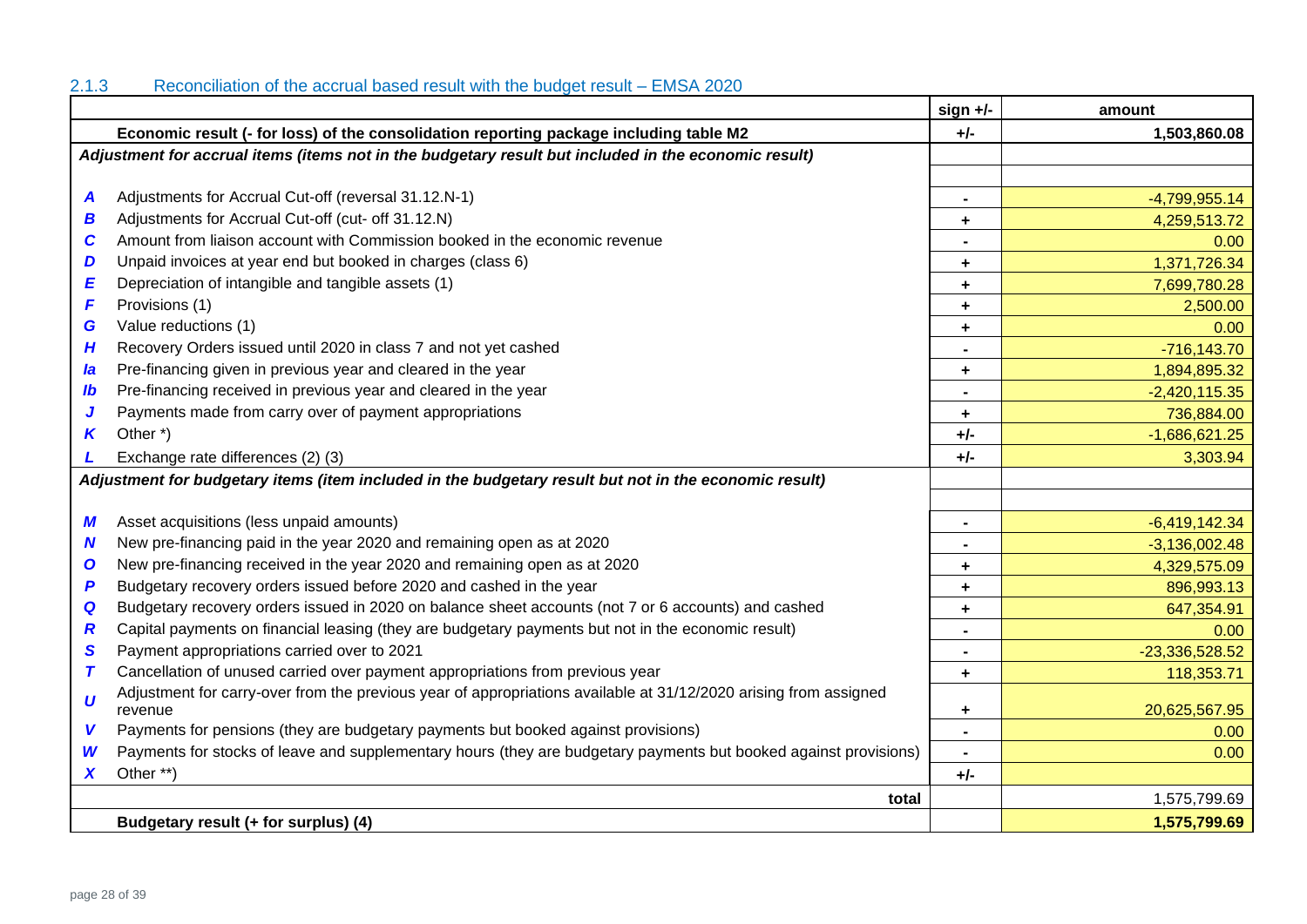## <span id="page-30-0"></span>2.2 ESTABLISHMENT PLAN & FILLED POSTS 2020

## <span id="page-30-1"></span>2.2.1 Statutory positions

|                              | 31.12.2020<br>staff employed <sup>2</sup> | <b>Authorised</b><br>2020 |
|------------------------------|-------------------------------------------|---------------------------|
| Permanent AD                 | 3                                         | 3                         |
| <b>Permanent AST</b>         | O                                         |                           |
| <b>Total Permanent</b>       | 3                                         | 3                         |
| Temporary AD                 | 146                                       | 149                       |
| <b>Temporary AST</b>         | 58                                        | 60                        |
| <b>Total Temporary</b>       | 204                                       | 209                       |
| <b>Total statutory staff</b> | 207                                       | 212                       |

Against an establishment plan of 212 posts, the occupancy rate at the end of 2020 was 97.64%.

#### <span id="page-30-2"></span>2.2.2 Non-statutory positions

|                                                  | 31.12.2020<br><b>FTE</b> staff<br>employed <sup>3</sup> | <b>FTE Authorised</b><br>2020 |
|--------------------------------------------------|---------------------------------------------------------|-------------------------------|
| FG IV                                            | 19.70                                                   | 20                            |
| FG III                                           | 9                                                       | 9                             |
| FG II                                            | 18.17                                                   | 19                            |
| FG I                                             | 2                                                       | $\overline{2}$                |
| <b>Total Contract Agents</b>                     | 48.87                                                   | 50                            |
| <b>Total Seconded National</b><br><b>Experts</b> | 13.83                                                   | 19                            |

<sup>&</sup>lt;sup>2</sup> Including one TA AD8 job offer sent and accepted

<sup>&</sup>lt;sup>3</sup> Out of which 16 CA and 1 SNE are financed from other sources as follows: 8 CA FGIV, 6 CA FGIII, 2 CA FGII and 1 SNE.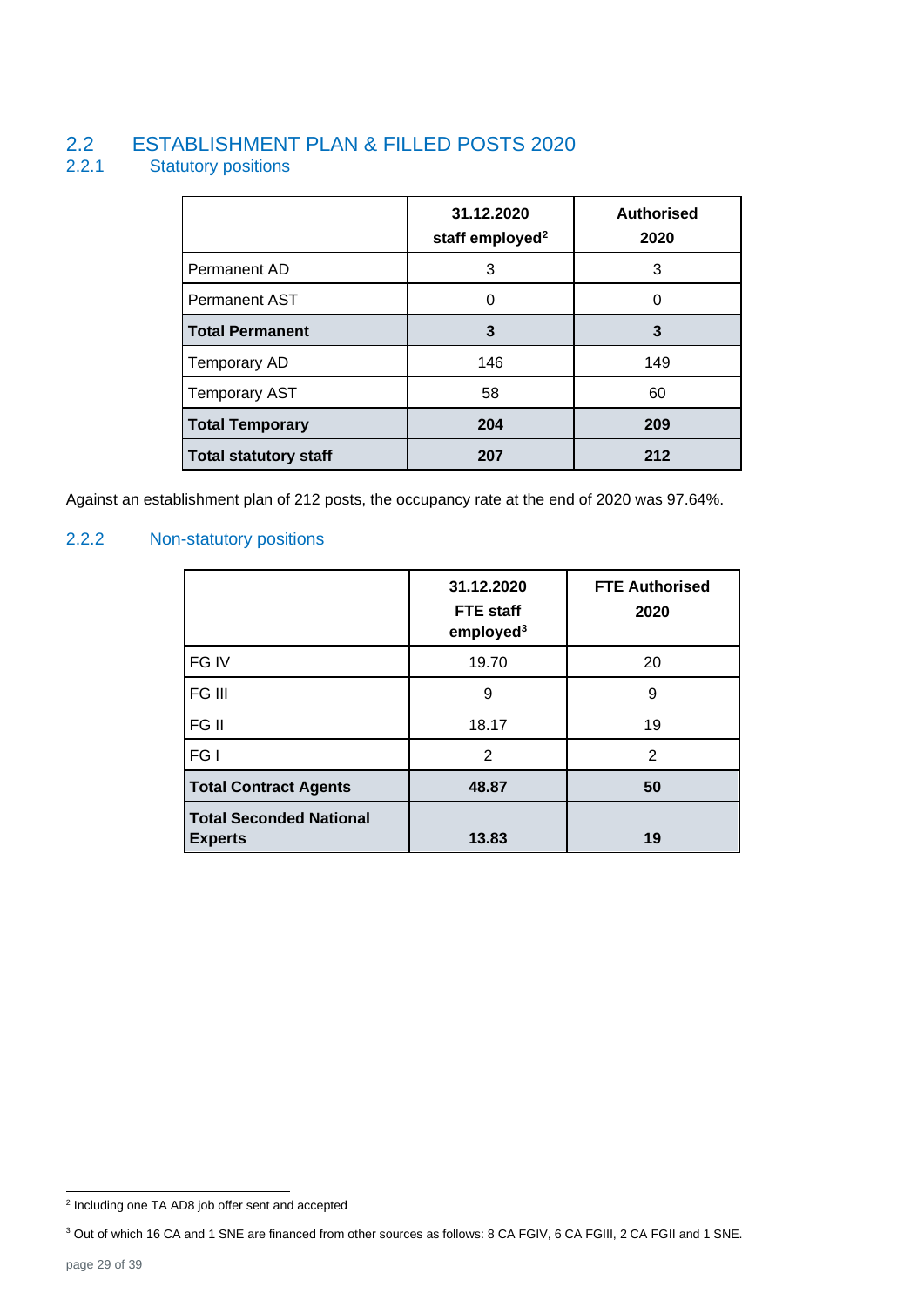# <span id="page-31-0"></span>**3. REPORT ON BUDGETARY AND FINANCIAL MANAGEMENT 2020**

### <span id="page-31-1"></span>3.1 C1 FUNDS

The Agency executed 79,153,340.70 € in Commitment Appropriations (CA), representing 98.89% of the total budget of the year, and 77,981,449.75 € in Payment Appropriations (PA), amounting to 96.08% of the total budget.

Therefore, the target set by the Commission (DG BUDG) for the year (more than 95% execution) was reached as concerns commitment execution. The payment execution is rated at 96.08% when only counting C1 funds; after taking into account automatic carry-overs of PA (C8 funds: appropriations carried over automatically), the Agency reached 98.22 % of payment execution, equalling a cancellation of 1.78 % (2.87 % in 2019) and is thereby meeting the target set by the Commission (DG BUDG) for the year (less than 5% cancellation). The final figures will be part of the Financial Statement by the Accounting Officer. The above indicators are considering the appropriations returned to the Commission in the framework of the Global Transfer Exercise, which the Administrative Board approved via the 2020 2nd budget amendment. Compared with the Agency's initial budget, the implementation of CA would have equalled 97.08 % and the cancellation of PA would have equalled 3.81 %. Therefore, the budget execution targets are met in any case.

It should be noted that PA of Titles 3 and 4 are to cover payments for both actions of the current and – when applicable – previous years.

|              | <b>Budget Execution - C1 Funds</b> |                  |        |               |               |        |
|--------------|------------------------------------|------------------|--------|---------------|---------------|--------|
| <b>Title</b> | CA                                 | <b>Committed</b> | $\%$   | <b>PA</b>     | Paid          | $\%$   |
| 1            | 27.403.645.65                      | 27.349.776.67    | 99.80% | 27,403,645.65 | 27.010.860.90 | 98.57% |
| 2            | 5.236.458.35                       | 5.220.347.40     | 99.69% | 5,236,458.35  | 3.700.006.14  | 70.66% |
| 3            | 22.394.139.62                      | 21,951,512.70    | 98.02% | 24,440,399.62 | 23.553.686.98 | 96.37% |
| 4            | 25.009.988.00                      | 24.631.703.93    | 98.49% | 24.084.988.00 | 23.716.895.73 | 98.47% |
| Grand        |                                    |                  |        |               |               |        |
| Total        | 80.044.231.62                      | 79,153,340.70    | 98.89% | 81,165,491.62 | 77.981.449.75 | 96.08% |

C1 Funds (appropriations voted in the current budget)

Committed and paid amounts shown in the table include amounts in the workflow

CA: Commitment Appropriations

PA: Payment Appropriations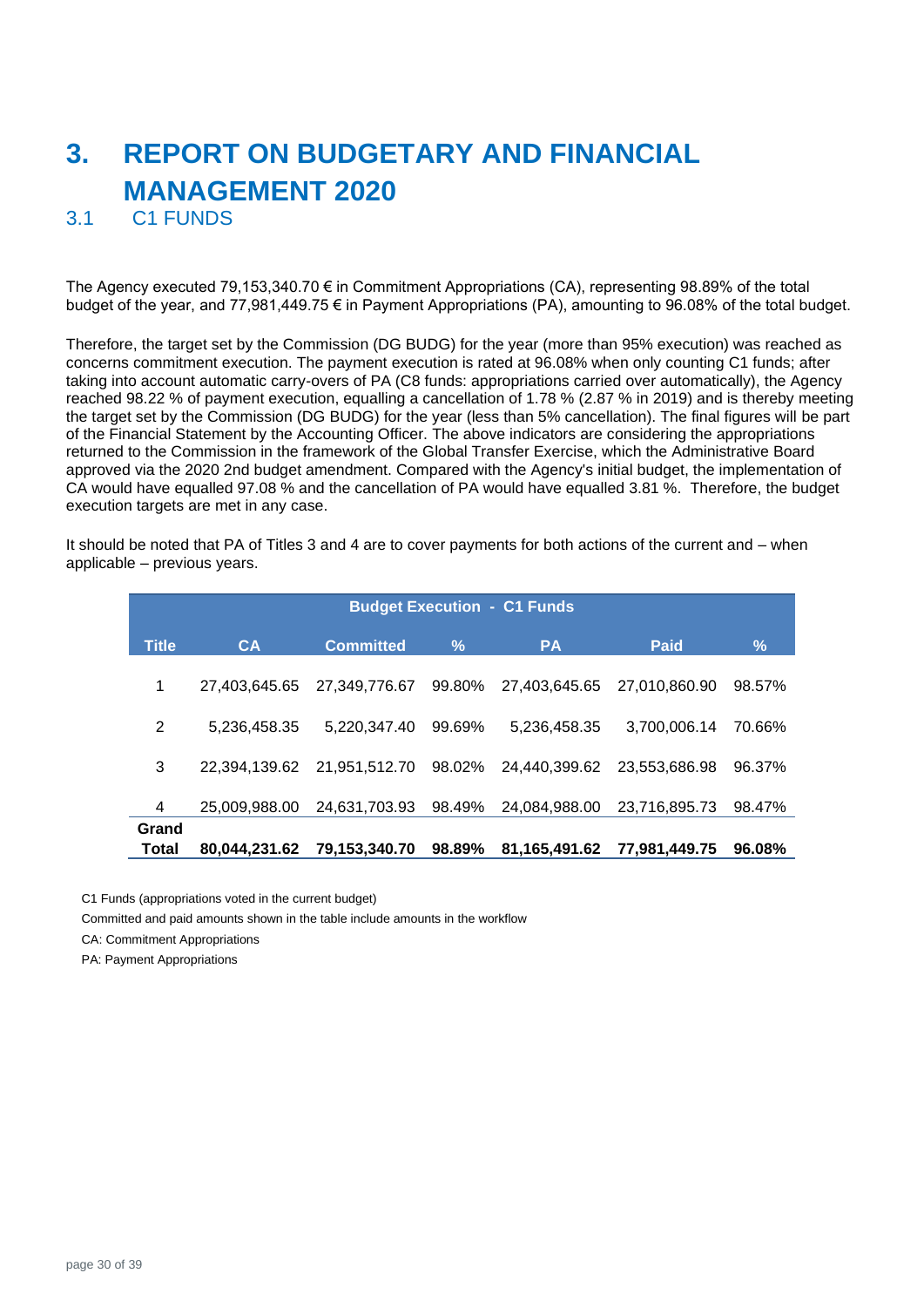During 2020, the coronavirus outbreak had an impact on the Agency. Repeated planning and budget reviews throughout the year, two budget amendments and a number of budget transfers addressed and resolved these issues.

Analysing the evolution of the COVID-19 outbreak and its impact on the EMSA's activities showed that the Agency had an excess of appropriations for 2020 and a series of measures were put in place to mitigate this situation. A first 2020 budget amendment was adopted on 29 July 2020 when EMSA, upon agreement of the Commission, reprogrammed and re-allocated resources in excess from Title 4 – Anti Pollution Measures for 1,090,012 € in both payment and commitment appropriations into Title 1 – Staff expenditure and Title 2 – Infrastructure and operating expenditure. In Title 4, the cancellation of equipment improvement, purchase of equipment including hands-on training and some operational exercises in the field of Pollution Response Services as well as the cancellation of an Earth Observation Data Centre software development contract due to poor performance of a contractor freed appropriations. The latter could be absorbed within the Agency to address: a) the structural increase in Title 1 due to the combined effects of the correction coefficient and salary adjustment over several years; and b) specific needs in Title 2 to adapt EMSA facilities and ICT infrastructure to the evolving situation in terms of health and safety requirements as well as the working methods imposed by social distancing. The impact per chapter was as follows:

| <b>Chapter</b>                                                 | CA (EUR)     | PA (EUR)     |
|----------------------------------------------------------------|--------------|--------------|
| 11 Salaries & allowances                                       | $+505,012$   | $+505,012$   |
| <b>Title 1 - Staff expenditure</b>                             | $+505,012$   | +505,012     |
| 20 Rental of buildings and associated costs                    | $+33,000$    | $+33,000$    |
| 21 Information communication technology and data<br>processing | $+392,000$   | $+392,000$   |
| 22 Movable property and associated costs                       | $+150,000$   | $+150,000$   |
| 24 Postage / Telecommunications                                | $+10,000$    | $+10,000$    |
| Title 2 - Infrastructure and operating expenditure             | +585,000     | +585,000     |
| 41 Pollution Response Services                                 | $-1,090,012$ | $-570,012$   |
| 42 CleanSeaNet                                                 |              | $-520,000$   |
| Title 4 - Anti-pollution measures                              | $-1.090.012$ | $-1,090,012$ |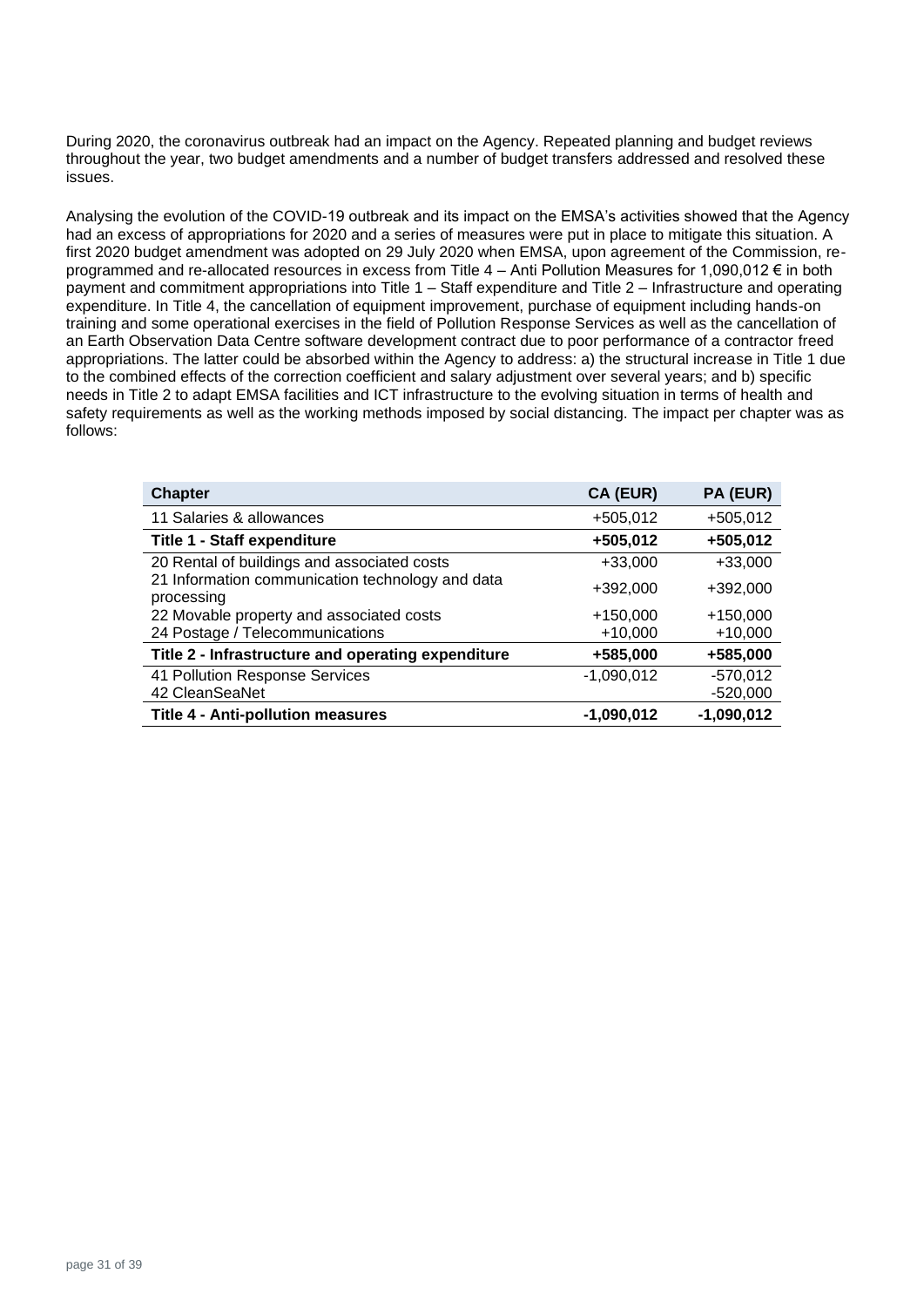Thereafter, the Agency had further finetuned the estimated impact of COVID-19 on the execution of its budget for 2020 under the scenario of restarting normal activities on 1 September, by factoring in the latest assumptions in terms of activities and the budget implementation: latest developments in relation to the RPAS activities, hybrid meetings and trainings, update of the visits and inspections calendar, etc. The total excess resulting from this reprogramming of activities due to the COVID-19 pandemic of 1,379,110 € in commitment appropriations and 1,602,088 € in payment appropriations was returned to the European Commission in the framework of its Global Transfer Exercise via a second budget amendment adopted on 20 August 2020. The impact per chapter was as follows:

| <b>Chapter</b>                                   | CA (EUR)     | PA (EUR)     |
|--------------------------------------------------|--------------|--------------|
| 31 Information Services & Databases              | $-2.410$     |              |
| 32 Information and Communication                 | $-25.000$    | $-15.000$    |
| 33 Operational Workshops & Training              | $-239,000$   | $-142,175$   |
| 35 Studies in support of the Agency's operations | $-5.000$     | $-2.500$     |
| 36 Operational missions                          | $-155,000$   | $-149,090$   |
| 37 L.R.I.T.                                      |              |              |
| 39 Cooperation on Coast Guard Functions          | $-952,700$   | $-1,293,323$ |
| <b>Title 3 - Operational expenditure Total</b>   | $-1,379,110$ | $-1,602,088$ |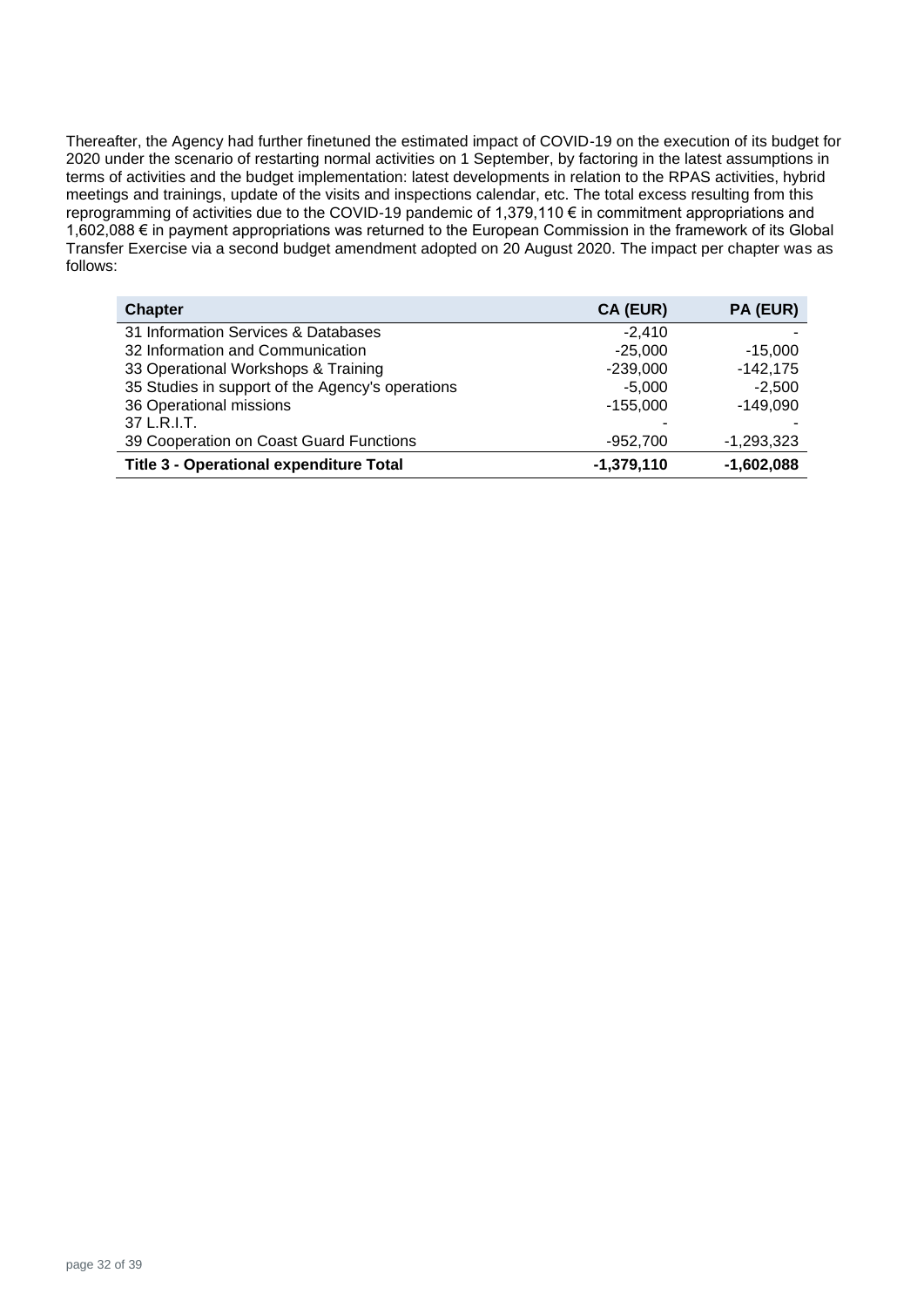The budget amendments went along with budget transfers to balance further needs: Travel restrictions hit hard some of the activities requiring travelling and physical presence, as meetings at EMSA, visits and inspections, drills, exercises etc. This resulted in reduced expenses. New requirements in terms of health and safety requirements and working methods in the Agency offices lead to changes in the spending pattern and thus to surging expenditure. The impact per chapter was as follows:

|    | <b>Chapter</b>                                           | CA           | <b>PA</b>    |
|----|----------------------------------------------------------|--------------|--------------|
| 11 | Salaries & allowances                                    | $-45,261$    | $-45,261$    |
| 12 | Expenditure relating to Staff recruitment                | $-13,000$    | $-13,000$    |
| 13 | <b>Mission expenses</b>                                  | $-56,000$    | $-56,000$    |
| 14 | Socio-medical infrastructure                             | $+20,000$    | $+20,000$    |
| 15 | Training                                                 | $-20,000$    | $-20,000$    |
| 16 | Social welfare                                           | $-23,000$    | $-23,000$    |
| 17 | Receptions, events and representation                    | $-23,500$    | $-23,500$    |
|    | <b>Title 1 - Staff expenditure Total</b>                 | $-160,761$   | $-160,761$   |
| 20 | Rental of buildings and associated costs                 | $+67,771$    | $+67,771$    |
|    | Information communication technology and data            |              |              |
| 21 | processing                                               | $+56,000$    | $+56,000$    |
| 22 | Movable property and associated costs                    | +135,500     | +135,500     |
| 23 | Current administrative expenditure                       | $-4,000$     | $-4,000$     |
| 24 | Postage / Telecommunications                             | $+14,000$    | $+14,000$    |
| 25 | Meeting expenses                                         | $-108,510$   | $-108,510$   |
|    | Title 2 - Infrastructure and operating expenditure Total | +160,761     | +160,761     |
| 31 | <b>Information Services &amp; Databases</b>              | $+1,737,042$ | +1,491,782   |
| 32 | Information and Communication                            | +113,934     | +109,776     |
| 33 | <b>Operational Workshops &amp; Training</b>              | $-605,049$   | $-289,879$   |
| 35 | Studies in support of the Agency's operations            | $+30,000$    |              |
| 36 | Operational missions                                     | $-357,917$   | $-189,307$   |
| 37 | L.R.I.T.                                                 | +66,588      | $-8,000$     |
| 39 | <b>Cooperation on Coast Guard Functions</b>              | $-984,599$   | $-1,114,373$ |
|    | Title 3 - Operational expenditure Total                  | $\bf{0}$     | 0            |
| 41 | <b>Pollution Response Services</b>                       | $-361,445$   | $-110,774$   |
| 42 | CleanSeaNet                                              | +528,988     | +258,988     |
| 43 | Co-operation & Co-ordination and Information             | $-167,543$   | $-148,214$   |
|    | Title 4 - Anti-pollution measures Total                  | 0            | 0            |

Furthermore, external revenue for the conference centre rental decreased by -66,000.00 € compared to the planned income because of a cutback in events on the side of the renter.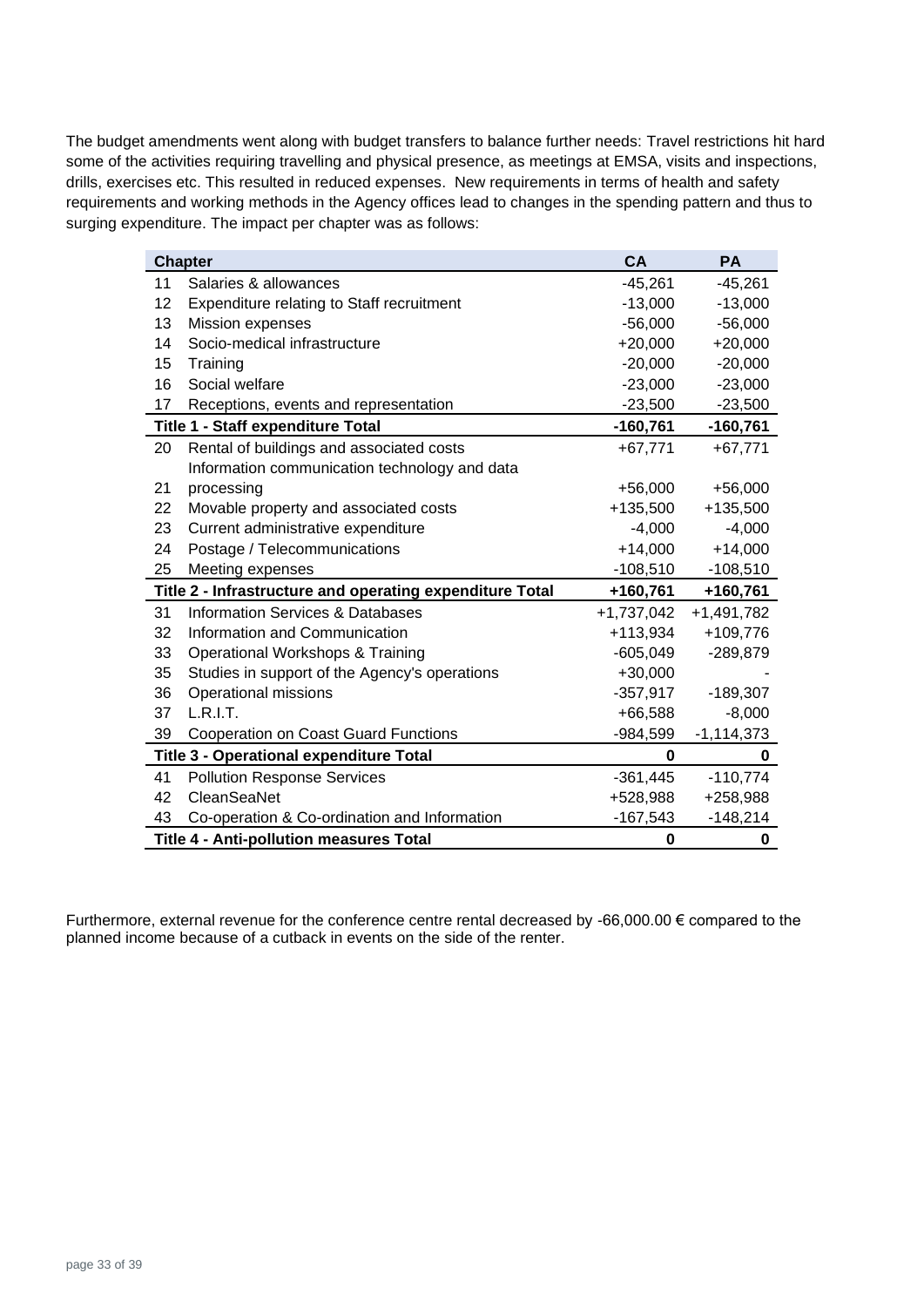# <span id="page-35-0"></span>3.2 R0 FUNDS

| Fund<br>Source | Title      | <b>Title Desc</b>          | Ch.                            | <b>Chapter Desc</b>             | <b>BL</b>                  | <b>BL</b> Desc                                           | <b>Local Position</b>      | <b>CA</b>                            | Committed                     | %         | PA         | Paid       | %                        |
|----------------|------------|----------------------------|--------------------------------|---------------------------------|----------------------------|----------------------------------------------------------|----------------------------|--------------------------------------|-------------------------------|-----------|------------|------------|--------------------------|
|                |            |                            |                                |                                 | 5100                       | SINGLE<br>WINDOW<br><b>ENVIRONMENT</b><br><b>PROJECT</b> | *NA*                       | 2,944,471                            | 1,655,341                     | 56%       | 2,944,471  | 848,718    | 29%                      |
|                | 51         |                            | MARITIME<br><b>INFORMATION</b> |                                 |                            | *NA*                                                     |                            |                                      | $\sim$                        |           |            | $\sim$     |                          |
|                |            |                            |                                | 5101                            | CISE                       | 2019-ADMIN                                               | 559,495                    | 559,495                              | 100%                          | 559,495   | 267,139    | 48%        |                          |
|                |            |                            |                                |                                 | 2019-<br><b>OPERATIONS</b> | 1,281,525                                                | 702,855                    | 55%                                  | 1,281,525                     | 340,941   | 27%        |            |                          |
|                |            |                            |                                |                                 |                            | 51 Total                                                 |                            | 4,785,491                            | 2,917,691                     | 61%       | 4,785,491  | 1,456,798  | 30%                      |
|                |            |                            |                                |                                 |                            |                                                          | *NA*                       |                                      | $\overline{\phantom{a}}$      | $\sim$    |            |            | $\overline{\phantom{a}}$ |
|                |            |                            |                                |                                 | 5200                       | <b>SAFEMED</b>                                           | <b>ADMIN-2017</b>          | 408,162                              | 357.999                       | 88%       | 408,162    | 138.865    | 34%                      |
|                |            |                            |                                |                                 |                            |                                                          | <b>ADMINISTRATIVE</b>      |                                      |                               | $\sim$    |            |            |                          |
|                |            |                            |                                |                                 |                            |                                                          | OPERAT-2017                | 1,801,660                            | 820.902                       | 46%       | 1,801,660  | 592.243    | 33%                      |
|                |            |                            |                                |                                 |                            |                                                          | *NA*                       |                                      |                               | $\sim$    | 12         |            | 0%                       |
|                |            |                            | 52                             | <b>ASSISTANCE TO</b>            | 5201                       | <b>BLACK AND</b>                                         | <b>ADMIN-2017</b>          | 359,066                              | 337,932                       | 94%       | 359,066    | 164,807    | 46%                      |
|                |            |                            |                                | IPA AN                          |                            | <b>CASPIAN SE</b>                                        | OPERAT-2017                | 1,798,415                            | 725,865                       | 40%       | 1,798,404  | 415,454    | 23%                      |
|                |            |                            |                                |                                 |                            |                                                          | <b>INTEREST</b>            | 575                                  |                               | $0\%$     | 575        |            | 0%                       |
|                |            |                            |                                |                                 |                            |                                                          | *NA*                       |                                      |                               |           |            |            |                          |
|                |            |                            |                                |                                 | 5203                       | EU FUNDS<br>FOR IPA COU                                  | IPA                        |                                      | $\overline{\phantom{a}}$      | $\sim$    |            |            | $\overline{\phantom{a}}$ |
|                |            |                            |                                |                                 |                            |                                                          | IPA-2018-2021              | 76,313                               | 48,613                        | 64%       | 76,313     | 48,613     | 64%                      |
|                |            |                            |                                |                                 |                            |                                                          | IPA-2020-2023              | 625,000                              | 3,500                         | 1%        | 625,000    | 1,882      | 0%                       |
|                |            |                            |                                |                                 |                            | 52 Total                                                 |                            | 5,069,191                            | 2,294,810                     | 45%       | 5,069,191  | 1,361,864  | 27%                      |
|                |            |                            |                                |                                 |                            |                                                          | *NA*                       |                                      |                               | $\sim$    |            |            | 99%                      |
|                | $\sqrt{5}$ | PROJECT<br><b>FINANCED</b> |                                |                                 | 5300                       | <b>FRONTEX SLA</b>                                       | 2019-ADMIN<br>2019-        | 17,218                               | 17,218                        | 100%      | 17,218     | 17,031     |                          |
| R <sub>0</sub> |            | ACT.                       |                                |                                 |                            |                                                          | <b>OPERATIONS</b>          | 492,968                              | 492,968                       | 100%      | 492,968    | 492,968    | 100%                     |
|                |            |                            |                                |                                 |                            |                                                          | 2019-RPAS                  | 485,771                              | 485,771                       | 100%      | 485,771    | 485,771    | 100%                     |
|                |            |                            | 53                             | SURVEILLANCE<br><b>SLAS</b>     |                            |                                                          | 2020-ADMIN                 | 608,000                              | 608,000                       | 100%      | 608,000    | 594,764    | 98%                      |
|                |            |                            |                                |                                 |                            |                                                          | 2020-<br><b>OPERATIONS</b> | 5,042,000                            | 4,945,368                     | 98%       | 5,042,000  | 4,091,295  | 81%                      |
|                |            |                            |                                |                                 |                            |                                                          | 2021-ADMIN                 | 220,000                              | 215,000                       | 98%       | 220,000    |            | 0%                       |
|                |            |                            |                                |                                 |                            |                                                          |                            |                                      | $2021 -$<br><b>OPERATIONS</b> | 2,180,000 | 2,066,399  | 95%        | 2,180,000                |
|                |            |                            |                                |                                 | 5310                       | <b>EFCA SLA</b>                                          | *NA*                       | 62%<br>185,000<br>114,951<br>185,000 | 86,783                        | 47%       |            |            |                          |
|                |            |                            |                                |                                 |                            | 53 Total                                                 |                            | 9,230,958                            | 8,945,676                     | 97%       | 9,230,958  | 5,768,612  | 62%                      |
|                |            |                            |                                | CLEANSEANET                     | 5400                       | CLEANSEANET<br><b>GREENLAN</b>                           | *NA*                       | 140,081                              | 500                           | 0%        | 140,081    | 488        | 0%                       |
|                |            |                            | 54                             | <b>SERVICES</b>                 | 5401                       | CLEANSEANET<br>DUTCH IS                                  | *NA*                       |                                      | 94                            | 1%        | 13,519     | 47         | 0%                       |
|                |            |                            |                                |                                 |                            | 54 Total                                                 |                            | 13,519                               |                               | 0%        |            |            | 0%                       |
|                |            |                            | 55                             | <b>COPERNICUS</b>               | 5500                       | <b>COPERNICUS</b>                                        | *NA*                       | 153,599                              | 594                           | 95%       | 153,599    | 536        | 66%                      |
|                |            |                            |                                |                                 |                            | 55 Total                                                 |                            | 16,590,945                           | 15,721,398                    | 95%       | 16,590,945 | 10,892,276 | 66%                      |
|                |            |                            | 56                             | <b>EQUASIS</b>                  | 5600                       | EQUASIS (RO                                              | *NA*                       | 16,590,945                           | 15,721,398                    | 67%       | 16,590,945 | 10,892,276 | 44%                      |
|                |            |                            |                                |                                 |                            | FUNDS)<br>56 Total                                       |                            | 906,133                              | 604,615                       | 67%       | 906,133    | 399,674    | 44%                      |
|                |            |                            |                                |                                 |                            | 5700 THETIS EU                                           | *NA*                       | 906,133                              | 604,615                       | 81%       | 906,133    | 399,674    | 26%                      |
|                |            |                            | 57                             | <b>THETIS</b><br><b>MODULES</b> | 5701                       | THETIS MRV                                               | *NA*                       | 124,545                              | 101,066                       | 96%       | 124,545    | 32,937     | 38%                      |
|                |            |                            |                                |                                 |                            | 57 Total                                                 |                            | 162,132                              | 154,908                       | 89%       | 162,132    | 61,414     | 33%                      |
|                |            |                            | 59                             | MISCELLANEOUS                   | 5910                       | MAR. LABOUR                                              | *NA*                       | 286,677                              | 255,973                       | 100%      | 286,677    | 94,352     | 84%                      |
|                |            |                            |                                |                                 |                            | CONVENT.                                                 |                            | 33,507                               | 33,507                        | 100%      | 33,507     | 28,100     | 84%                      |
|                | 59 Total   |                            |                                |                                 |                            | 33,507                                                   | 33,507                     |                                      | 33,507                        | 28,100    |            |            |                          |
|                |            |                            |                                | 5 Total                         |                            |                                                          |                            | 37,056,502                           | 30,774,265                    | 83%       | 37,056,502 | 20,002,212 | 54%                      |
|                |            |                            |                                | R0 Total                        |                            |                                                          |                            | 37,056,502                           | 30,774,265                    | 83%       | 37,056,502 | 20,002,212 | 54%                      |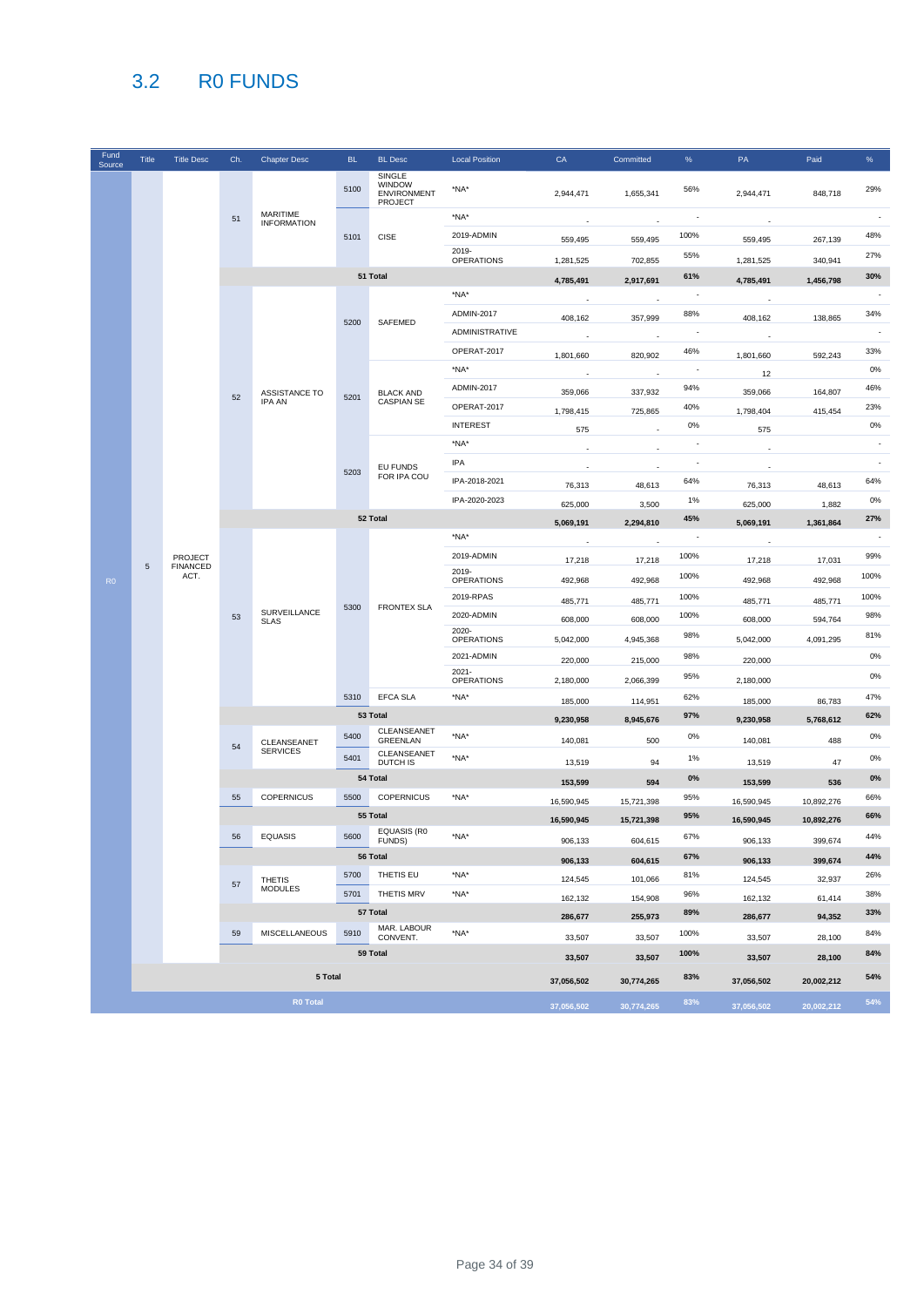# **Title V - Project Financed Actions appropriations are external assigned revenue which does not follow the principle of annuality. Below tables give an overview of the situation in 2020.**

| Payment<br>appropriations<br>cashed before<br>2020 (€) | Payment<br>appropriations<br>cashed in<br>2020 (€) | <b>Payment</b><br>appropriations<br>available in 2020<br>(€) | <b>Consumption of</b><br>payment<br>appropriations<br>cashed before<br>2020 (€) | <b>Consumption of</b><br>payment<br>appropriations<br>cashed in 2020<br>(€) | <b>Consumption all</b><br>payment<br>appropriations<br>available in 2020<br>(€) | Carryover to<br>2020 (€) |
|--------------------------------------------------------|----------------------------------------------------|--------------------------------------------------------------|---------------------------------------------------------------------------------|-----------------------------------------------------------------------------|---------------------------------------------------------------------------------|--------------------------|
| 20,467,592.21                                          | 16,588,910.10                                      | 37,056,502.31                                                | 15,686,851.20                                                                   | 4,315,360.39                                                                | 20,002,211.59                                                                   | 17,054,290.72            |

| <b>Project Financed</b><br><b>Action</b>                                                                                   | 2020 CA (€)   | Not committed in 2020 |      | <b>Comment</b>                                                                                                                                                                                                                                                                                                                                                                                                                                                                                                                     |
|----------------------------------------------------------------------------------------------------------------------------|---------------|-----------------------|------|------------------------------------------------------------------------------------------------------------------------------------------------------------------------------------------------------------------------------------------------------------------------------------------------------------------------------------------------------------------------------------------------------------------------------------------------------------------------------------------------------------------------------------|
| Interoperability project                                                                                                   | 2,944,471.13  | 1,289,130             | 44%  | Pre-financing received for multi-annual schedule, while<br>commitments are made on a calendar year basis (3rd pre-financing<br>tranche of 1.094 M€ was received in mid-December).                                                                                                                                                                                                                                                                                                                                                  |
| <b>CISE</b>                                                                                                                | 1,841,019.83  | 578,669.68            | 31%  | Pre-financing received for multi-annual schedule, while<br>commitments are made on a calendar year basis.                                                                                                                                                                                                                                                                                                                                                                                                                          |
| SAFEMED IV -<br><b>EuroMed Maritime</b><br><b>Safety Project</b>                                                           | 2,209,821.69  | 1,030,921.27          | 47%  | The projects work on the basis of full pre-financing. The COVID<br>pandemic and subsequent travel restrictions have determined that<br>resources to be devoted to presential activities were not used, even<br>if the activities were ensured by using online platform. A revised                                                                                                                                                                                                                                                  |
| <b>BC Sea - Maritime</b><br>Safety, Security and<br>Environmental<br>Protection in the Black<br>and Caspian Sea<br>Regions | 2,158,057.22  | 1,094,260.28          | 51%  | action plan was adopted by the respective Steering Committees,<br>having in mind that the Contracting Authority has extended the<br>duration of both SAFEMED and BCSEA until the end of 2021, thus<br>enabling EMSA to implement the revised planning, either through<br>rescheduling of previously postponed activities or through other<br>services that could be developed and delivered without disruption<br>due to the pandemic and should ensure the use of financial<br>resources available under the relevant agreements. |
| <b>EC Funds for</b><br>candidate and<br>potential candidate<br>countries                                                   | 701,312.51    | 649,199.86            | 93%  | The outburst of the pandemic and the associated restrictions<br>coincided with the end of the IPA project, in April 2020.<br>Consequently there was no room for rescheduling and remaining<br>activities were cancelled. Arrangements are in place to return the<br>leftover of 27,000 € to the Commission. A new project was signed in<br>2020, and due to the COVID pandemic the use of financial<br>resources will start for 2021.                                                                                              |
| <b>FRONTEX SLA</b>                                                                                                         | 9,045,958.03  | 215,232.53            | 2%   | Pre-financing received for multi-annual schedule, while<br>commitments are made on a calendar year basis. Almost fully<br>committed.                                                                                                                                                                                                                                                                                                                                                                                               |
| <b>EFCA SLA</b>                                                                                                            | 185,000.00    | 70,049.38             | 38%  | Pre-financing received for multi-annual schedule, while<br>commitments are made on a calendar year basis.                                                                                                                                                                                                                                                                                                                                                                                                                          |
| CleanSeaNet<br>Greenland                                                                                                   | 140,080.65    | 139,580.65            | 100% | The project is finalized and unspent appropriations are to be<br>returned to Denmark                                                                                                                                                                                                                                                                                                                                                                                                                                               |
| <b>CleanSeaNet Dutch</b><br>Islands                                                                                        | 13,518.61     | 13,424.61             | 99%  | The project is finalized and unspent appropriations are to be<br>returned to The Netherlands                                                                                                                                                                                                                                                                                                                                                                                                                                       |
| <b>COPERNICUS</b>                                                                                                          | 16,590,945.45 | 869,547.22            | 5%   | Pre-financing received for multi-annual schedule                                                                                                                                                                                                                                                                                                                                                                                                                                                                                   |
| <b>EQUASIS (R0</b><br><b>FUNDS)</b>                                                                                        | 906,133.33    | 301,518.33            | 33%  | Enhancement and some of the data provisions do not follow the<br>principle of annuality.                                                                                                                                                                                                                                                                                                                                                                                                                                           |
| THETIS EU                                                                                                                  | 124,545.00    | 23,479.38             | 19%  | The remaining $23,479 \in \text{at}$ the end of 2020 out of the ceiling of<br>200,000 € could not be spent at that time due to ongoing<br>discussions with the Contracting Authority on the best way to use<br>such resources, bearing in mind that the agreement has been<br>extended in June 2020 and will expire in December 2021. The<br>resources left under this project financed action will therefore be<br>used in the course of 2021                                                                                     |
| <b>THETIS MRV</b>                                                                                                          | 162,131.93    | 7,224.43              | 4%   | 7,224 € at the end of year are too few resources to start a new<br>action. The 7,224 € will be pooled together with the 200,000 € to be<br>received in January /February 2021 with the 5th debit note to<br>implement remaining actions.                                                                                                                                                                                                                                                                                           |
| Maritime Labour<br>Convention                                                                                              | 33,506.93     |                       | 0%   | n/a                                                                                                                                                                                                                                                                                                                                                                                                                                                                                                                                |
|                                                                                                                            | 37,056,502.31 | 6,282,237.80          | 17%  |                                                                                                                                                                                                                                                                                                                                                                                                                                                                                                                                    |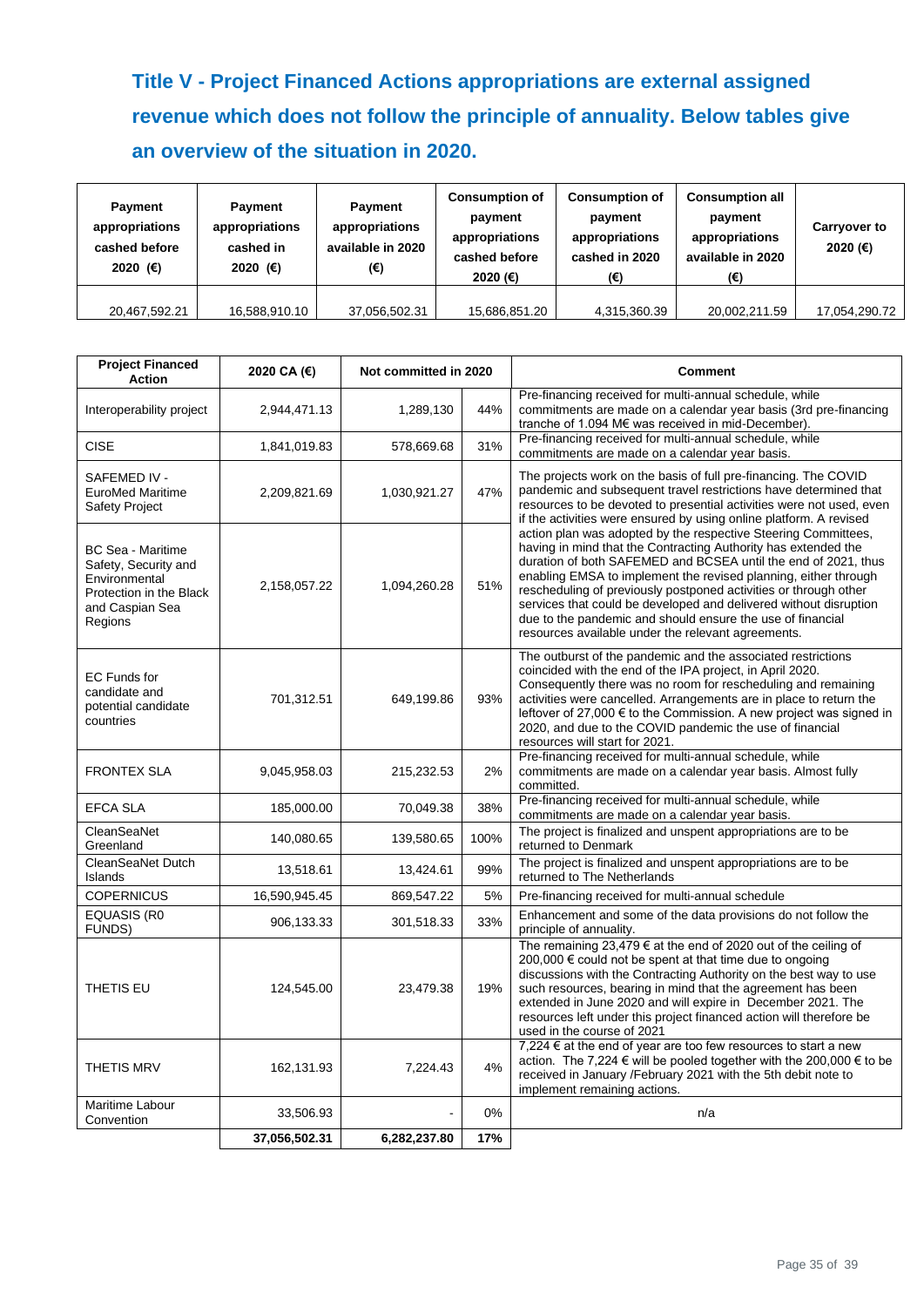### <span id="page-37-0"></span>3.3 C8 FUNDS

In below table, the column "Carried Forward" shows the amounts carried forward from previous year(s) which are still due to be paid:

|                   | <b>Budget Execution - C8 Funds</b> |                   |                    |     |                         |     |                          |     |  |  |  |  |
|-------------------|------------------------------------|-------------------|--------------------|-----|-------------------------|-----|--------------------------|-----|--|--|--|--|
| <b>Title</b>      | <b>Carried Forward</b>             | <b>Commitment</b> | <b>Consumption</b> | %   | Open<br>Amount<br>(RAL) | %   | De-<br><b>Commitment</b> | %   |  |  |  |  |
| $A-1$             | 130,169.61                         | 72,657.89         | $-72,657.89$       | 56% | 0.00                    | 0%  | $-57,511.72$             | 44% |  |  |  |  |
| $A-2$             | 676.913.17                         | 616,110.28        | $-616.071.18$      | 91% | 39.10                   | 0%  | $-60,802.89$             | 9%  |  |  |  |  |
| B <sub>0</sub> -3 | 12,159,493.08                      | 9,275,299.41      | $-8,257,734.43$    | 68% | 1,017,564.98            | 8%  | $-2,884,193.67$          | 24% |  |  |  |  |
| <b>B0-4</b>       | 35,145,499.60                      | 34,672,182.33     | $-14,315,436.69$   | 41% | 20,356,745.64           | 58% | $-473.317.27$            | 1%  |  |  |  |  |
| Grand<br>Total    | 48,112,075.46                      | 44,636,249.91     | $-23,261,900.19$   | 48% | 21,374,349.72           | 44% | $-3,475,825.55$          | 7%  |  |  |  |  |

| <b>Carried forward:</b> | At the end of year N, commitments unused or partially unused (i.e.           |  |  |  |  |
|-------------------------|------------------------------------------------------------------------------|--|--|--|--|
|                         | outstanding payments) may - under certain conditions - be carried forward to |  |  |  |  |
|                         | the year $N+1$ .                                                             |  |  |  |  |
| <b>Commitment:</b>      | Executed commitments.                                                        |  |  |  |  |
| <b>Consumption:</b>     | Executed payments                                                            |  |  |  |  |
| <b>Open Amount</b>      | Amounts left to either be paid or to be de-committed.                        |  |  |  |  |
| (RAL):                  |                                                                              |  |  |  |  |
| De-commitment:          | Unused commitment amounts                                                    |  |  |  |  |

Out of the 48,112,075.46€ carried forward, 48% were used (consumed), 44% remained as "open amount" (amount due, not yet paid) and 7% of the total has been de-committed (cancelled). Title 3 and 4 amounts are multi-annual, therefore not expiring at the end of the year, and being partially or fully carried forward again to the following year as deemed necessary.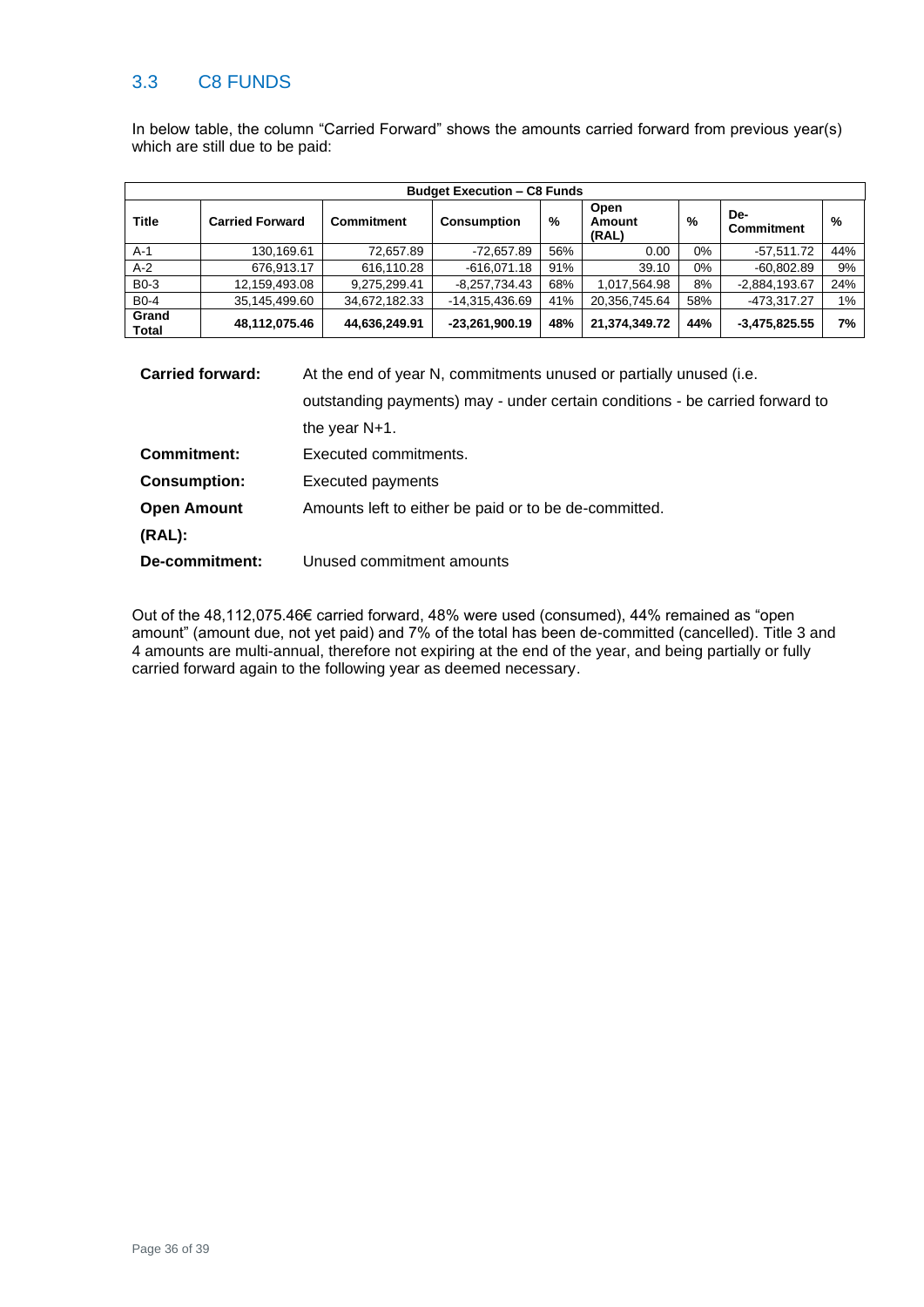## <span id="page-38-0"></span>3.4 OTHER FUNDS TYPE (C2, C4, C5 FUNDS)

See below list of items for the **other type of funds** (C2<sup>4</sup>, C4<sup>5</sup>, C5<sup>6</sup> and E0<sup>7</sup>). These funds are earmarked for a specific purpose. The Agency has only C4 and C5 funds. C5 funds are the carry-forward of the C4 funds which are appropriations from internal assigned revenue. For using appropriations, the priority rule is C5-E0-C1-C4-C2.

| <b>Fund</b><br>Source | <b>Title</b> | СA         | Committed | %     | PA         | Paid      | %    |
|-----------------------|--------------|------------|-----------|-------|------------|-----------|------|
| C <sub>4</sub>        | $\mathbf{2}$ | 86,757.23  | 50,147.50 | 58%   | 86,757.23  | 24,000.00 | 28%  |
|                       | 3            | 4,439.00   |           | $0\%$ | 4,439.00   |           | 0%   |
| <b>C4 Total</b>       |              | 91,196.23  | 50,147.50 | 55%   | 91,196.23  | 24,000.00 | 26%  |
| C <sub>5</sub>        | $\mathbf{2}$ | 17,586.48  | 17,586.48 | 100%  | 17.586.48  | 17,586.48 | 100% |
|                       | 4            | 312.29     | 312.29    | 100%  | 6,568.45   | 6,568.45  | 100% |
| C <sub>5</sub> Total  |              | 17,898.77  | 17,898.77 | 100%  | 24,154.93  | 24,154.93 | 100% |
| <b>Grand Total</b>    |              | 109,095.00 | 68,046.27 | 62%   | 115,351.16 | 48,154.93 | 42%  |

<sup>4</sup> C2 funds: Non-automatic carryovers of appropriations

<sup>&</sup>lt;sup>5</sup> C4 funds: Appropriations from internal assigned revenue of the year

<sup>&</sup>lt;sup>6</sup> C5 funds: Appropriations from internal assigned revenue (carried over)

<sup>7</sup> E0 funds: EFTA appropriations as of 1.1.2019 (external assigned revenue)